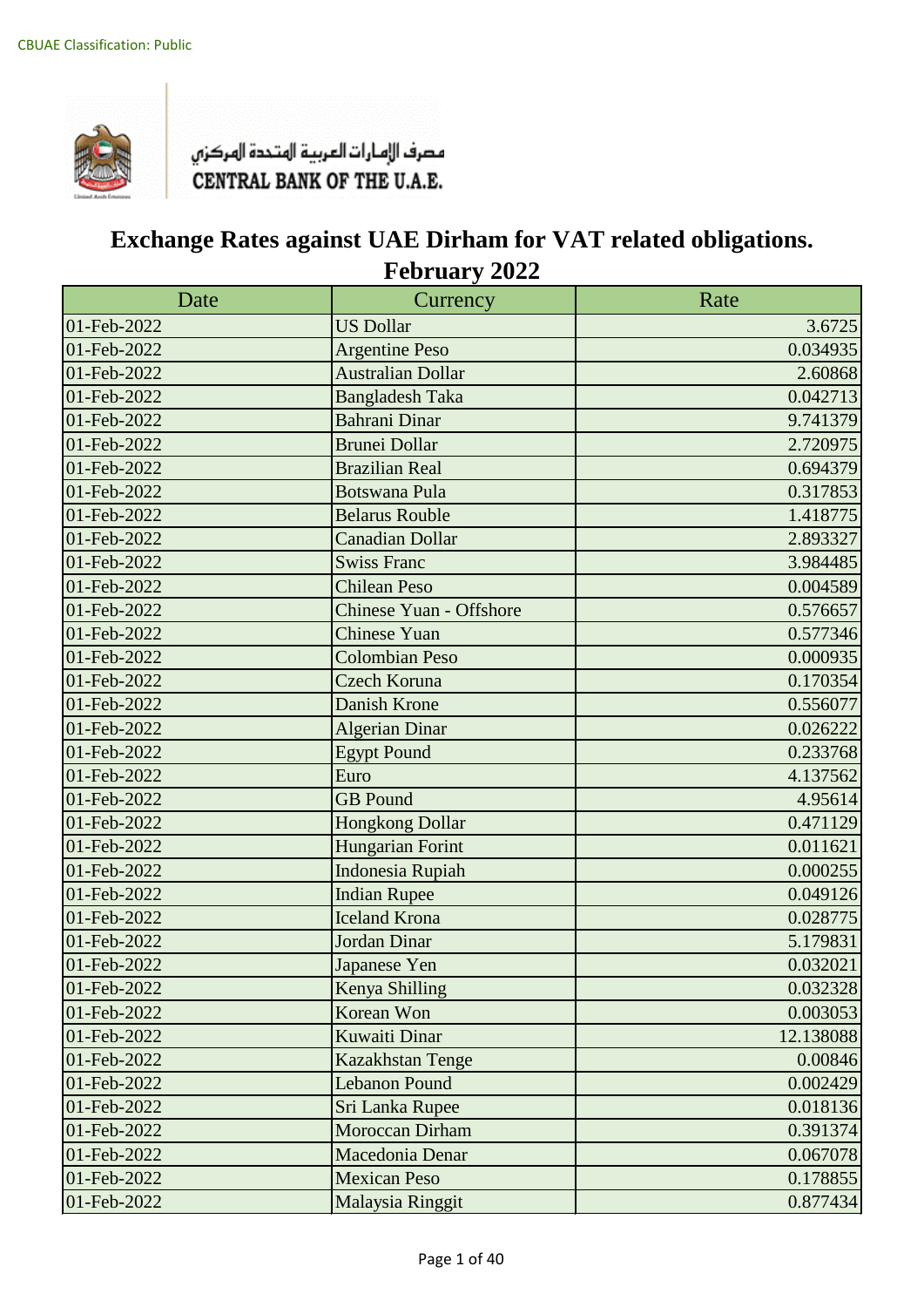

| Date        | Currency                | Rate     |
|-------------|-------------------------|----------|
| 01-Feb-2022 | Nigerian Naira          | 0.008832 |
| 01-Feb-2022 | Norwegian Krone         | 0.415098 |
| 01-Feb-2022 | NewZealand Dollar       | 2.43067  |
| 01-Feb-2022 | Omani Rial              | 9.538466 |
| 01-Feb-2022 | Peru Sol                | 0.955882 |
| 01-Feb-2022 | Philippine Piso         | 0.071897 |
| 01-Feb-2022 | <b>Pakistan Rupee</b>   | 0.02081  |
| 01-Feb-2022 | <b>Polish Zloty</b>     | 0.904445 |
| 01-Feb-2022 | Qatari Riyal            | 1.008651 |
| 01-Feb-2022 | Serbian Dinar           | 0.035181 |
| 01-Feb-2022 | Russia Rouble           | 0.047896 |
| 01-Feb-2022 | Saudi Riyal             | 0.97889  |
| 01-Feb-2022 | <b>Sudanese Pound</b>   | 0.008323 |
| 01-Feb-2022 | Swedish Krona           | 0.396243 |
| 01-Feb-2022 | <b>Singapore Dollar</b> | 2.720975 |
| 01-Feb-2022 | Thai Baht               | 0.110617 |
| 01-Feb-2022 | <b>Tunisian Dinar</b>   | 1.270717 |
| 01-Feb-2022 | <b>Turkish Lira</b>     | 0.27476  |
| 01-Feb-2022 | <b>Trin Tob Dollar</b>  | 0.541914 |
| 01-Feb-2022 | Taiwan Dollar           | 0.132095 |
| 01-Feb-2022 | Tanzania Shilling       | 0.001589 |
| 01-Feb-2022 | <b>Uganda Shilling</b>  | 0.001051 |
| 01-Feb-2022 | <b>Vietnam Dong</b>     | 0.000162 |
| 01-Feb-2022 | <b>Yemen Rial</b>       | 0.014675 |
| 01-Feb-2022 | South Africa Rand       | 0.241001 |
| 01-Feb-2022 | Zambian Kwacha          | 0.202901 |
| 01-Feb-2022 | Azerbaijan manat        | 2.161566 |
| 01-Feb-2022 | <b>Bulgarian</b> lev    | 2.115374 |
| 01-Feb-2022 | Croatian kuna           | 0.54952  |
| 01-Feb-2022 | Ethiopian birr          | 0.073624 |
| 01-Feb-2022 | Iraqi dinar             | 0.002516 |
| 01-Feb-2022 | Israeli new shekel      | 1.160311 |
| 01-Feb-2022 | Libyan dinar            | 0.795258 |
| 01-Feb-2022 | Mauritian rupee         | 0.084039 |
| 01-Feb-2022 | Romanian leu            | 0.836446 |
| 01-Feb-2022 | Syrian pound            | 0.001462 |
| 01-Feb-2022 | Turkmen manat           | 1.050787 |
| 01-Feb-2022 | Uzbekistani som         | 0.00034  |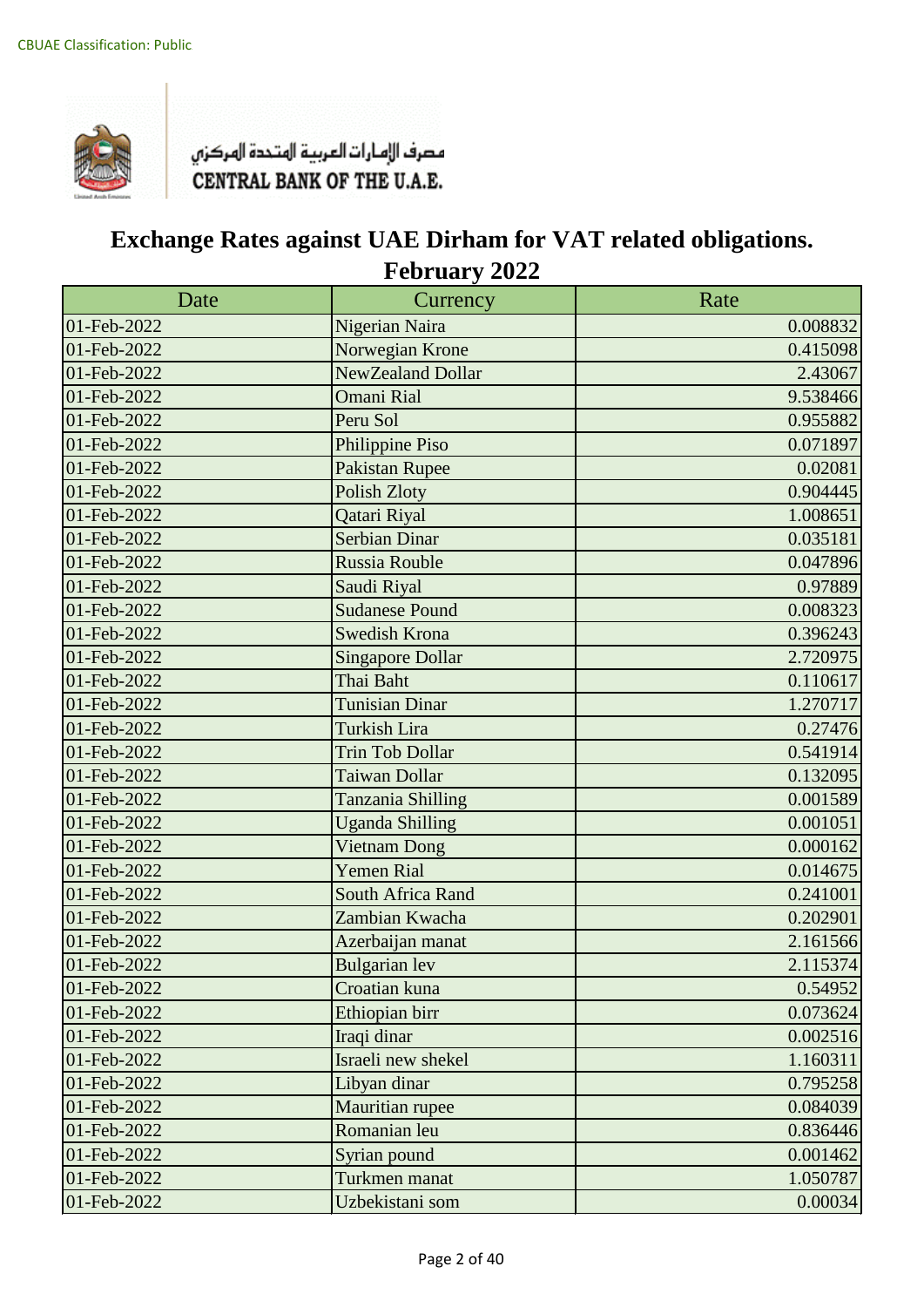

| Date        | Currency                 | Rate      |
|-------------|--------------------------|-----------|
| 02-Feb-2022 | <b>US Dollar</b>         | 3.6725    |
| 02-Feb-2022 | <b>Argentine Peso</b>    | 0.034901  |
| 02-Feb-2022 | <b>Australian Dollar</b> | 2.620781  |
| 02-Feb-2022 | <b>Bangladesh Taka</b>   | 0.042733  |
| 02-Feb-2022 | <b>Bahrani Dinar</b>     | 9.741638  |
| 02-Feb-2022 | <b>Brunei Dollar</b>     | 2.724204  |
| 02-Feb-2022 | <b>Brazilian Real</b>    | 0.693671  |
| 02-Feb-2022 | Botswana Pula            | 0.31712   |
| 02-Feb-2022 | <b>Belarus Rouble</b>    | 1.420422  |
| 02-Feb-2022 | <b>Canadian Dollar</b>   | 2.898808  |
| 02-Feb-2022 | <b>Swiss Franc</b>       | 3.992282  |
| 02-Feb-2022 | <b>Chilean Peso</b>      | 0.004561  |
| 02-Feb-2022 | Chinese Yuan - Offshore  | 0.576974  |
| 02-Feb-2022 | <b>Chinese Yuan</b>      | 0.577346  |
| 02-Feb-2022 | <b>Colombian Peso</b>    | 0.000937  |
| 02-Feb-2022 | Czech Koruna             | 0.171164  |
| 02-Feb-2022 | Danish Krone             | 0.558521  |
| 02-Feb-2022 | <b>Algerian Dinar</b>    | 0.026207  |
| 02-Feb-2022 | <b>Egypt Pound</b>       | 0.233917  |
| 02-Feb-2022 | Euro                     | 4.153942  |
| 02-Feb-2022 | <b>GB</b> Pound          | 4.979661  |
| 02-Feb-2022 | Hongkong Dollar          | 0.47122   |
| 02-Feb-2022 | Hungarian Forint         | 0.011724  |
| 02-Feb-2022 | Indonesia Rupiah         | 0.000256  |
| 02-Feb-2022 | <b>Indian Rupee</b>      | 0.049094  |
| 02-Feb-2022 | <b>Iceland Krona</b>     | 0.029043  |
| 02-Feb-2022 | Jordan Dinar             | 5.179831  |
| 02-Feb-2022 | Japanese Yen             | 0.032091  |
| 02-Feb-2022 | Kenya Shilling           | 0.032343  |
| 02-Feb-2022 | Korean Won               | 0.003056  |
| 02-Feb-2022 | Kuwaiti Dinar            | 12.144912 |
| 02-Feb-2022 | Kazakhstan Tenge         | 0.008472  |
| 02-Feb-2022 | Lebanon Pound            | 0.002429  |
| 02-Feb-2022 | Sri Lanka Rupee          | 0.018102  |
| 02-Feb-2022 | Moroccan Dirham          | 0.39276   |
| 02-Feb-2022 | Macedonia Denar          | 0.06746   |
| 02-Feb-2022 | <b>Mexican Peso</b>      | 0.178715  |
| 02-Feb-2022 | Malaysia Ringgit         | 0.877434  |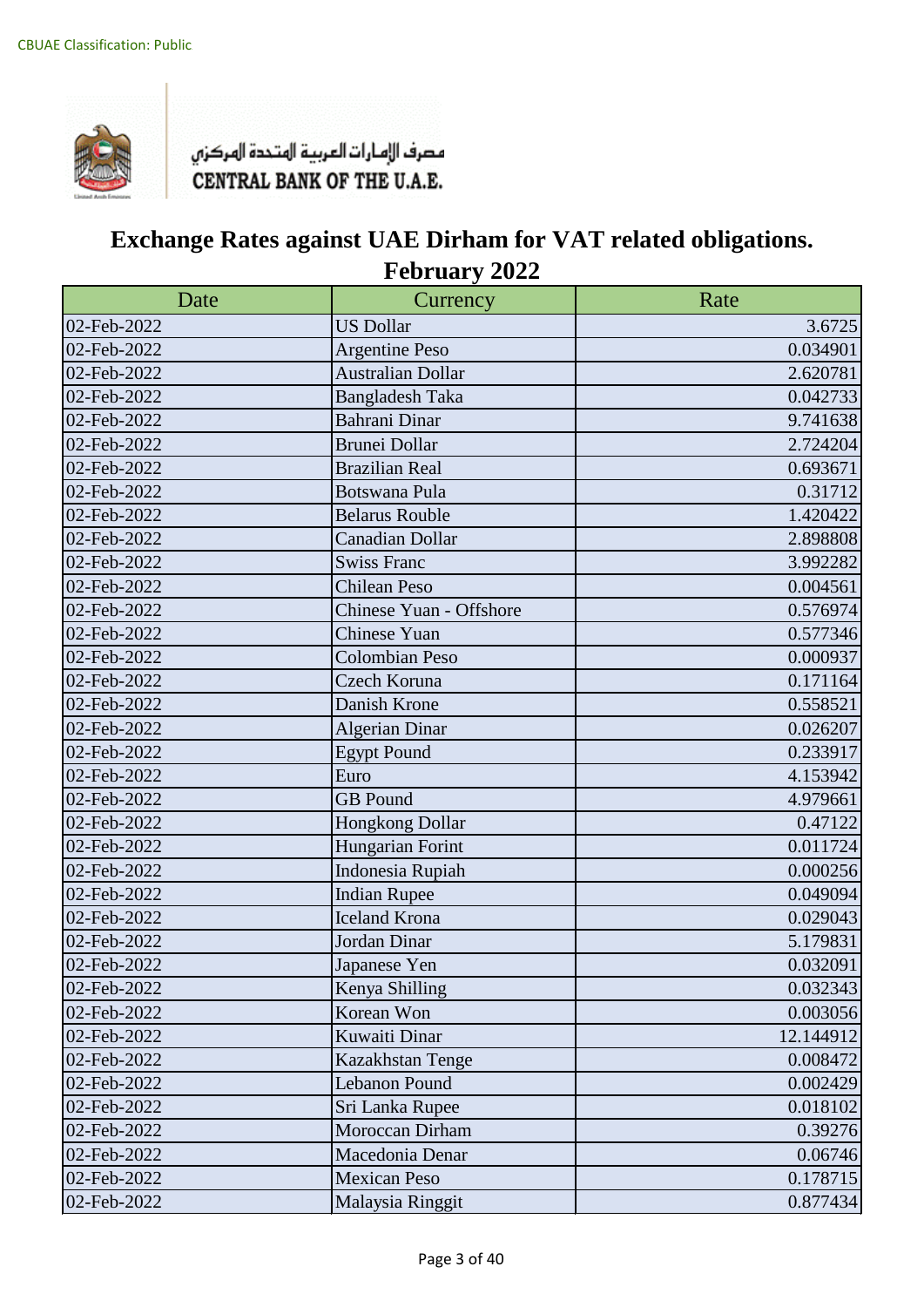

| Date        | Currency                | Rate     |
|-------------|-------------------------|----------|
| 02-Feb-2022 | Nigerian Naira          | 0.008831 |
| 02-Feb-2022 | Norwegian Krone         | 0.418242 |
| 02-Feb-2022 | NewZealand Dollar       | 2.438903 |
| 02-Feb-2022 | Omani Rial              | 9.538961 |
| 02-Feb-2022 | Peru Sol                | 0.944452 |
| 02-Feb-2022 | Philippine Piso         | 0.071963 |
| 02-Feb-2022 | Pakistan Rupee          | 0.020852 |
| 02-Feb-2022 | Polish Zloty            | 0.913694 |
| 02-Feb-2022 | Qatari Riyal            | 1.008651 |
| 02-Feb-2022 | Serbian Dinar           | 0.035326 |
| 02-Feb-2022 | Russia Rouble           | 0.048256 |
| 02-Feb-2022 | Saudi Riyal             | 0.97889  |
| 02-Feb-2022 | <b>Sudanese Pound</b>   | 0.008316 |
| 02-Feb-2022 | Swedish Krona           | 0.399007 |
| 02-Feb-2022 | <b>Singapore Dollar</b> | 2.724204 |
| 02-Feb-2022 | Thai Baht               | 0.110617 |
| 02-Feb-2022 | <b>Tunisian Dinar</b>   | 1.275041 |
| 02-Feb-2022 | Turkish Lira            | 0.270696 |
| 02-Feb-2022 | Trin Tob Dollar         | 0.541363 |
| 02-Feb-2022 | Taiwan Dollar           | 0.132071 |
| 02-Feb-2022 | Tanzania Shilling       | 0.001588 |
| 02-Feb-2022 | <b>Uganda Shilling</b>  | 0.001051 |
| 02-Feb-2022 | Vietnam Dong            | 0.000162 |
| 02-Feb-2022 | <b>Yemen Rial</b>       | 0.014675 |
| 02-Feb-2022 | South Africa Rand       | 0.239679 |
| 02-Feb-2022 | Zambian Kwacha          | 0.201205 |
| 02-Feb-2022 | Azerbaijan manat        | 2.161566 |
| 02-Feb-2022 | <b>Bulgarian</b> lev    | 2.123692 |
| 02-Feb-2022 | Croatian kuna           | 0.551932 |
| 02-Feb-2022 | Ethiopian birr          | 0.073063 |
| 02-Feb-2022 | Iraqi dinar             | 0.002516 |
| 02-Feb-2022 | Israeli new shekel      | 1.160678 |
| 02-Feb-2022 | Libyan dinar            | 0.798595 |
| 02-Feb-2022 | Mauritian rupee         | 0.083466 |
| 02-Feb-2022 | Romanian leu            | 0.839659 |
| 02-Feb-2022 | Syrian pound            | 0.001462 |
| 02-Feb-2022 | Turkmen manat           | 1.050787 |
| 02-Feb-2022 | Uzbekistani som         | 0.000339 |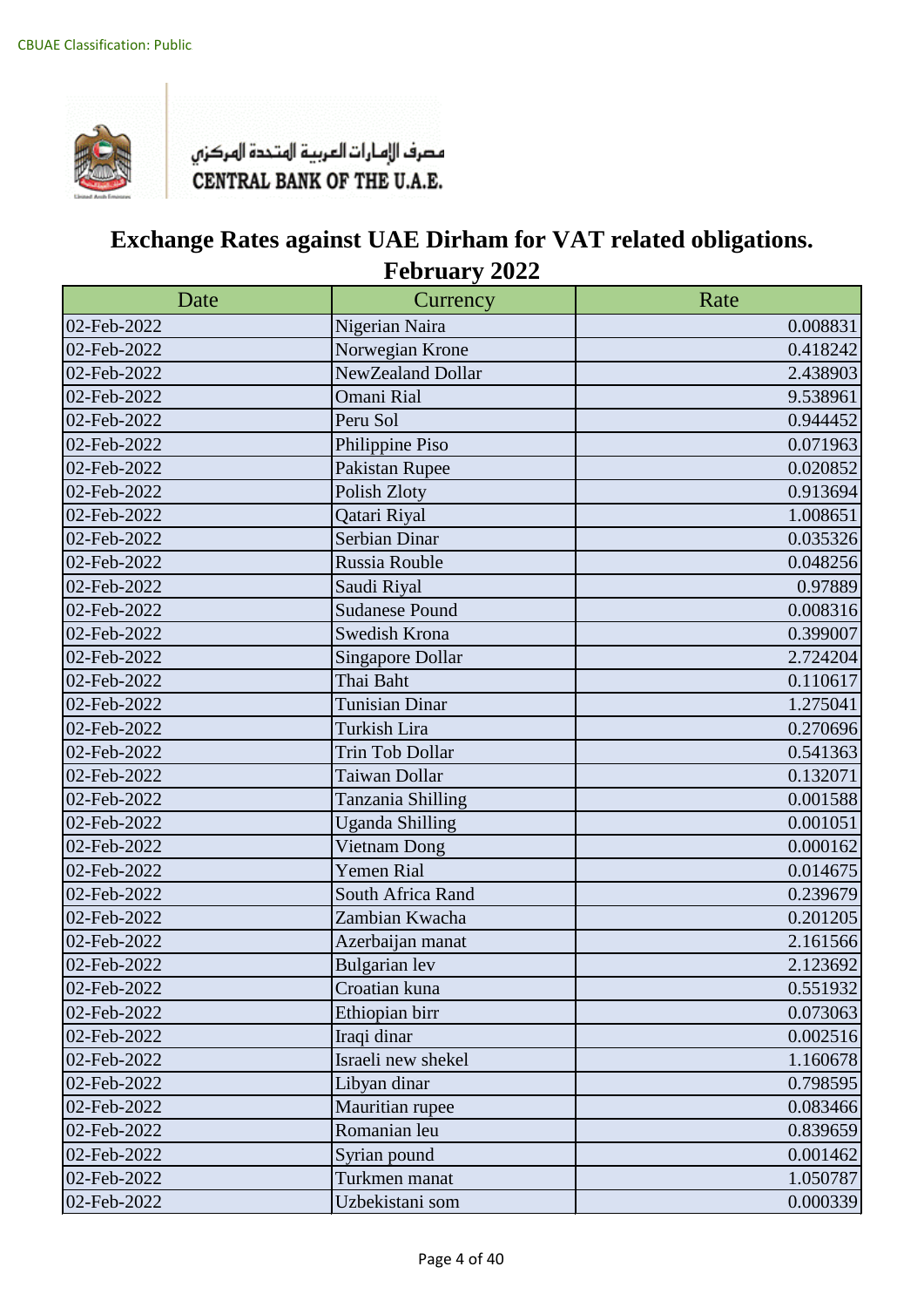

| Date                      | Currency                       | Rate      |
|---------------------------|--------------------------------|-----------|
| 03-Feb-2022               | <b>US Dollar</b>               | 3.6725    |
| 03-Feb-2022               | <b>Argentine Peso</b>          | 0.034875  |
| 03-Feb-2022               | <b>Australian Dollar</b>       | 2.619472  |
| 03-Feb-2022               | <b>Bangladesh Taka</b>         | 0.042733  |
| 03-Feb-2022               | <b>Bahrani Dinar</b>           | 9.741638  |
| 03-Feb-2022               | <b>Brunei Dollar</b>           | 2.727442  |
| 03-Feb-2022               | <b>Brazilian Real</b>          | 0.690995  |
| $\overline{03}$ -Feb-2022 | <b>Botswana Pula</b>           | 0.317487  |
| 03-Feb-2022               | <b>Belarus Rouble</b>          | 1.415876  |
| 03-Feb-2022               | <b>Canadian Dollar</b>         | 2.894239  |
| 03-Feb-2022               | <b>Swiss Franc</b>             | 3.993584  |
| 03-Feb-2022               | <b>Chilean Peso</b>            | 0.004481  |
| 03-Feb-2022               | <b>Chinese Yuan - Offshore</b> | 0.577582  |
| 03-Feb-2022               | <b>Chinese Yuan</b>            | 0.577346  |
| 03-Feb-2022               | <b>Colombian Peso</b>          | 0.000927  |
| 03-Feb-2022               | <b>Czech Koruna</b>            | 0.172556  |
| 03-Feb-2022               | Danish Krone                   | 0.561407  |
| 03-Feb-2022               | Algerian Dinar                 | 0.02626   |
| 03-Feb-2022               | <b>Egypt Pound</b>             | 0.23362   |
| 03-Feb-2022               | Euro                           | 4.176618  |
| 03-Feb-2022               | <b>GB</b> Pound                | 4.989132  |
| 03-Feb-2022               | <b>Hongkong Dollar</b>         | 0.471184  |
| 03-Feb-2022               | <b>Hungarian Forint</b>        | 0.011809  |
| 03-Feb-2022               | <b>Indonesia Rupiah</b>        | 0.000255  |
| 03-Feb-2022               | <b>Indian Rupee</b>            | 0.049058  |
| 03-Feb-2022               | <b>Iceland Krona</b>           | 0.029286  |
| 03-Feb-2022               | Jordan Dinar                   | 5.179831  |
| 03-Feb-2022               | Japanese Yen                   | 0.031974  |
| 03-Feb-2022               | Kenya Shilling                 | 0.032343  |
| 03-Feb-2022               | Korean Won                     | 0.003052  |
| 03-Feb-2022               | Kuwaiti Dinar                  | 12.144912 |
| 03-Feb-2022               | Kazakhstan Tenge               | 0.008447  |
| 03-Feb-2022               | <b>Lebanon Pound</b>           | 0.002426  |
| 03-Feb-2022               | Sri Lanka Rupee                | 0.018113  |
| 03-Feb-2022               | Moroccan Dirham                | 0.394379  |
| 03-Feb-2022               | Macedonia Denar                | 0.0672    |
| 03-Feb-2022               | <b>Mexican Peso</b>            | 0.177853  |
| 03-Feb-2022               | Malaysia Ringgit               | 0.877853  |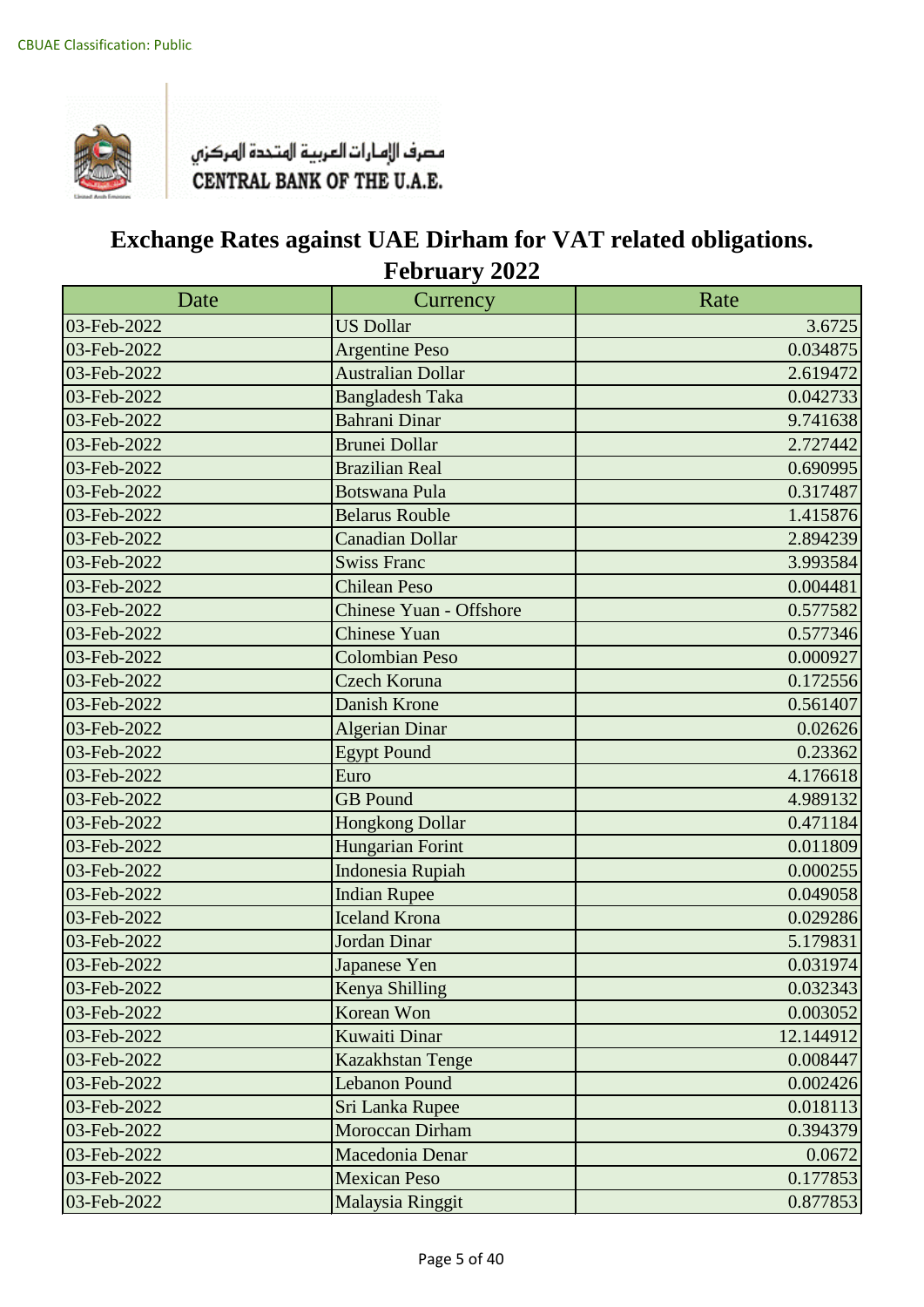

| Date        | Currency                | Rate     |
|-------------|-------------------------|----------|
| 03-Feb-2022 | Nigerian Naira          | 0.008832 |
| 03-Feb-2022 | Norwegian Krone         | 0.418523 |
| 03-Feb-2022 | NewZealand Dollar       | 2.444748 |
| 03-Feb-2022 | <b>Omani Rial</b>       | 9.538961 |
| 03-Feb-2022 | Peru Sol                | 0.951302 |
| 03-Feb-2022 | Philippine Piso         | 0.072021 |
| 03-Feb-2022 | <b>Pakistan Rupee</b>   | 0.020857 |
| 03-Feb-2022 | <b>Polish Zloty</b>     | 0.922345 |
| 03-Feb-2022 | Qatari Riyal            | 1.008651 |
| 03-Feb-2022 | <b>Serbian Dinar</b>    | 0.035528 |
| 03-Feb-2022 | Russia Rouble           | 0.048158 |
| 03-Feb-2022 | Saudi Riyal             | 0.97889  |
| 03-Feb-2022 | <b>Sudanese Pound</b>   | 0.00831  |
| 03-Feb-2022 | Swedish Krona           | 0.402395 |
| 03-Feb-2022 | <b>Singapore Dollar</b> | 2.727847 |
| 03-Feb-2022 | Thai Baht               | 0.110885 |
| 03-Feb-2022 | <b>Tunisian Dinar</b>   | 1.278637 |
| 03-Feb-2022 | Turkish Lira            | 0.271113 |
| 03-Feb-2022 | <b>Trin Tob Dollar</b>  | 0.541858 |
| 03-Feb-2022 | Taiwan Dollar           | 0.131981 |
| 03-Feb-2022 | Tanzania Shilling       | 0.001588 |
| 03-Feb-2022 | <b>Uganda Shilling</b>  | 0.00105  |
| 03-Feb-2022 | <b>Vietnam Dong</b>     | 0.000162 |
| 03-Feb-2022 | <b>Yemen Rial</b>       | 0.01468  |
| 03-Feb-2022 | South Africa Rand       | 0.239707 |
| 03-Feb-2022 | Zambian Kwacha          | 0.200734 |
| 03-Feb-2022 | Azerbaijan manat        | 2.161566 |
| 03-Feb-2022 | <b>Bulgarian</b> lev    | 2.13766  |
| 03-Feb-2022 | Croatian kuna           | 0.555304 |
| 03-Feb-2022 | Ethiopian birr          | 0.073154 |
| 03-Feb-2022 | Iraqi dinar             | 0.002516 |
| 03-Feb-2022 | Israeli new shekel      | 1.153206 |
| 03-Feb-2022 | Libyan dinar            | 0.798543 |
| 03-Feb-2022 | Mauritian rupee         | 0.084135 |
| 03-Feb-2022 | Romanian leu            | 0.845497 |
| 03-Feb-2022 | Syrian pound            | 0.001462 |
| 03-Feb-2022 | Turkmen manat           | 1.050787 |
| 03-Feb-2022 | Uzbekistani som         | 0.000339 |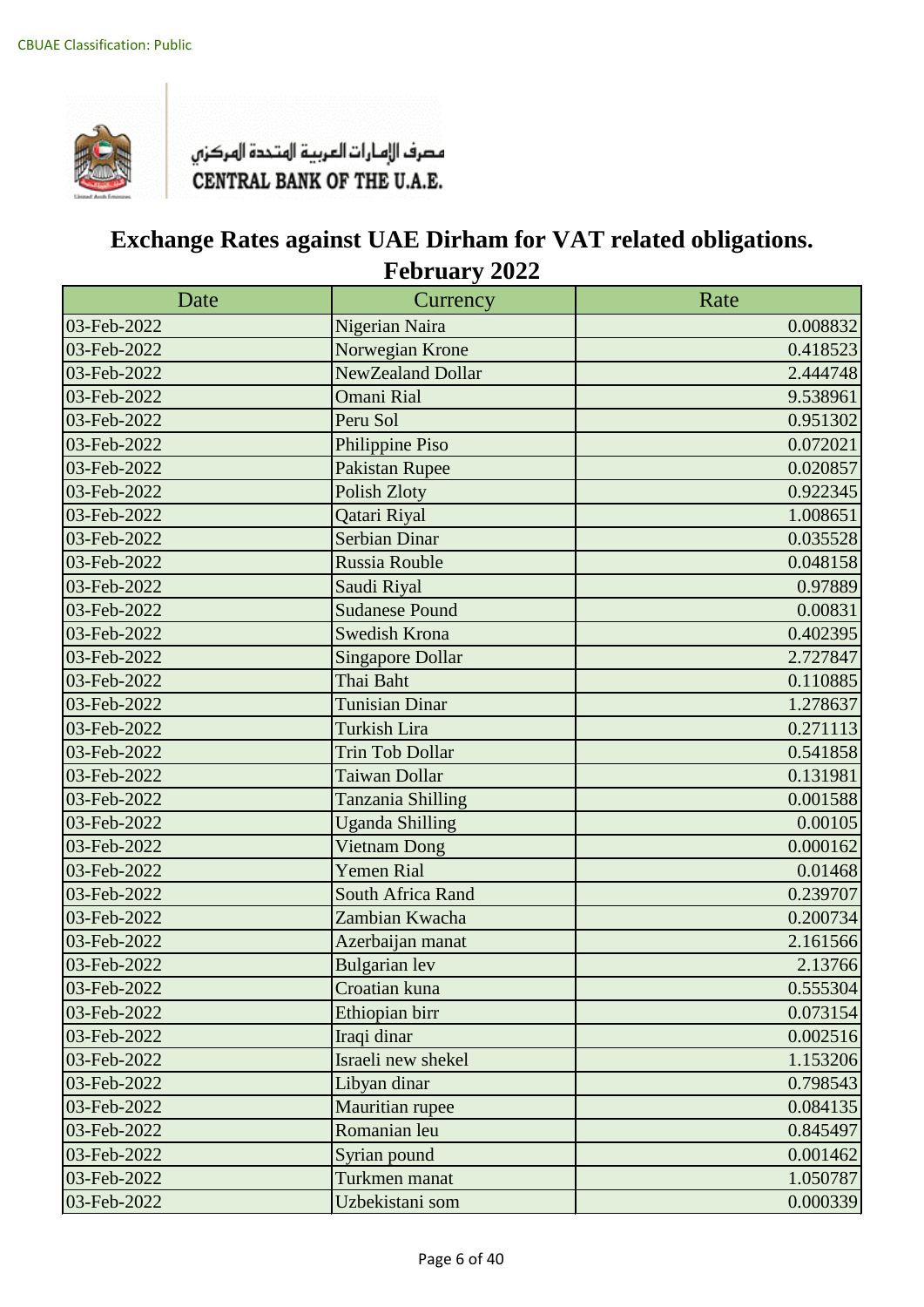

| Date        | Currency                 | Rate      |
|-------------|--------------------------|-----------|
| 04-Feb-2022 | <b>US Dollar</b>         | 3.6725    |
| 04-Feb-2022 | <b>Argentine Peso</b>    | 0.03484   |
| 04-Feb-2022 | <b>Australian Dollar</b> | 2.591195  |
| 04-Feb-2022 | <b>Bangladesh Taka</b>   | 0.042748  |
| 04-Feb-2022 | <b>Bahrani Dinar</b>     | 9.741638  |
| 04-Feb-2022 | <b>Brunei Dollar</b>     | 2.725822  |
| 04-Feb-2022 | <b>Brazilian Real</b>    | 0.688404  |
| 04-Feb-2022 | Botswana Pula            | 0.316385  |
| 04-Feb-2022 | <b>Belarus Rouble</b>    | 1.420477  |
| 04-Feb-2022 | <b>Canadian Dollar</b>   | 2.874305  |
| 04-Feb-2022 | <b>Swiss Franc</b>       | 3.971558  |
| 04-Feb-2022 | <b>Chilean Peso</b>      | 0.00444   |
| 04-Feb-2022 | Chinese Yuan - Offshore  | 0.576685  |
| 04-Feb-2022 | <b>Chinese Yuan</b>      | 0.577346  |
| 04-Feb-2022 | <b>Colombian Peso</b>    | 0.000924  |
| 04-Feb-2022 | Czech Koruna             | 0.172345  |
| 04-Feb-2022 | Danish Krone             | 0.564149  |
| 04-Feb-2022 | <b>Algerian Dinar</b>    | 0.026114  |
| 04-Feb-2022 | <b>Egypt Pound</b>       | 0.233323  |
| 04-Feb-2022 | Euro                     | 4.199062  |
| 04-Feb-2022 | <b>GB</b> Pound          | 4.962167  |
| 04-Feb-2022 | Hongkong Dollar          | 0.471426  |
| 04-Feb-2022 | Hungarian Forint         | 0.011861  |
| 04-Feb-2022 | Indonesia Rupiah         | 0.000255  |
| 04-Feb-2022 | <b>Indian Rupee</b>      | 0.049077  |
| 04-Feb-2022 | <b>Iceland Krona</b>     | 0.029474  |
| 04-Feb-2022 | Jordan Dinar             | 5.179831  |
| 04-Feb-2022 | Japanese Yen             | 0.031838  |
| 04-Feb-2022 | Kenya Shilling           | 0.032328  |
| 04-Feb-2022 | Korean Won               | 0.003059  |
| 04-Feb-2022 | Kuwaiti Dinar            | 12.146117 |
| 04-Feb-2022 | Kazakhstan Tenge         | 0.008502  |
| 04-Feb-2022 | Lebanon Pound            | 0.002429  |
| 04-Feb-2022 | Sri Lanka Rupee          | 0.018142  |
| 04-Feb-2022 | Moroccan Dirham          | 0.39443   |
| 04-Feb-2022 | Macedonia Denar          | 0.067225  |
| 04-Feb-2022 | <b>Mexican Peso</b>      | 0.177445  |
| 04-Feb-2022 | Malaysia Ringgit         | 0.878694  |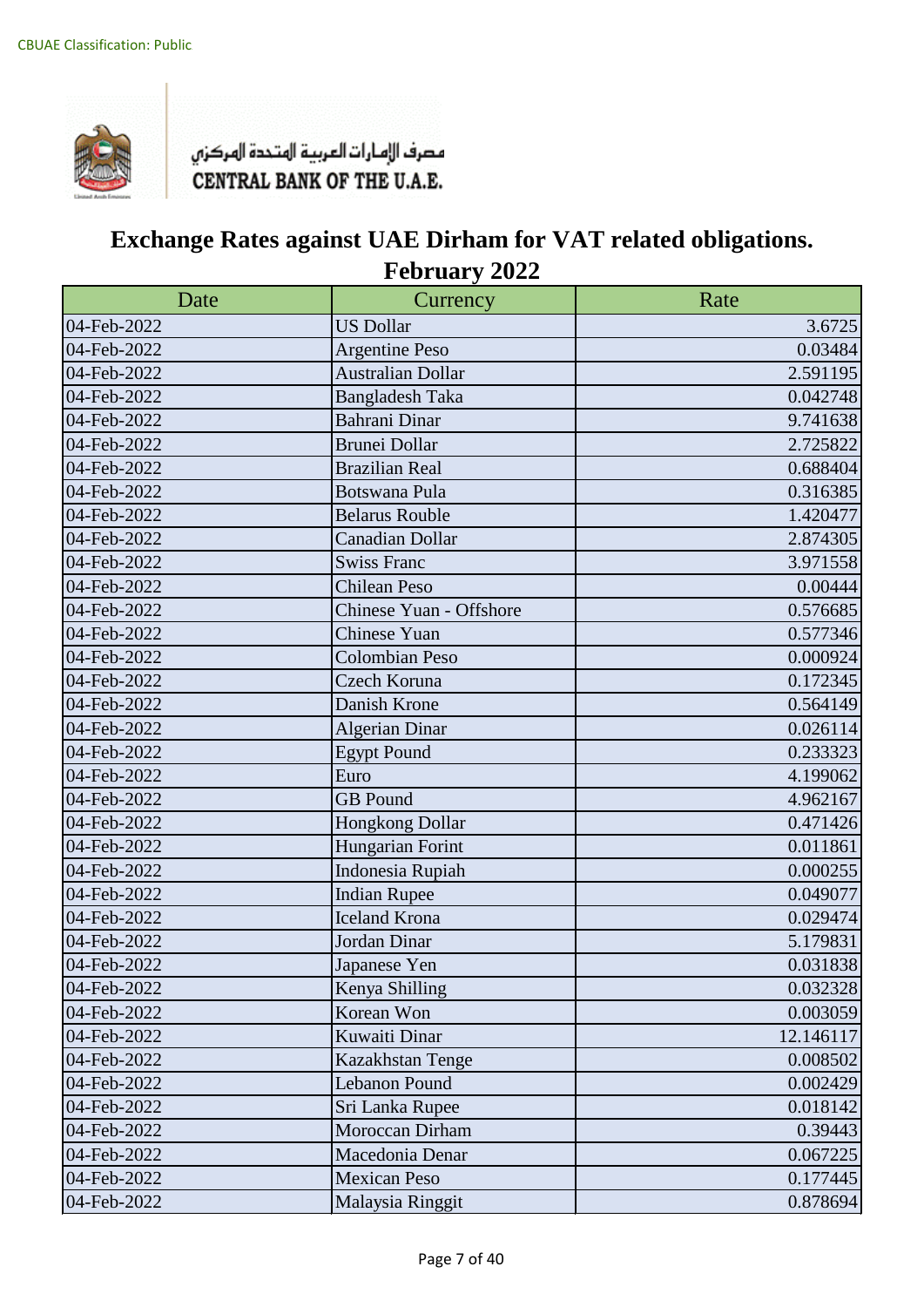

| Date        | Currency                | Rate     |
|-------------|-------------------------|----------|
| 04-Feb-2022 | Nigerian Naira          | 0.008824 |
| 04-Feb-2022 | Norwegian Krone         | 0.416667 |
| 04-Feb-2022 | NewZealand Dollar       | 2.421535 |
| 04-Feb-2022 | Omani Rial              | 9.539704 |
| 04-Feb-2022 | Peru Sol                | 0.949114 |
| 04-Feb-2022 | Philippine Piso         | 0.071604 |
| 04-Feb-2022 | Pakistan Rupee          | 0.021064 |
| 04-Feb-2022 | Polish Zloty            | 0.922368 |
| 04-Feb-2022 | Qatari Riyal            | 1.008651 |
| 04-Feb-2022 | Serbian Dinar           | 0.035707 |
| 04-Feb-2022 | Russia Rouble           | 0.048211 |
| 04-Feb-2022 | Saudi Riyal             | 0.97889  |
| 04-Feb-2022 | <b>Sudanese Pound</b>   | 0.00831  |
| 04-Feb-2022 | Swedish Krona           | 0.400613 |
| 04-Feb-2022 | <b>Singapore Dollar</b> | 2.725215 |
| 04-Feb-2022 | Thai Baht               | 0.111019 |
| 04-Feb-2022 | <b>Tunisian Dinar</b>   | 1.283059 |
| 04-Feb-2022 | Turkish Lira            | 0.270983 |
| 04-Feb-2022 | <b>Trin Tob Dollar</b>  | 0.541347 |
| 04-Feb-2022 | Taiwan Dollar           | 0.132005 |
| 04-Feb-2022 | Tanzania Shilling       | 0.001588 |
| 04-Feb-2022 | <b>Uganda Shilling</b>  | 0.001049 |
| 04-Feb-2022 | Vietnam Dong            | 0.000162 |
| 04-Feb-2022 | <b>Yemen Rial</b>       | 0.014675 |
| 04-Feb-2022 | South Africa Rand       | 0.237314 |
| 04-Feb-2022 | Zambian Kwacha          | 0.200108 |
| 04-Feb-2022 | Azerbaijan manat        | 2.161566 |
| 04-Feb-2022 | <b>Bulgarian</b> lev    | 2.146531 |
| 04-Feb-2022 | Croatian kuna           | 0.557648 |
| 04-Feb-2022 | Ethiopian birr          | 0.072703 |
| 04-Feb-2022 | Iraqi dinar             | 0.002516 |
| 04-Feb-2022 | Israeli new shekel      | 1.144545 |
| 04-Feb-2022 | Libyan dinar            | 0.799308 |
| 04-Feb-2022 | Mauritian rupee         | 0.084328 |
| 04-Feb-2022 | Romanian leu            | 0.848466 |
| 04-Feb-2022 | Syrian pound            | 0.001462 |
| 04-Feb-2022 | Turkmen manat           | 1.050787 |
| 04-Feb-2022 | Uzbekistani som         | 0.000338 |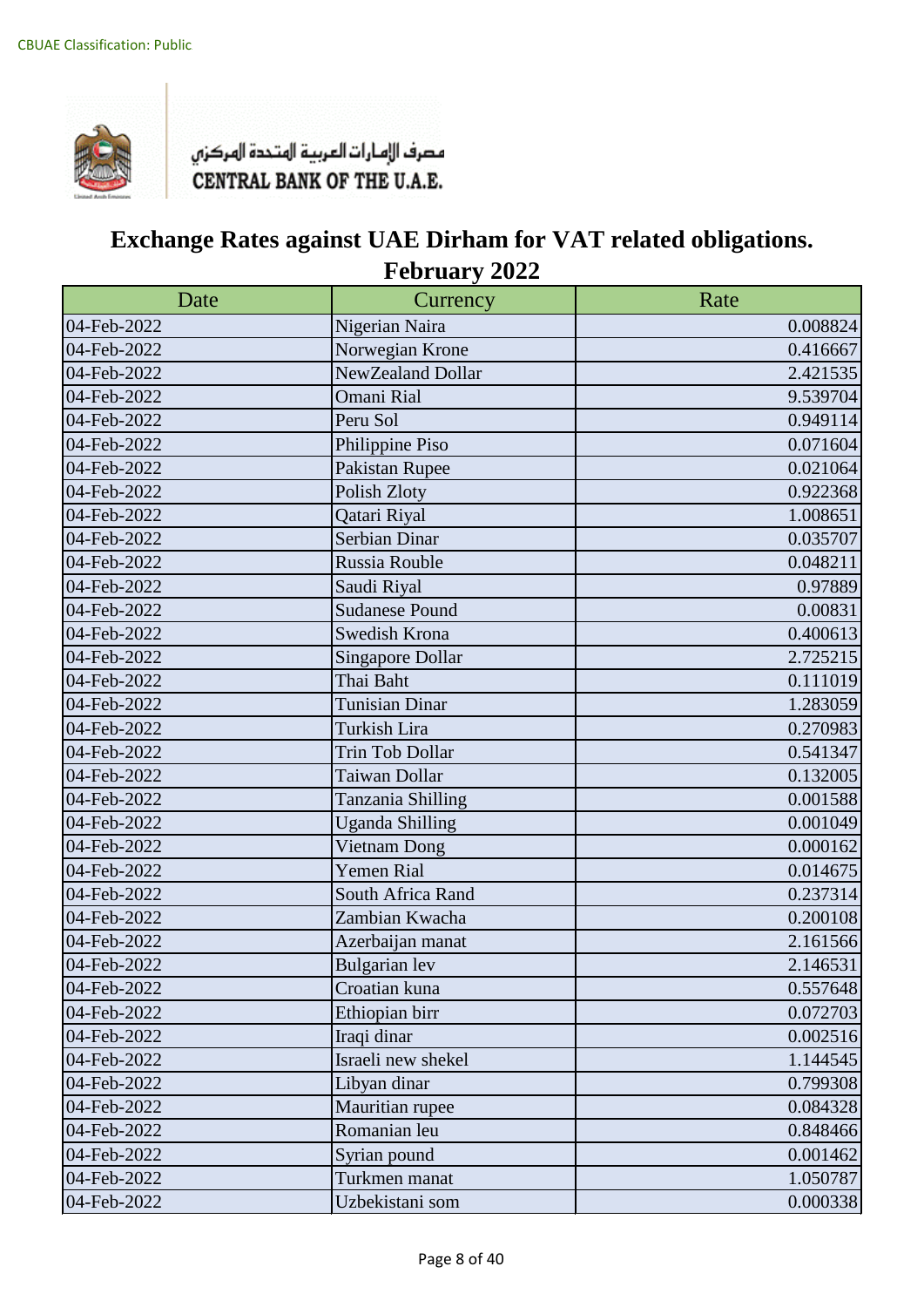

| Date        | Currency                 | Rate      |
|-------------|--------------------------|-----------|
| 07-Feb-2022 | <b>US Dollar</b>         | 3.6725    |
| 07-Feb-2022 | <b>Argentine Peso</b>    | 0.034743  |
| 07-Feb-2022 | <b>Australian Dollar</b> | 2.611091  |
| 07-Feb-2022 | <b>Bangladesh Taka</b>   | 0.042713  |
| 07-Feb-2022 | <b>Bahrani Dinar</b>     | 9.741896  |
| 07-Feb-2022 | <b>Brunei Dollar</b>     | 2.731702  |
| 07-Feb-2022 | <b>Brazilian Real</b>    | 0.693238  |
| 07-Feb-2022 | <b>Botswana Pula</b>     | 0.316385  |
| 07-Feb-2022 | <b>Belarus Rouble</b>    | 1.43373   |
| 07-Feb-2022 | <b>Canadian Dollar</b>   | 2.889003  |
| 07-Feb-2022 | <b>Swiss Franc</b>       | 3.976288  |
| 07-Feb-2022 | <b>Chilean Peso</b>      | 0.004446  |
| 07-Feb-2022 | Chinese Yuan - Offshore  | 0.576993  |
| 07-Feb-2022 | <b>Chinese Yuan</b>      | 0.577319  |
| 07-Feb-2022 | <b>Colombian Peso</b>    | 0.000928  |
| 07-Feb-2022 | <b>Czech Koruna</b>      | 0.173542  |
| 07-Feb-2022 | Danish Krone             | 0.564462  |
| 07-Feb-2022 | <b>Algerian Dinar</b>    | 0.026114  |
| 07-Feb-2022 | <b>Egypt Pound</b>       | 0.23362   |
| 07-Feb-2022 | Euro                     | 4.202426  |
| 07-Feb-2022 | <b>GB</b> Pound          | 4.966193  |
| 07-Feb-2022 | <b>Hongkong Dollar</b>   | 0.471299  |
| 07-Feb-2022 | <b>Hungarian Forint</b>  | 0.011887  |
| 07-Feb-2022 | <b>Indonesia Rupiah</b>  | 0.000255  |
| 07-Feb-2022 | <b>Indian Rupee</b>      | 0.04916   |
| 07-Feb-2022 | <b>Iceland Krona</b>     | 0.029298  |
| 07-Feb-2022 | Jordan Dinar             | 5.179831  |
| 07-Feb-2022 | Japanese Yen             | 0.03191   |
| 07-Feb-2022 | Kenya Shilling           | 0.032314  |
| 07-Feb-2022 | Korean Won               | 0.003063  |
| 07-Feb-2022 | Kuwaiti Dinar            | 12.154559 |
| 07-Feb-2022 | Kazakhstan Tenge         | 0.008532  |
| 07-Feb-2022 | <b>Lebanon Pound</b>     | 0.002429  |
| 07-Feb-2022 | Sri Lanka Rupee          | 0.018102  |
| 07-Feb-2022 | Moroccan Dirham          | 0.394108  |
| 07-Feb-2022 | Macedonia Denar          | 0.068047  |
| 07-Feb-2022 | <b>Mexican Peso</b>      | 0.178142  |
| 07-Feb-2022 | Malaysia Ringgit         | 0.877476  |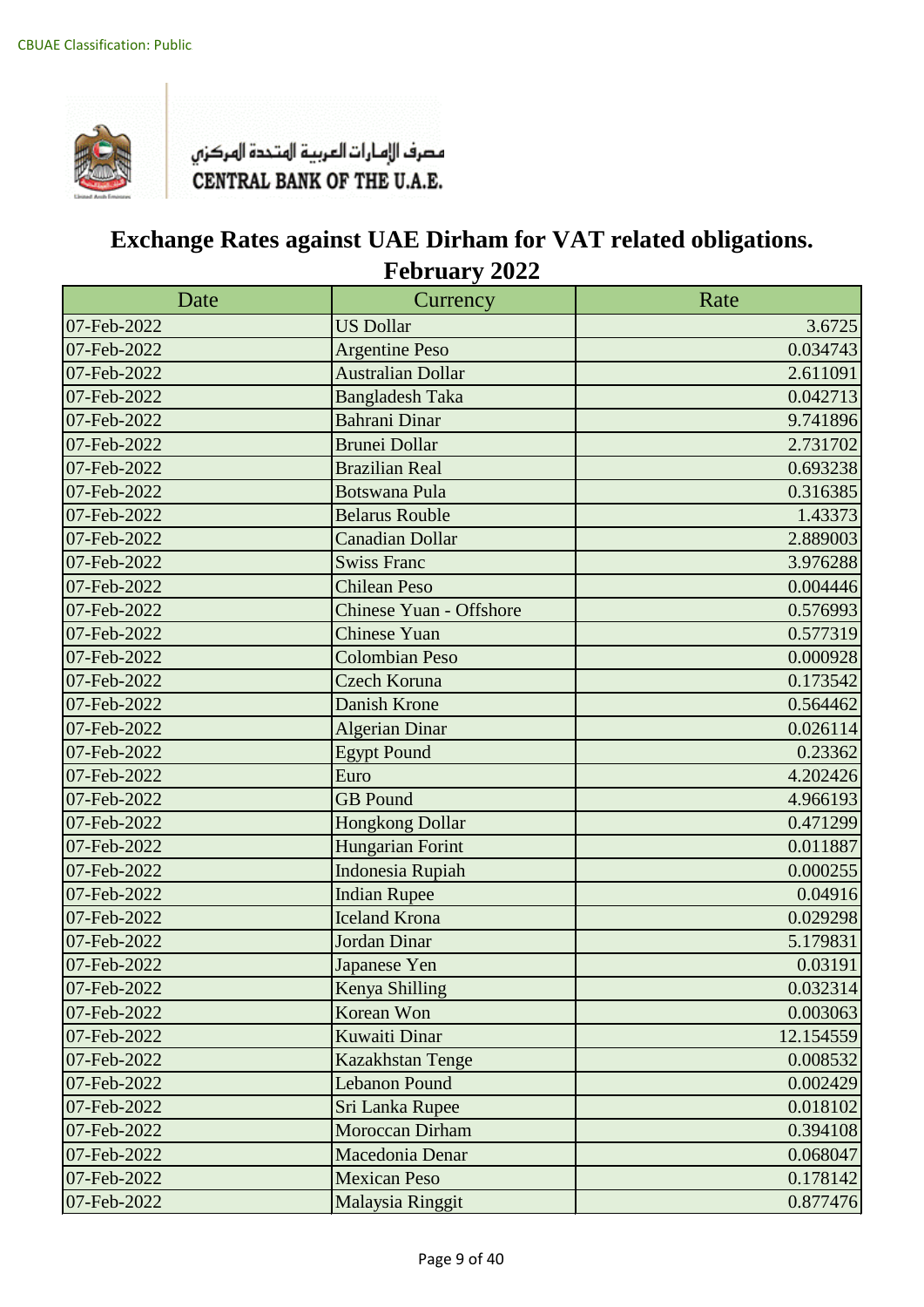

| Date        | Currency                | Rate     |
|-------------|-------------------------|----------|
| 07-Feb-2022 | Nigerian Naira          | 0.00882  |
| 07-Feb-2022 | Norwegian Krone         | 0.41788  |
| 07-Feb-2022 | NewZealand Dollar       | 2.431797 |
| 07-Feb-2022 | <b>Omani Rial</b>       | 9.538961 |
| 07-Feb-2022 | Peru Sol                | 0.954988 |
| 07-Feb-2022 | Philippine Piso         | 0.071326 |
| 07-Feb-2022 | <b>Pakistan Rupee</b>   | 0.021042 |
| 07-Feb-2022 | <b>Polish Zloty</b>     | 0.92476  |
| 07-Feb-2022 | Qatari Riyal            | 1.005806 |
| 07-Feb-2022 | <b>Serbian Dinar</b>    | 0.035732 |
| 07-Feb-2022 | Russia Rouble           | 0.048607 |
| 07-Feb-2022 | Saudi Riyal             | 0.97889  |
| 07-Feb-2022 | <b>Sudanese Pound</b>   | 0.00831  |
| 07-Feb-2022 | <b>Swedish Krona</b>    | 0.402228 |
| 07-Feb-2022 | <b>Singapore Dollar</b> | 2.731702 |
| 07-Feb-2022 | Thai Baht               | 0.111355 |
| 07-Feb-2022 | <b>Tunisian Dinar</b>   | 1.283956 |
| 07-Feb-2022 | <b>Turkish Lira</b>     | 0.270428 |
| 07-Feb-2022 | <b>Trin Tob Dollar</b>  | 0.541387 |
| 07-Feb-2022 | Taiwan Dollar           | 0.131853 |
| 07-Feb-2022 | Tanzania Shilling       | 0.001588 |
| 07-Feb-2022 | <b>Uganda Shilling</b>  | 0.001048 |
| 07-Feb-2022 | <b>Vietnam Dong</b>     | 0.000162 |
| 07-Feb-2022 | <b>Yemen Rial</b>       | 0.014675 |
| 07-Feb-2022 | South Africa Rand       | 0.237203 |
| 07-Feb-2022 | Zambian Kwacha          | 0.199051 |
| 07-Feb-2022 | Azerbaijan manat        | 2.161566 |
| 07-Feb-2022 | <b>Bulgarian</b> lev    | 2.148415 |
| 07-Feb-2022 | Croatian kuna           | 0.558598 |
| 07-Feb-2022 | Ethiopian birr          | 0.072658 |
| 07-Feb-2022 | Iraqi dinar             | 0.002517 |
| 07-Feb-2022 | Israeli new shekel      | 1.150208 |
| 07-Feb-2022 | Libyan dinar            | 0.801856 |
| 07-Feb-2022 | Mauritian rupee         | 0.084328 |
| 07-Feb-2022 | Romanian leu            | 0.849683 |
| 07-Feb-2022 | Syrian pound            | 0.001462 |
| 07-Feb-2022 | Turkmen manat           | 1.050787 |
| 07-Feb-2022 | Uzbekistani som         | 0.000338 |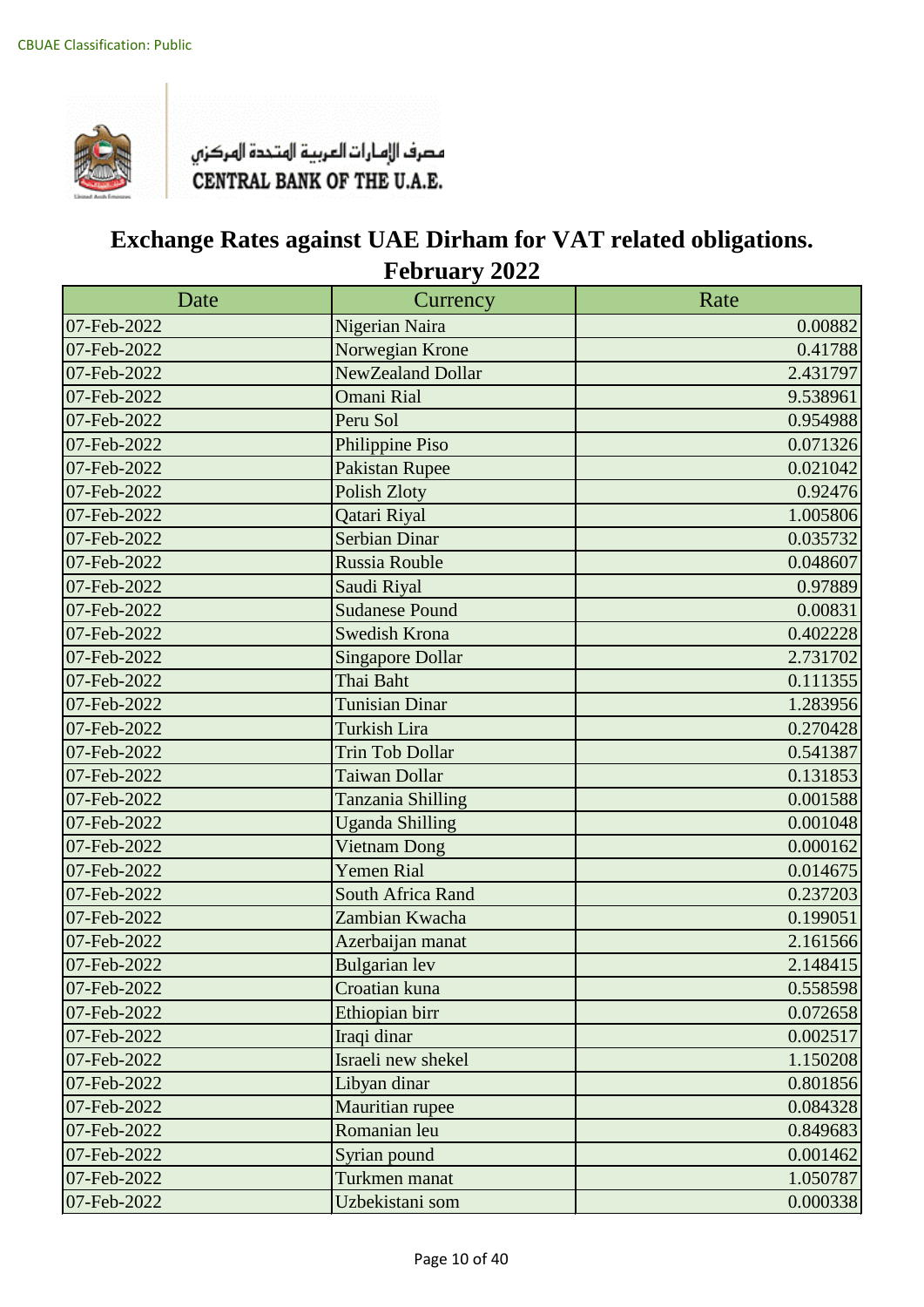

| Date        | Currency                 | Rate      |
|-------------|--------------------------|-----------|
| 08-Feb-2022 | <b>US Dollar</b>         | 3.6725    |
| 08-Feb-2022 | <b>Argentine Peso</b>    | 0.034715  |
| 08-Feb-2022 | <b>Australian Dollar</b> | 2.616859  |
| 08-Feb-2022 | <b>Bangladesh Taka</b>   | 0.042743  |
| 08-Feb-2022 | Bahrani Dinar            | 9.742671  |
| 08-Feb-2022 | <b>Brunei Dollar</b>     | 2.729874  |
| 08-Feb-2022 | <b>Brazilian Real</b>    | 0.696525  |
| 08-Feb-2022 | <b>Botswana Pula</b>     | 0.316385  |
| 08-Feb-2022 | <b>Belarus Rouble</b>    | 1.427433  |
| 08-Feb-2022 | Canadian Dollar          | 2.889912  |
| 08-Feb-2022 | <b>Swiss Franc</b>       | 3.974997  |
| 08-Feb-2022 | <b>Chilean Peso</b>      | 0.004449  |
| 08-Feb-2022 | Chinese Yuan - Offshore  | 0.576458  |
| 08-Feb-2022 | <b>Chinese Yuan</b>      | 0.576829  |
| 08-Feb-2022 | <b>Colombian Peso</b>    | 0.000924  |
| 08-Feb-2022 | Czech Koruna             | 0.172832  |
| 08-Feb-2022 | Danish Krone             | 0.562904  |
| 08-Feb-2022 | <b>Algerian Dinar</b>    | 0.026176  |
| 08-Feb-2022 | <b>Egypt Pound</b>       | 0.233768  |
| 08-Feb-2022 | Euro                     | 4.189482  |
| 08-Feb-2022 | <b>GB</b> Pound          | 4.971572  |
| 08-Feb-2022 | Hongkong Dollar          | 0.471111  |
| 08-Feb-2022 | Hungarian Forint         | 0.011868  |
| 08-Feb-2022 | Indonesia Rupiah         | 0.000255  |
| 08-Feb-2022 | <b>Indian Rupee</b>      | 0.04914   |
| 08-Feb-2022 | <b>Iceland Krona</b>     | 0.029418  |
| 08-Feb-2022 | Jordan Dinar             | 5.179831  |
| 08-Feb-2022 | Japanese Yen             | 0.03181   |
| 08-Feb-2022 | Kenya Shilling           | 0.032328  |
| 08-Feb-2022 | Korean Won               | 0.003063  |
| 08-Feb-2022 | Kuwaiti Dinar            | 12.150136 |
| 08-Feb-2022 | Kazakhstan Tenge         | 0.008584  |
| 08-Feb-2022 | Lebanon Pound            | 0.002429  |
| 08-Feb-2022 | Sri Lanka Rupee          | 0.018181  |
| 08-Feb-2022 | Moroccan Dirham          | 0.393243  |
| 08-Feb-2022 | Macedonia Denar          | 0.068009  |
| 08-Feb-2022 | <b>Mexican Peso</b>      | 0.178059  |
| 08-Feb-2022 | Malaysia Ringgit         | 0.877581  |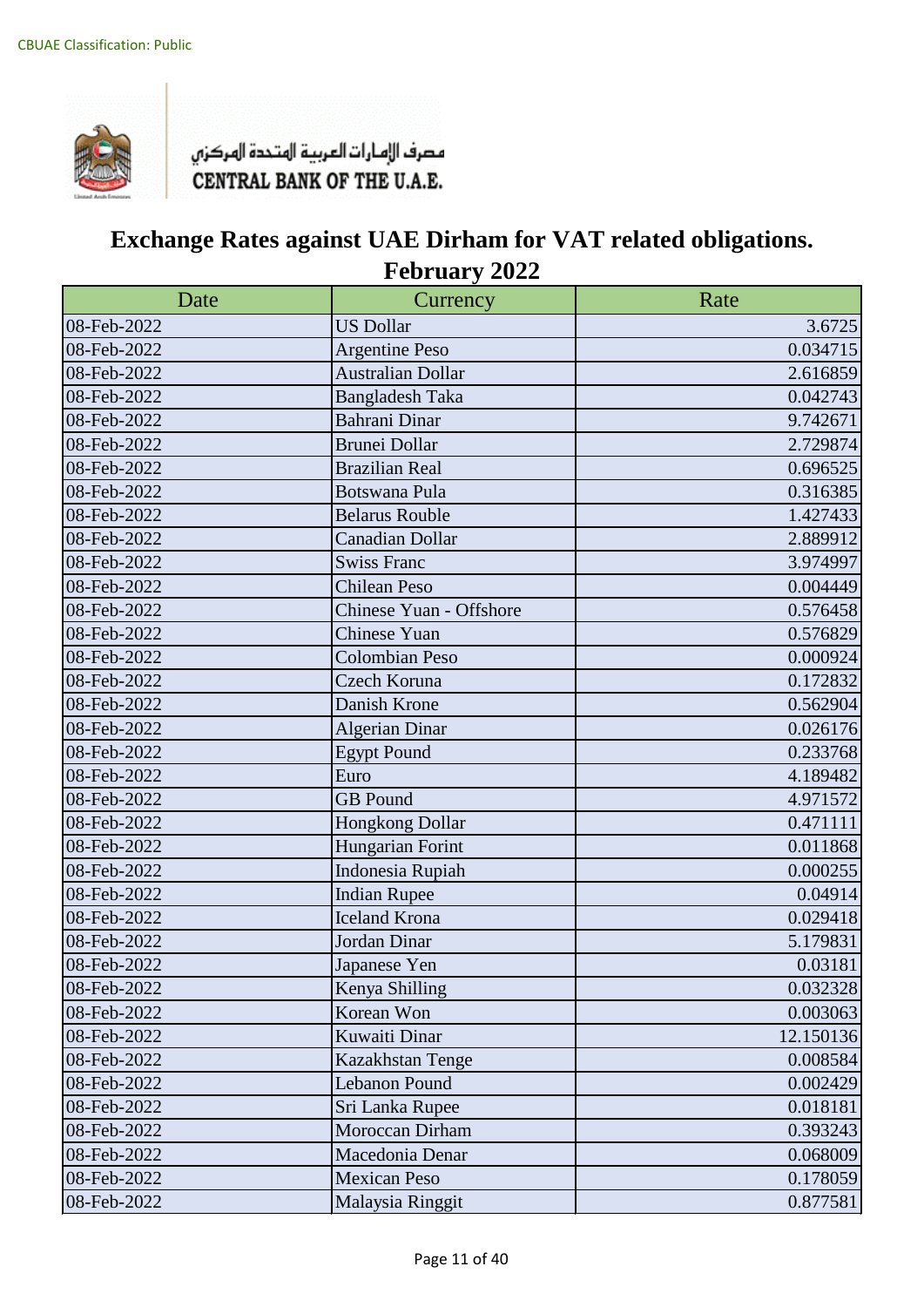

| Date        | Currency                | Rate     |
|-------------|-------------------------|----------|
| 08-Feb-2022 | Nigerian Naira          | 0.008839 |
| 08-Feb-2022 | Norwegian Krone         | 0.415931 |
| 08-Feb-2022 | NewZealand Dollar       | 2.43777  |
| 08-Feb-2022 | Omani Rial              | 9.539704 |
| 08-Feb-2022 | Peru Sol                | 0.955733 |
| 08-Feb-2022 | Philippine Piso         | 0.071419 |
| 08-Feb-2022 | Pakistan Rupee          | 0.021071 |
| 08-Feb-2022 | Polish Zloty            | 0.925459 |
| 08-Feb-2022 | Qatari Riyal            | 1.008651 |
| 08-Feb-2022 | Serbian Dinar           | 0.035628 |
| 08-Feb-2022 | Russia Rouble           | 0.048758 |
| 08-Feb-2022 | Saudi Riyal             | 0.97889  |
| 08-Feb-2022 | <b>Sudanese Pound</b>   | 0.008297 |
| 08-Feb-2022 | Swedish Krona           | 0.401191 |
| 08-Feb-2022 | <b>Singapore Dollar</b> | 2.729671 |
| 08-Feb-2022 | Thai Baht               | 0.111524 |
| 08-Feb-2022 | <b>Tunisian Dinar</b>   | 1.281403 |
| 08-Feb-2022 | Turkish Lira            | 0.269357 |
| 08-Feb-2022 | Trin Tob Dollar         | 0.541124 |
| 08-Feb-2022 | Taiwan Dollar           | 0.1319   |
| 08-Feb-2022 | Tanzania Shilling       | 0.001589 |
| 08-Feb-2022 | <b>Uganda Shilling</b>  | 0.001045 |
| 08-Feb-2022 | Vietnam Dong            | 0.000162 |
| 08-Feb-2022 | <b>Yemen Rial</b>       | 0.014686 |
| 08-Feb-2022 | South Africa Rand       | 0.237788 |
| 08-Feb-2022 | Zambian Kwacha          | 0.198639 |
| 08-Feb-2022 | Azerbaijan manat        | 2.161566 |
| 08-Feb-2022 | <b>Bulgarian</b> lev    | 2.142024 |
| 08-Feb-2022 | Croatian kuna           | 0.556996 |
| 08-Feb-2022 | Ethiopian birr          | 0.07262  |
| 08-Feb-2022 | Iraqi dinar             | 0.002517 |
| 08-Feb-2022 | Israeli new shekel      | 1.14145  |
| 08-Feb-2022 | Libyan dinar            | 0.801803 |
| 08-Feb-2022 | Mauritian rupee         | 0.084039 |
| 08-Feb-2022 | Romanian leu            | 0.847076 |
| 08-Feb-2022 | Syrian pound            | 0.001462 |
| 08-Feb-2022 | Turkmen manat           | 1.050787 |
| 08-Feb-2022 | Uzbekistani som         | 0.000339 |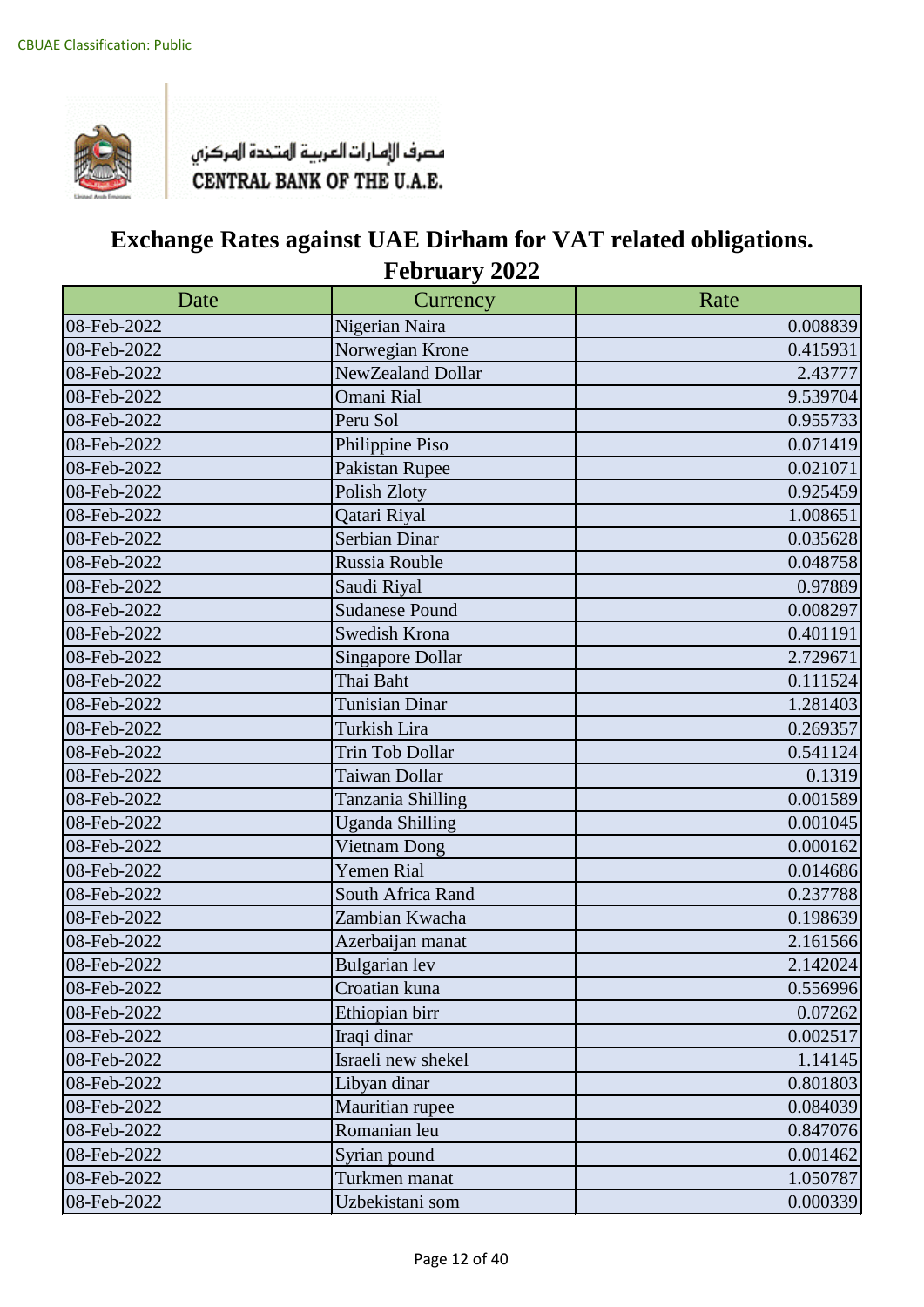

| Date        | Currency                       | Rate      |
|-------------|--------------------------------|-----------|
| 09-Feb-2022 | <b>US Dollar</b>               | 3.6725    |
| 09-Feb-2022 | <b>Argentine Peso</b>          | 0.034672  |
| 09-Feb-2022 | <b>Australian Dollar</b>       | 2.636396  |
| 09-Feb-2022 | <b>Bangladesh Taka</b>         | 0.042733  |
| 09-Feb-2022 | <b>Bahrani Dinar</b>           | 9.741896  |
| 09-Feb-2022 | <b>Brunei Dollar</b>           | 2.735772  |
| 09-Feb-2022 | <b>Brazilian Real</b>          | 0.694878  |
| 09-Feb-2022 | <b>Botswana Pula</b>           | 0.317487  |
| 09-Feb-2022 | <b>Belarus Rouble</b>          | 1.434682  |
| 09-Feb-2022 | Canadian Dollar                | 2.893783  |
| 09-Feb-2022 | <b>Swiss Franc</b>             | 3.980167  |
| 09-Feb-2022 | <b>Chilean Peso</b>            | 0.004463  |
| 09-Feb-2022 | <b>Chinese Yuan - Offshore</b> | 0.576857  |
| 09-Feb-2022 | Chinese Yuan                   | 0.577201  |
| 09-Feb-2022 | <b>Colombian Peso</b>          | 0.000932  |
| 09-Feb-2022 | Czech Koruna                   | 0.172864  |
| 09-Feb-2022 | Danish Krone                   | 0.564297  |
| 09-Feb-2022 | Algerian Dinar                 | 0.026199  |
| 09-Feb-2022 | <b>Egypt Pound</b>             | 0.233917  |
| 09-Feb-2022 | Euro                           | 4.199543  |
| 09-Feb-2022 | <b>GB</b> Pound                | 4.986422  |
| 09-Feb-2022 | Hongkong Dollar                | 0.471286  |
| 09-Feb-2022 | <b>Hungarian Forint</b>        | 0.011908  |
| 09-Feb-2022 | <b>Indonesia Rupiah</b>        | 0.000256  |
| 09-Feb-2022 | <b>Indian Rupee</b>            | 0.049084  |
| 09-Feb-2022 | <b>Iceland Krona</b>           | 0.029536  |
| 09-Feb-2022 | Jordan Dinar                   | 5.179831  |
| 09-Feb-2022 | Japanese Yen                   | 0.03181   |
| 09-Feb-2022 | Kenya Shilling                 | 0.032314  |
| 09-Feb-2022 | Korean Won                     | 0.003075  |
| 09-Feb-2022 | Kuwaiti Dinar                  | 12.152146 |
| 09-Feb-2022 | Kazakhstan Tenge               | 0.008617  |
| 09-Feb-2022 | <b>Lebanon Pound</b>           | 0.002429  |
| 09-Feb-2022 | Sri Lanka Rupee                | 0.018181  |
| 09-Feb-2022 | Moroccan Dirham                | 0.394265  |
| 09-Feb-2022 | Macedonia Denar                | 0.068034  |
| 09-Feb-2022 | <b>Mexican Peso</b>            | 0.17868   |
| 09-Feb-2022 | Malaysia Ringgit               | 0.877581  |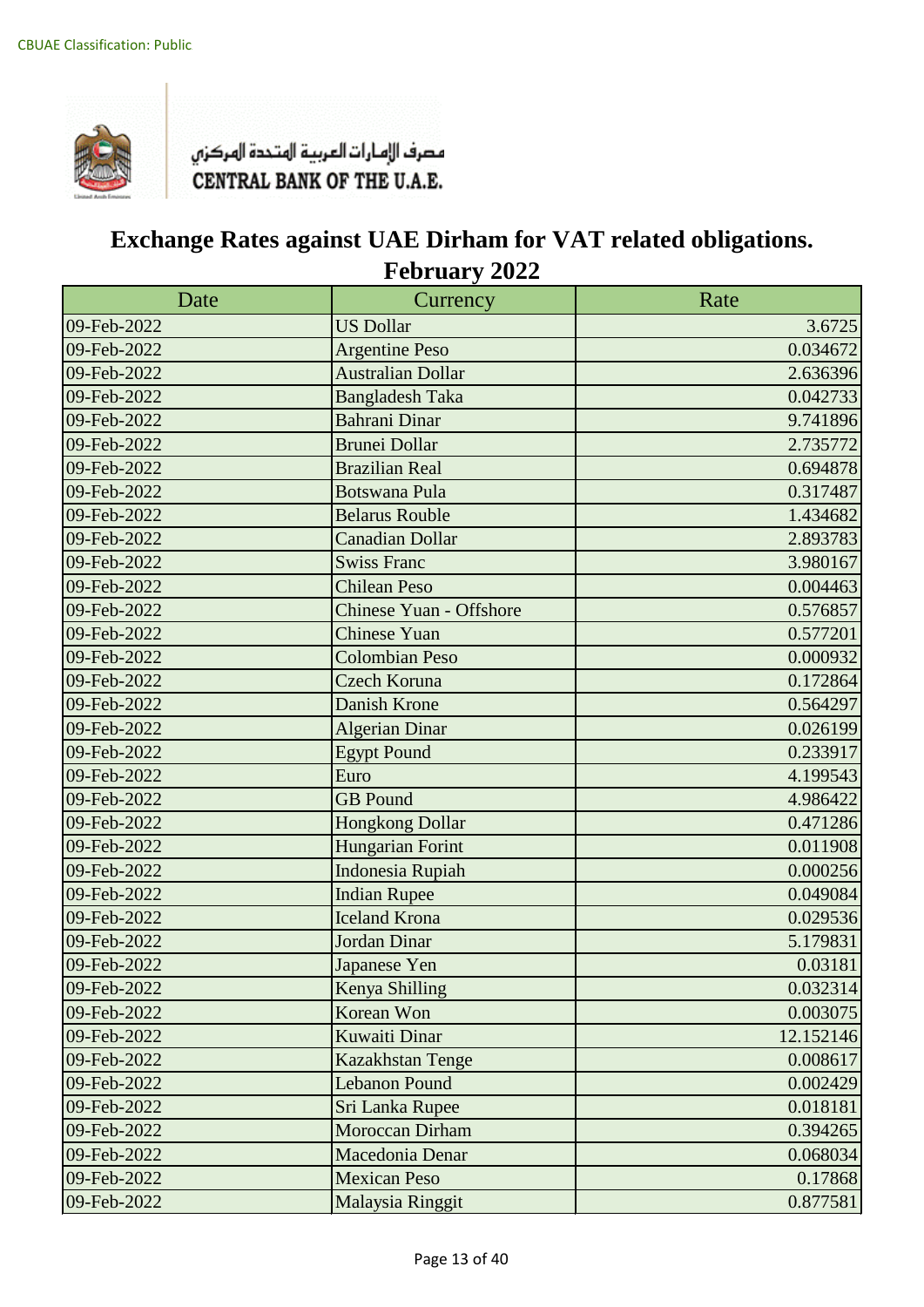

| Date        | Currency                | Rate     |
|-------------|-------------------------|----------|
| 09-Feb-2022 | Nigerian Naira          | 0.008816 |
| 09-Feb-2022 | Norwegian Krone         | 0.4175   |
| 09-Feb-2022 | NewZealand Dollar       | 2.455372 |
| 09-Feb-2022 | <b>Omani Rial</b>       | 9.539704 |
| 09-Feb-2022 | Peru Sol                | 0.956206 |
| 09-Feb-2022 | Philippine Piso         | 0.071673 |
| 09-Feb-2022 | <b>Pakistan Rupee</b>   | 0.021    |
| 09-Feb-2022 | <b>Polish Zloty</b>     | 0.931468 |
| 09-Feb-2022 | Qatari Riyal            | 1.008651 |
| 09-Feb-2022 | <b>Serbian Dinar</b>    | 0.035721 |
| 09-Feb-2022 | Russia Rouble           | 0.049143 |
| 09-Feb-2022 | Saudi Riyal             | 0.97889  |
| 09-Feb-2022 | <b>Sudanese Pound</b>   | 0.008297 |
| 09-Feb-2022 | <b>Swedish Krona</b>    | 0.403625 |
| 09-Feb-2022 | <b>Singapore Dollar</b> | 2.735772 |
| 09-Feb-2022 | Thai Baht               | 0.112275 |
| 09-Feb-2022 | <b>Tunisian Dinar</b>   | 1.284855 |
| 09-Feb-2022 | Turkish Lira            | 0.27023  |
| 09-Feb-2022 | <b>Trin Tob Dollar</b>  | 0.540391 |
| 09-Feb-2022 | Taiwan Dollar           | 0.13209  |
| 09-Feb-2022 | Tanzania Shilling       | 0.001588 |
| 09-Feb-2022 | <b>Uganda Shilling</b>  | 0.001043 |
| 09-Feb-2022 | <b>Vietnam Dong</b>     | 0.000162 |
| 09-Feb-2022 | <b>Yemen Rial</b>       | 0.014676 |
| 09-Feb-2022 | South Africa Rand       | 0.239505 |
| 09-Feb-2022 | Zambian Kwacha          | 0.197985 |
| 09-Feb-2022 | Azerbaijan manat        | 2.161566 |
| 09-Feb-2022 | <b>Bulgarian</b> lev    | 2.146782 |
| 09-Feb-2022 | Croatian kuna           | 0.557715 |
| 09-Feb-2022 | Ethiopian birr          | 0.072574 |
| 09-Feb-2022 | Iraqi dinar             | 0.002516 |
| 09-Feb-2022 | Israeli new shekel      | 1.142586 |
| 09-Feb-2022 | Libyan dinar            | 0.801593 |
| 09-Feb-2022 | Mauritian rupee         | 0.084039 |
| 09-Feb-2022 | Romanian leu            | 0.848937 |
| 09-Feb-2022 | Syrian pound            | 0.001462 |
| 09-Feb-2022 | Turkmen manat           | 1.050787 |
| 09-Feb-2022 | Uzbekistani som         | 0.000339 |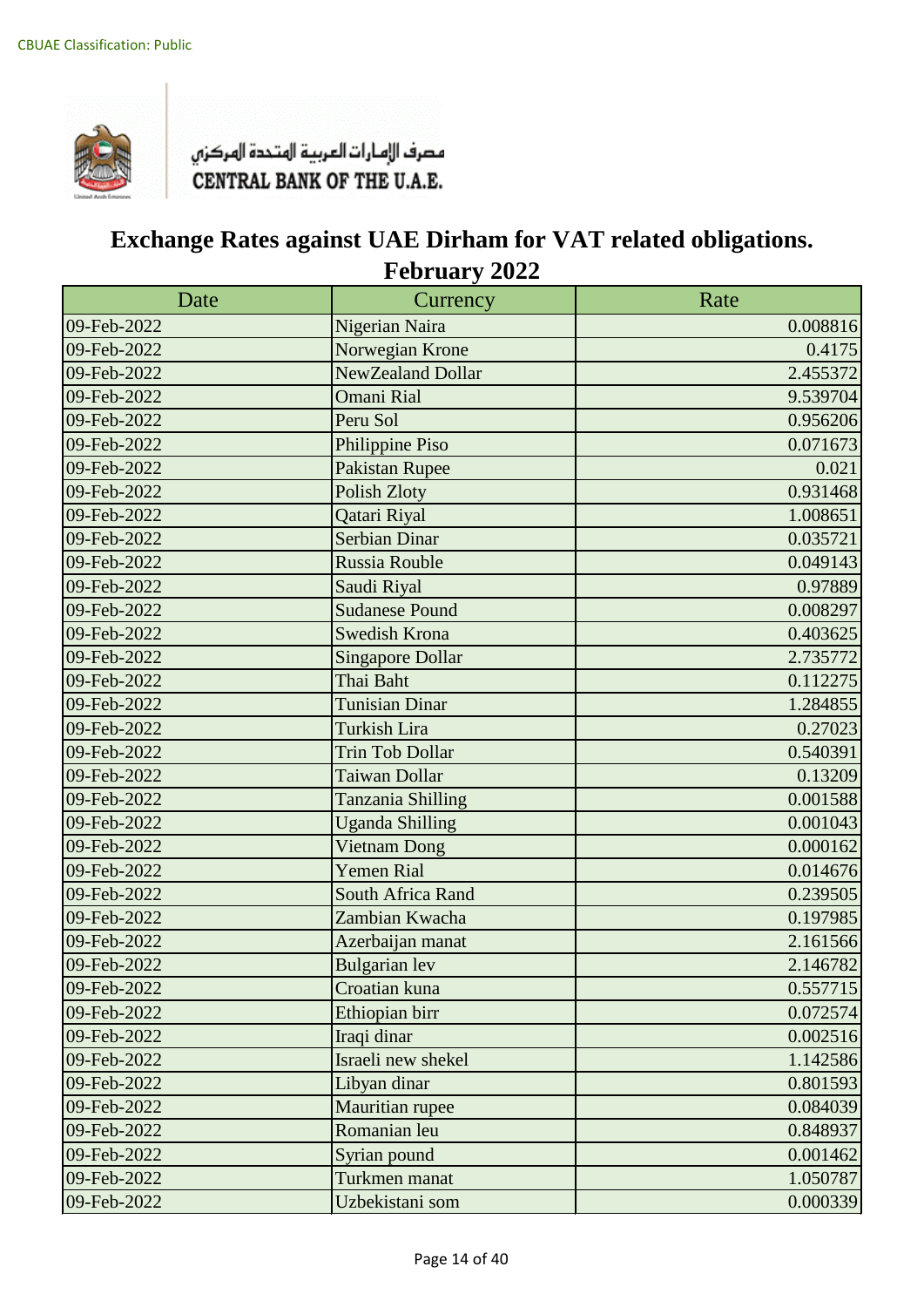

| Date        | Currency                 | Rate     |
|-------------|--------------------------|----------|
| 10-Feb-2022 | <b>US Dollar</b>         | 3.6725   |
| 10-Feb-2022 | <b>Argentine Peso</b>    | 0.034648 |
| 10-Feb-2022 | <b>Australian Dollar</b> | 2.630731 |
| 10-Feb-2022 | <b>Bangladesh Taka</b>   | 0.042713 |
| 10-Feb-2022 | Bahrani Dinar            | 9.742155 |
| 10-Feb-2022 | <b>Brunei Dollar</b>     | 2.733125 |
| 10-Feb-2022 | <b>Brazilian Real</b>    | 0.702347 |
| 10-Feb-2022 | <b>Botswana Pula</b>     | 0.318954 |
| 10-Feb-2022 | <b>Belarus Rouble</b>    | 1.436647 |
| 10-Feb-2022 | Canadian Dollar          | 2.88923  |
| 10-Feb-2022 | <b>Swiss Franc</b>       | 3.957435 |
| 10-Feb-2022 | <b>Chilean Peso</b>      | 0.004535 |
| 10-Feb-2022 | Chinese Yuan - Offshore  | 0.577328 |
| 10-Feb-2022 | Chinese Yuan             | 0.577564 |
| 10-Feb-2022 | <b>Colombian Peso</b>    | 0.000936 |
| 10-Feb-2022 | Czech Koruna             | 0.171877 |
| 10-Feb-2022 | Danish Krone             | 0.562991 |
| 10-Feb-2022 | <b>Algerian Dinar</b>    | 0.026172 |
| 10-Feb-2022 | <b>Egypt Pound</b>       | 0.233917 |
| 10-Feb-2022 | Euro                     | 4.188049 |
| 10-Feb-2022 | <b>GB</b> Pound          | 4.973592 |
| 10-Feb-2022 | Hongkong Dollar          | 0.471166 |
| 10-Feb-2022 | Hungarian Forint         | 0.011804 |
| 10-Feb-2022 | Indonesia Rupiah         | 0.000256 |
| 10-Feb-2022 | <b>Indian Rupee</b>      | 0.048834 |
| 10-Feb-2022 | <b>Iceland Krona</b>     | 0.029529 |
| 10-Feb-2022 | Jordan Dinar             | 5.179831 |
| 10-Feb-2022 | Japanese Yen             | 0.03161  |
| 10-Feb-2022 | Kenya Shilling           | 0.032314 |
| 10-Feb-2022 | Korean Won               | 0.003066 |
| 10-Feb-2022 | Kuwaiti Dinar            | 12.1417  |
| 10-Feb-2022 | Kazakhstan Tenge         | 0.008596 |
| 10-Feb-2022 | <b>Lebanon Pound</b>     | 0.002429 |
| 10-Feb-2022 | Sri Lanka Rupee          | 0.018102 |
| 10-Feb-2022 | Moroccan Dirham          | 0.393496 |
| 10-Feb-2022 | Macedonia Denar          | 0.067934 |
| 10-Feb-2022 | <b>Mexican Peso</b>      | 0.17905  |
| 10-Feb-2022 | Malaysia Ringgit         | 0.877853 |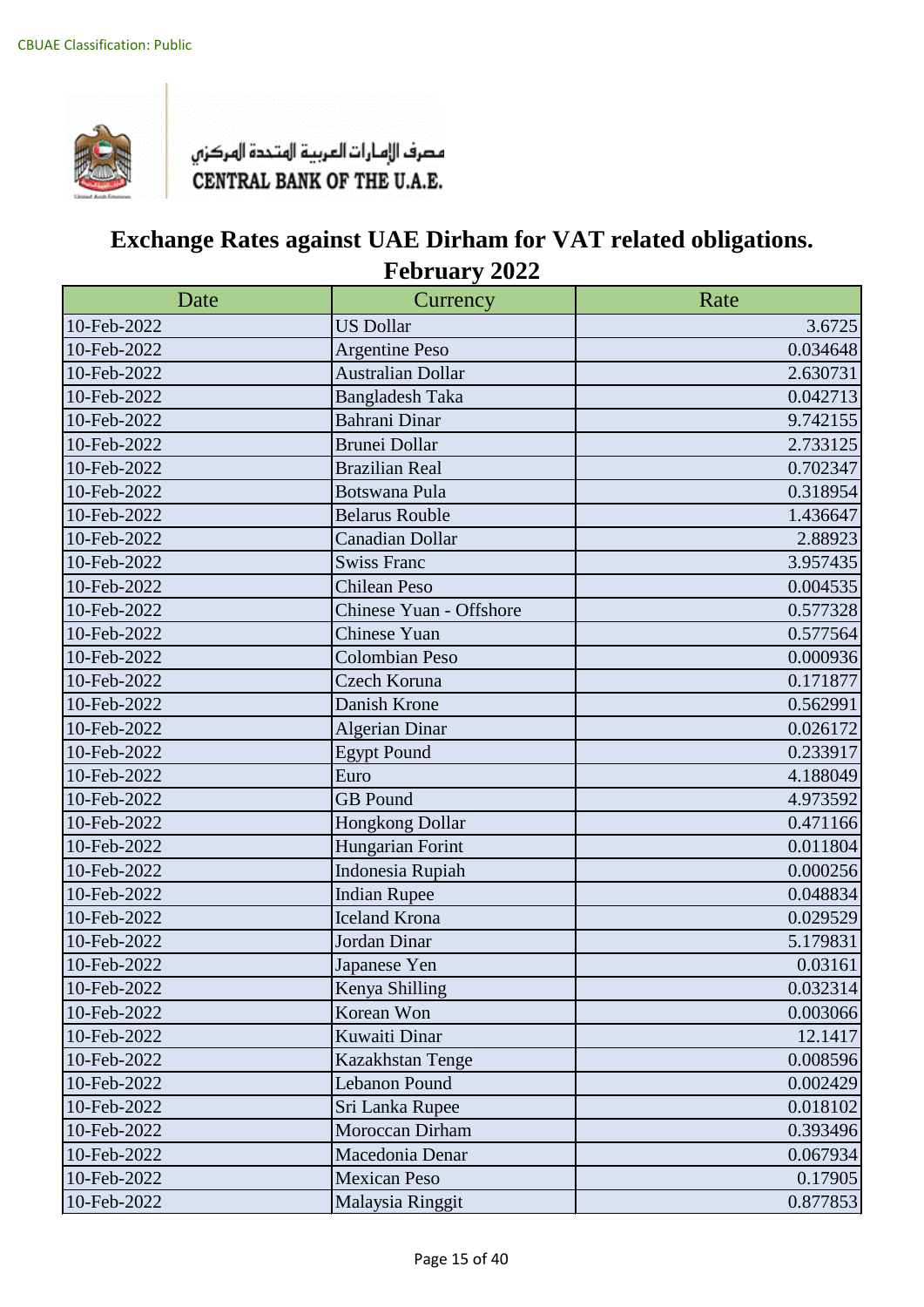

| Date        | Currency                | Rate     |
|-------------|-------------------------|----------|
| 10-Feb-2022 | Nigerian Naira          | 0.008812 |
| 10-Feb-2022 | Norwegian Krone         | 0.414588 |
| 10-Feb-2022 | NewZealand Dollar       | 2.445073 |
| 10-Feb-2022 | <b>Omani Rial</b>       | 9.551365 |
| 10-Feb-2022 | Peru Sol                | 0.964873 |
| 10-Feb-2022 | Philippine Piso         | 0.071583 |
| 10-Feb-2022 | Pakistan Rupee          | 0.021004 |
| 10-Feb-2022 | Polish Zloty            | 0.930218 |
| 10-Feb-2022 | Qatari Riyal            | 1.008651 |
| 10-Feb-2022 | Serbian Dinar           | 0.035593 |
| 10-Feb-2022 | Russia Rouble           | 0.049167 |
| 10-Feb-2022 | Saudi Riyal             | 0.97889  |
| 10-Feb-2022 | <b>Sudanese Pound</b>   | 0.008297 |
| 10-Feb-2022 | Swedish Krona           | 0.396466 |
| 10-Feb-2022 | <b>Singapore Dollar</b> | 2.732312 |
| 10-Feb-2022 | Thai Baht               | 0.112206 |
| 10-Feb-2022 | <b>Tunisian Dinar</b>   | 1.276681 |
| 10-Feb-2022 | Turkish Lira            | 0.271059 |
| 10-Feb-2022 | <b>Trin Tob Dollar</b>  | 0.54036  |
| 10-Feb-2022 | Taiwan Dollar           | 0.1319   |
| 10-Feb-2022 | Tanzania Shilling       | 0.001588 |
| 10-Feb-2022 | <b>Uganda Shilling</b>  | 0.00104  |
| 10-Feb-2022 | Vietnam Dong            | 0.000162 |
| 10-Feb-2022 | Yemen Rial              | 0.014676 |
| 10-Feb-2022 | South Africa Rand       | 0.241578 |
| 10-Feb-2022 | Zambian Kwacha          | 0.196564 |
| 10-Feb-2022 | Azerbaijan manat        | 2.161566 |
| 10-Feb-2022 | <b>Bulgarian</b> lev    | 2.138407 |
| 10-Feb-2022 | Croatian kuna           | 0.55569  |
| 10-Feb-2022 | Ethiopian birr          | 0.072536 |
| 10-Feb-2022 | Iraqi dinar             | 0.002516 |
| 10-Feb-2022 | Israeli new shekel      | 1.13823  |
| 10-Feb-2022 | Libyan dinar            | 0.801593 |
| 10-Feb-2022 | Mauritian rupee         | 0.084039 |
| 10-Feb-2022 | Romanian leu            | 0.845906 |
| 10-Feb-2022 | Syrian pound            | 0.001462 |
| 10-Feb-2022 | Turkmen manat           | 1.050787 |
| 10-Feb-2022 | Uzbekistani som         | 0.000339 |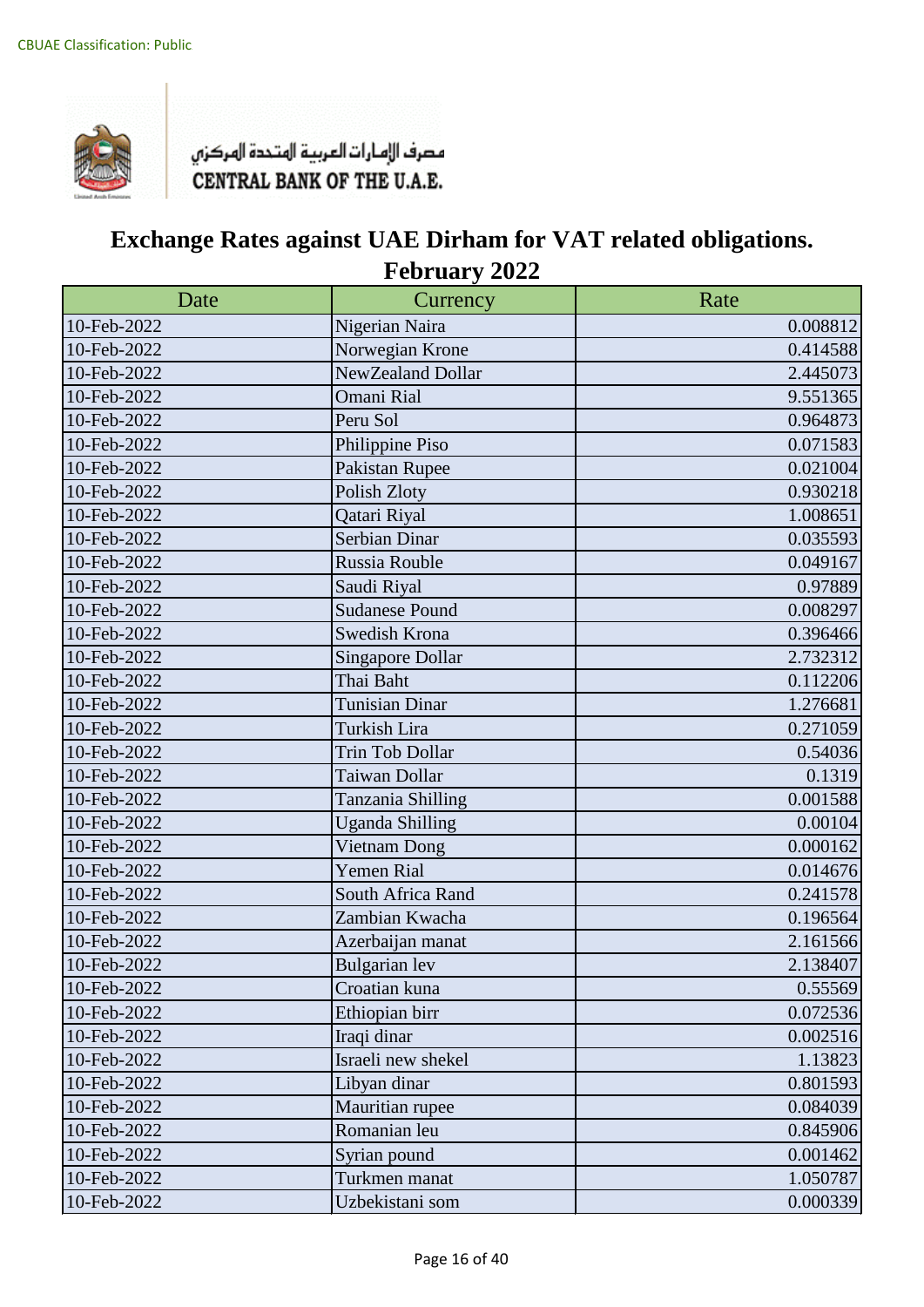

| Date        | Currency                       | Rate      |
|-------------|--------------------------------|-----------|
| 11-Feb-2022 | <b>US Dollar</b>               | 3.6725    |
| 11-Feb-2022 | <b>Argentine Peso</b>          | 0.03461   |
| 11-Feb-2022 | <b>Australian Dollar</b>       | 2.629224  |
| 11-Feb-2022 | <b>Bangladesh Taka</b>         | 0.042733  |
| 11-Feb-2022 | <b>Bahrani Dinar</b>           | 9.741896  |
| 11-Feb-2022 | <b>Brunei Dollar</b>           | 2.731905  |
| 11-Feb-2022 | <b>Brazilian Real</b>          | 0.704219  |
| 11-Feb-2022 | <b>Botswana Pula</b>           | 0.318954  |
| 11-Feb-2022 | <b>Belarus Rouble</b>          | 1.436534  |
| 11-Feb-2022 | <b>Canadian Dollar</b>         | 2.889684  |
| 11-Feb-2022 | <b>Swiss Franc</b>             | 3.963842  |
| 11-Feb-2022 | <b>Chilean Peso</b>            | 0.004572  |
| 11-Feb-2022 | <b>Chinese Yuan - Offshore</b> | 0.577828  |
| 11-Feb-2022 | <b>Chinese Yuan</b>            | 0.577773  |
| 11-Feb-2022 | <b>Colombian Peso</b>          | 0.000938  |
| 11-Feb-2022 | <b>Czech Koruna</b>            | 0.171444  |
| 11-Feb-2022 | <b>Danish Krone</b>            | 0.562413  |
| 11-Feb-2022 | <b>Algerian Dinar</b>          | 0.026071  |
| 11-Feb-2022 | <b>Egypt Pound</b>             | 0.233768  |
| 11-Feb-2022 | Euro                           | 4.183755  |
| 11-Feb-2022 | <b>GB</b> Pound                | 4.985745  |
| 11-Feb-2022 | <b>Hongkong Dollar</b>         | 0.470833  |
| 11-Feb-2022 | <b>Hungarian Forint</b>        | 0.011822  |
| 11-Feb-2022 | <b>Indonesia Rupiah</b>        | 0.000256  |
| 11-Feb-2022 | <b>Indian Rupee</b>            | 0.048779  |
| 11-Feb-2022 | <b>Iceland Krona</b>           | 0.029505  |
| 11-Feb-2022 | Jordan Dinar                   | 5.179831  |
| 11-Feb-2022 | Japanese Yen                   | 0.03169   |
| 11-Feb-2022 | Kenya Shilling                 | 0.032328  |
| 11-Feb-2022 | Korean Won                     | 0.003074  |
| 11-Feb-2022 | Kuwaiti Dinar                  | 12.148528 |
| 11-Feb-2022 | Kazakhstan Tenge               | 0.00854   |
| 11-Feb-2022 | <b>Lebanon Pound</b>           | 0.002426  |
| 11-Feb-2022 | Sri Lanka Rupee                | 0.018136  |
| 11-Feb-2022 | Moroccan Dirham                | 0.393264  |
| 11-Feb-2022 | Macedonia Denar                | 0.067871  |
| 11-Feb-2022 | <b>Mexican Peso</b>            | 0.17975   |
| 11-Feb-2022 | Malaysia Ringgit               | 0.876596  |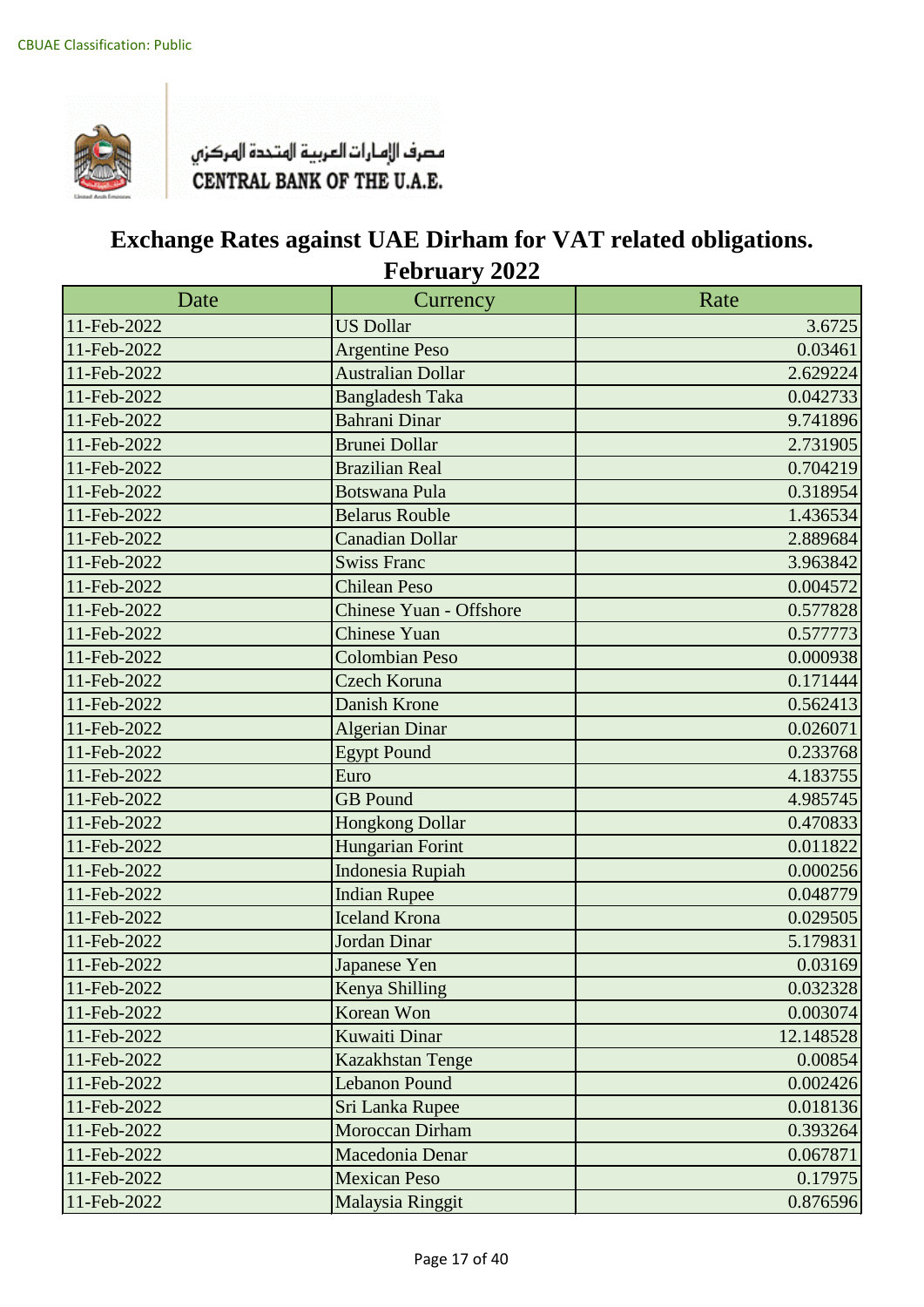

| Date        | Currency                | Rate     |
|-------------|-------------------------|----------|
| 11-Feb-2022 | Nigerian Naira          | 0.00881  |
| 11-Feb-2022 | Norwegian Krone         | 0.415136 |
| 11-Feb-2022 | NewZealand Dollar       | 2.451929 |
| 11-Feb-2022 | <b>Omani Rial</b>       | 9.539704 |
| 11-Feb-2022 | Peru Sol                | 0.981217 |
| 11-Feb-2022 | Philippine Piso         | 0.071678 |
| 11-Feb-2022 | <b>Pakistan Rupee</b>   | 0.021036 |
| 11-Feb-2022 | <b>Polish Zloty</b>     | 0.92376  |
| 11-Feb-2022 | Qatari Riyal            | 1.008651 |
| 11-Feb-2022 | <b>Serbian Dinar</b>    | 0.035583 |
| 11-Feb-2022 | Russia Rouble           | 0.048532 |
| 11-Feb-2022 | Saudi Riyal             | 0.97889  |
| 11-Feb-2022 | <b>Sudanese Pound</b>   | 0.008288 |
| 11-Feb-2022 | <b>Swedish Krona</b>    | 0.396213 |
| 11-Feb-2022 | <b>Singapore Dollar</b> | 2.732312 |
| 11-Feb-2022 | Thai Baht               | 0.112378 |
| 11-Feb-2022 | <b>Tunisian Dinar</b>   | 1.281626 |
| 11-Feb-2022 | <b>Turkish Lira</b>     | 0.272315 |
| 11-Feb-2022 | <b>Trin Tob Dollar</b>  | 0.54036  |
| 11-Feb-2022 | Taiwan Dollar           | 0.131967 |
| 11-Feb-2022 | Tanzania Shilling       | 0.001588 |
| 11-Feb-2022 | <b>Uganda Shilling</b>  | 0.001043 |
| 11-Feb-2022 | Vietnam Dong            | 0.000162 |
| 11-Feb-2022 | <b>Yemen Rial</b>       | 0.014682 |
| 11-Feb-2022 | South Africa Rand       | 0.24227  |
| 11-Feb-2022 | Zambian Kwacha          | 0.195694 |
| 11-Feb-2022 | Azerbaijan manat        | 2.161566 |
| 11-Feb-2022 | <b>Bulgarian</b> lev    | 2.139154 |
| 11-Feb-2022 | Croatian kuna           | 0.555488 |
| 11-Feb-2022 | Ethiopian birr          | 0.072491 |
| 11-Feb-2022 | Iraqi dinar             | 0.002516 |
| 11-Feb-2022 | Israeli new shekel      | 1.134223 |
| 11-Feb-2022 | Libyan dinar            | 0.801418 |
| 11-Feb-2022 | Mauritian rupee         | 0.083943 |
| 11-Feb-2022 | Romanian leu            | 0.845828 |
| 11-Feb-2022 | Syrian pound            | 0.001462 |
| 11-Feb-2022 | Turkmen manat           | 1.050787 |
| 11-Feb-2022 | Uzbekistani som         | 0.000339 |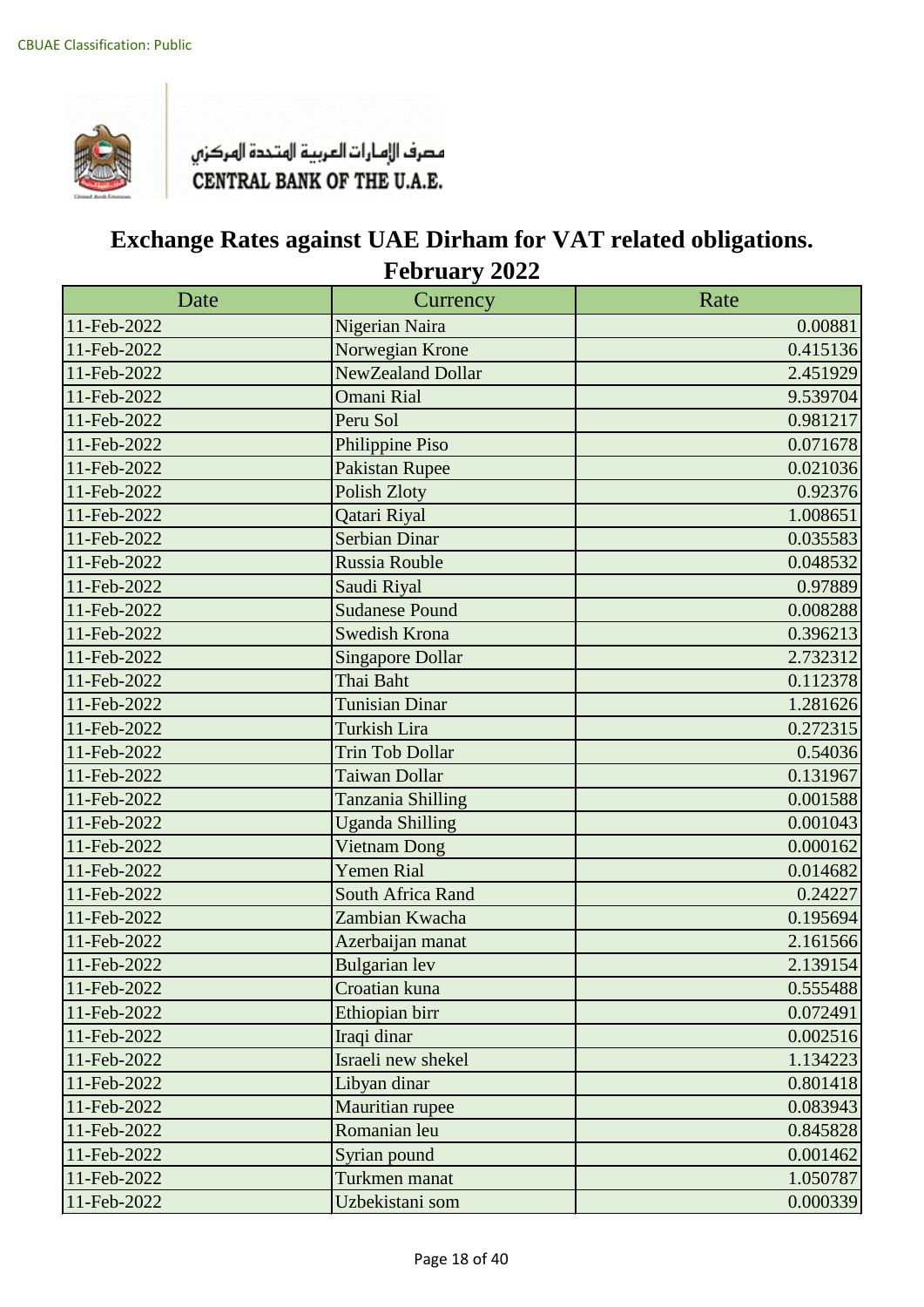

| Date        | Currency                 | Rate      |
|-------------|--------------------------|-----------|
| 14-Feb-2022 | <b>US Dollar</b>         | 3.6725    |
| 14-Feb-2022 | <b>Argentine Peso</b>    | 0.034508  |
| 14-Feb-2022 | <b>Australian Dollar</b> | 2.612763  |
| 14-Feb-2022 | <b>Bangladesh Taka</b>   | 0.042733  |
| 14-Feb-2022 | Bahrani Dinar            | 9.741896  |
| 14-Feb-2022 | <b>Brunei Dollar</b>     | 2.725215  |
| 14-Feb-2022 | <b>Brazilian Real</b>    | 0.705328  |
| 14-Feb-2022 | <b>Botswana Pula</b>     | 0.318589  |
| 14-Feb-2022 | <b>Belarus Rouble</b>    | 1.418721  |
| 14-Feb-2022 | Canadian Dollar          | 2.879263  |
| 14-Feb-2022 | <b>Swiss Franc</b>       | 3.967697  |
| 14-Feb-2022 | <b>Chilean Peso</b>      | 0.004514  |
| 14-Feb-2022 | Chinese Yuan - Offshore  | 0.577528  |
| 14-Feb-2022 | <b>Chinese Yuan</b>      | 0.577819  |
| 14-Feb-2022 | <b>Colombian Peso</b>    | 0.000932  |
| 14-Feb-2022 | Czech Koruna             | 0.169583  |
| 14-Feb-2022 | Danish Krone             | 0.558266  |
| 14-Feb-2022 | <b>Algerian Dinar</b>    | 0.026142  |
| 14-Feb-2022 | <b>Egypt Pound</b>       | 0.233323  |
| 14-Feb-2022 | Euro                     | 4.154412  |
| 14-Feb-2022 | <b>GB</b> Pound          | 4.967537  |
| 14-Feb-2022 | Hongkong Dollar          | 0.470743  |
| 14-Feb-2022 | Hungarian Forint         | 0.011624  |
| 14-Feb-2022 | Indonesia Rupiah         | 0.000256  |
| 14-Feb-2022 | <b>Indian Rupee</b>      | 0.048604  |
| 14-Feb-2022 | <b>Iceland Krona</b>     | 0.029138  |
| 14-Feb-2022 | Jordan Dinar             | 5.179831  |
| 14-Feb-2022 | Japanese Yen             | 0.031783  |
| 14-Feb-2022 | Kenya Shilling           | 0.032314  |
| 14-Feb-2022 | Korean Won               | 0.003069  |
| 14-Feb-2022 | Kuwaiti Dinar            | 12.138891 |
| 14-Feb-2022 | Kazakhstan Tenge         | 0.008512  |
| 14-Feb-2022 | Lebanon Pound            | 0.002431  |
| 14-Feb-2022 | Sri Lanka Rupee          | 0.018136  |
| 14-Feb-2022 | Moroccan Dirham          | 0.39122   |
| 14-Feb-2022 | Macedonia Denar          | 0.067435  |
| 14-Feb-2022 | <b>Mexican Peso</b>      | 0.179766  |
| 14-Feb-2022 | Malaysia Ringgit         | 0.876387  |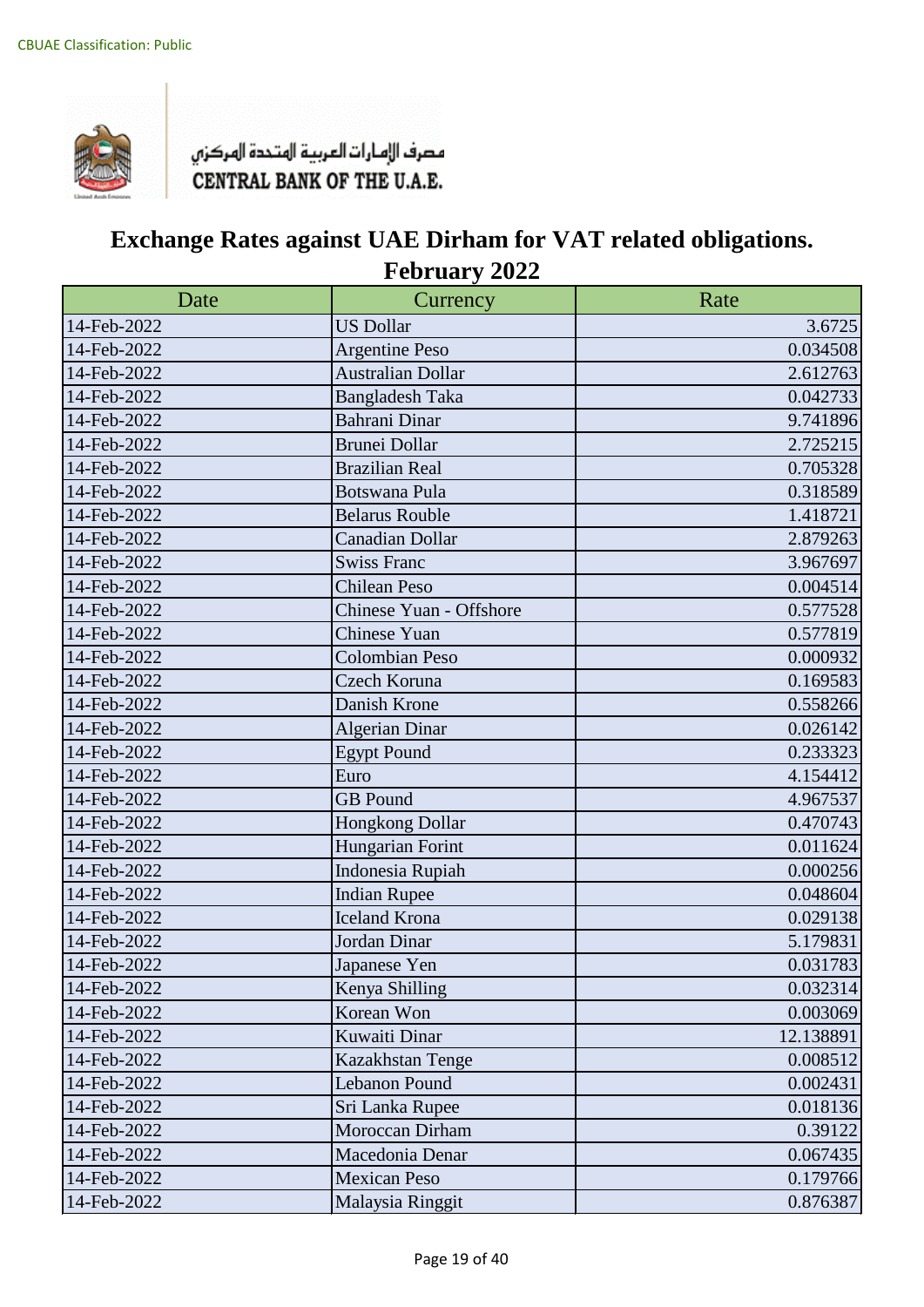

| Date        | Currency                | Rate     |
|-------------|-------------------------|----------|
| 14-Feb-2022 | Nigerian Naira          | 0.008839 |
| 14-Feb-2022 | Norwegian Krone         | 0.41343  |
| 14-Feb-2022 | NewZealand Dollar       | 2.425533 |
| 14-Feb-2022 | Omani Rial              | 9.539457 |
| 14-Feb-2022 | Peru Sol                | 0.973234 |
| 14-Feb-2022 | Philippine Piso         | 0.071451 |
| 14-Feb-2022 | Pakistan Rupee          | 0.020822 |
| 14-Feb-2022 | Polish Zloty            | 0.915333 |
| 14-Feb-2022 | Qatari Riyal            | 1.008651 |
| 14-Feb-2022 | Serbian Dinar           | 0.035333 |
| 14-Feb-2022 | Russia Rouble           | 0.04797  |
| 14-Feb-2022 | Saudi Riyal             | 0.978811 |
| 14-Feb-2022 | <b>Sudanese Pound</b>   | 0.008278 |
| 14-Feb-2022 | Swedish Krona           | 0.391483 |
| 14-Feb-2022 | <b>Singapore Dollar</b> | 2.725013 |
| 14-Feb-2022 | Thai Baht               | 0.11307  |
| 14-Feb-2022 | <b>Tunisian Dinar</b>   | 1.275041 |
| 14-Feb-2022 | Turkish Lira            | 0.270889 |
| 14-Feb-2022 | <b>Trin Tob Dollar</b>  | 0.541052 |
| 14-Feb-2022 | Taiwan Dollar           | 0.131612 |
| 14-Feb-2022 | Tanzania Shilling       | 0.001588 |
| 14-Feb-2022 | <b>Uganda Shilling</b>  | 0.001046 |
| 14-Feb-2022 | Vietnam Dong            | 0.000162 |
| 14-Feb-2022 | Yemen Rial              | 0.014682 |
| 14-Feb-2022 | South Africa Rand       | 0.242741 |
| 14-Feb-2022 | Zambian Kwacha          | 0.195294 |
| 14-Feb-2022 | Azerbaijan manat        | 2.161566 |
| 14-Feb-2022 | <b>Bulgarian</b> lev    | 2.124429 |
| 14-Feb-2022 | Croatian kuna           | 0.551882 |
| 14-Feb-2022 | Ethiopian birr          | 0.07245  |
| 14-Feb-2022 | Iraqi dinar             | 0.002516 |
| 14-Feb-2022 | Israeli new shekel      | 1.127883 |
| 14-Feb-2022 | Libyan dinar            | 0.800214 |
| 14-Feb-2022 | Mauritian rupee         | 0.08462  |
| 14-Feb-2022 | Romanian leu            | 0.840139 |
| 14-Feb-2022 | Syrian pound            | 0.001462 |
| 14-Feb-2022 | Turkmen manat           | 1.050787 |
| 14-Feb-2022 | Uzbekistani som         | 0.000338 |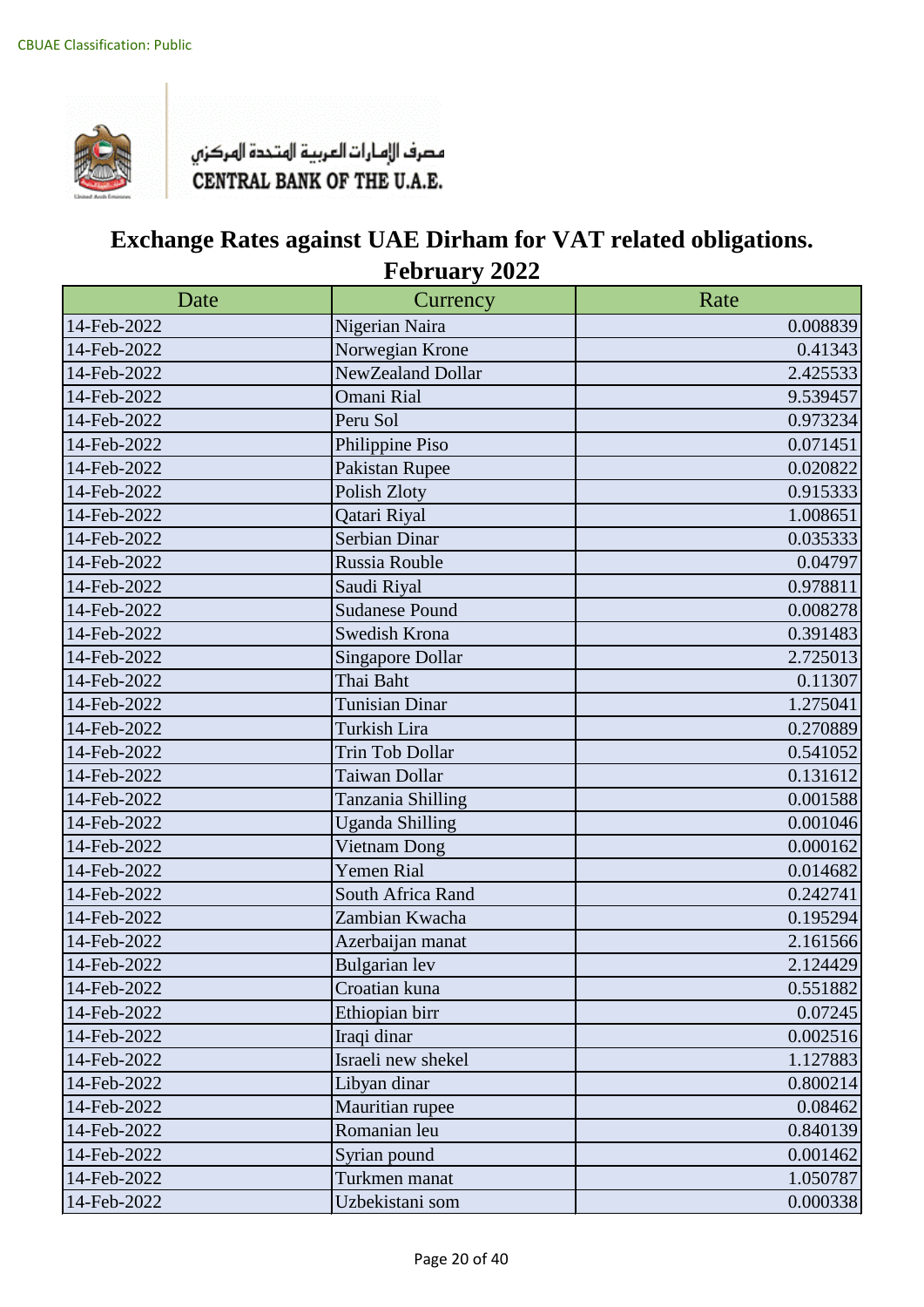

| Date        | Currency                       | Rate      |
|-------------|--------------------------------|-----------|
| 15-Feb-2022 | <b>US Dollar</b>               | 3.6725    |
| 15-Feb-2022 | <b>Argentine Peso</b>          | 0.03449   |
| 15-Feb-2022 | <b>Australian Dollar</b>       | 2.625465  |
| 15-Feb-2022 | <b>Bangladesh Taka</b>         | 0.042733  |
| 15-Feb-2022 | <b>Bahrani Dinar</b>           | 9.742155  |
| 15-Feb-2022 | <b>Brunei Dollar</b>           | 2.730483  |
| 15-Feb-2022 | <b>Brazilian Real</b>          | 0.709895  |
| 15-Feb-2022 | <b>Botswana Pula</b>           | 0.318954  |
| 15-Feb-2022 | <b>Belarus Rouble</b>          | 1.430101  |
| 15-Feb-2022 | <b>Canadian Dollar</b>         | 2.887867  |
| 15-Feb-2022 | <b>Swiss Franc</b>             | 3.979736  |
| 15-Feb-2022 | <b>Chilean Peso</b>            | 0.004577  |
| 15-Feb-2022 | <b>Chinese Yuan - Offshore</b> | 0.579862  |
| 15-Feb-2022 | <b>Chinese Yuan</b>            | 0.579405  |
| 15-Feb-2022 | <b>Colombian Peso</b>          | 0.000933  |
| 15-Feb-2022 | <b>Czech Koruna</b>            | 0.171132  |
| 15-Feb-2022 | <b>Danish Krone</b>            | 0.560447  |
| 15-Feb-2022 | <b>Algerian Dinar</b>          | 0.026182  |
| 15-Feb-2022 | <b>Egypt Pound</b>             | 0.233768  |
| 15-Feb-2022 | Euro                           | 4.170452  |
| 15-Feb-2022 | <b>GB</b> Pound                | 4.976287  |
| 15-Feb-2022 | <b>Hongkong Dollar</b>         | 0.470664  |
| 15-Feb-2022 | <b>Hungarian Forint</b>        | 0.011757  |
| 15-Feb-2022 | <b>Indonesia Rupiah</b>        | 0.000257  |
| 15-Feb-2022 | <b>Indian Rupee</b>            | 0.048827  |
| 15-Feb-2022 | <b>Iceland Krona</b>           | 0.029534  |
| 15-Feb-2022 | Jordan Dinar                   | 5.179831  |
| 15-Feb-2022 | Japanese Yen                   | 0.031769  |
| 15-Feb-2022 | Kenya Shilling                 | 0.032314  |
| 15-Feb-2022 | Korean Won                     | 0.003069  |
| 15-Feb-2022 | Kuwaiti Dinar                  | 12.139292 |
| 15-Feb-2022 | Kazakhstan Tenge               | 0.008552  |
| 15-Feb-2022 | <b>Lebanon Pound</b>           | 0.002429  |
| 15-Feb-2022 | Sri Lanka Rupee                | 0.018136  |
| 15-Feb-2022 | Moroccan Dirham                | 0.392097  |
| 15-Feb-2022 | Macedonia Denar                | 0.067671  |
| 15-Feb-2022 | <b>Mexican Peso</b>            | 0.180449  |
| 15-Feb-2022 | Malaysia Ringgit               | 0.877266  |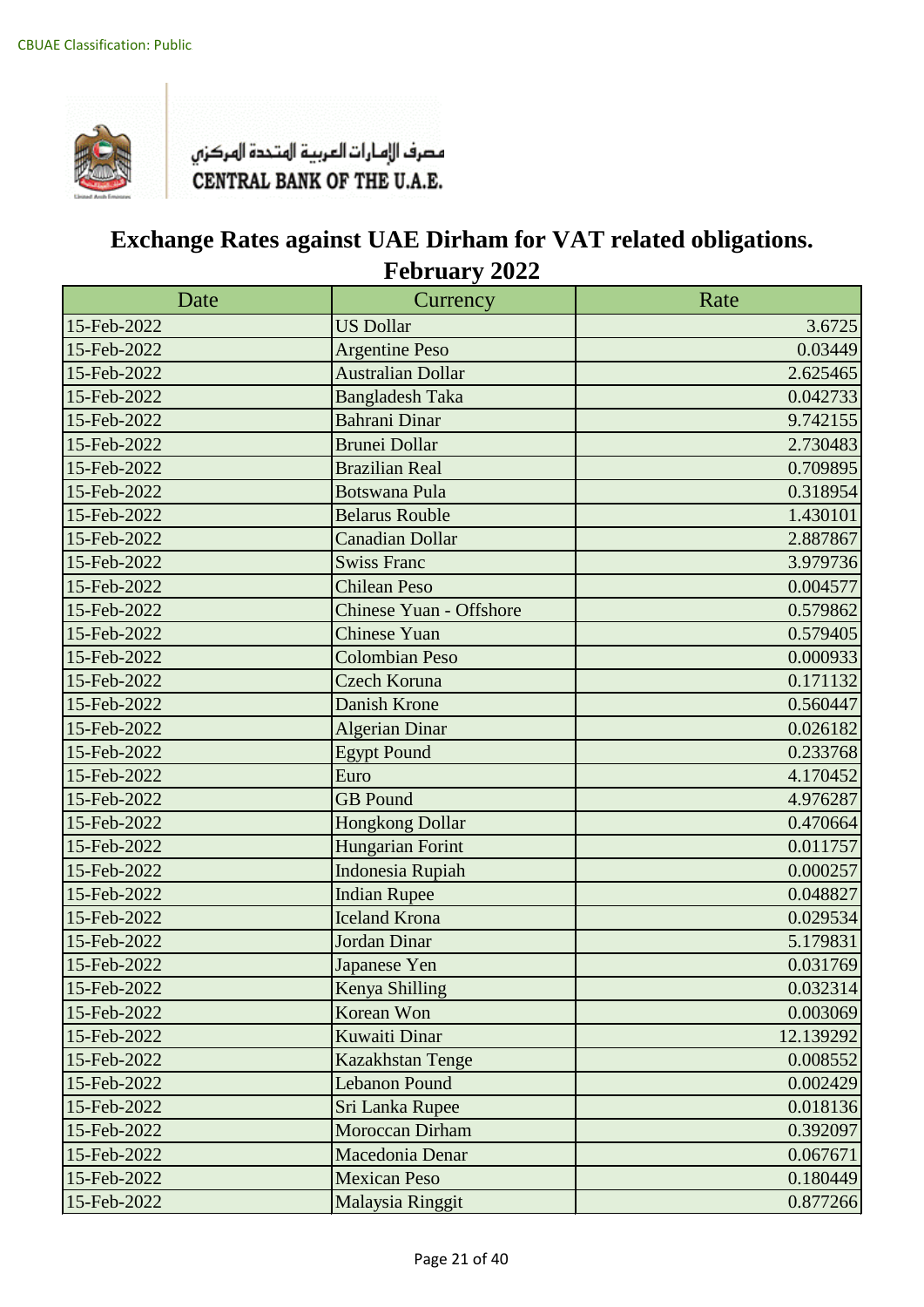

| Date        | Currency                 | Rate     |
|-------------|--------------------------|----------|
| 15-Feb-2022 | Nigerian Naira           | 0.008819 |
| 15-Feb-2022 | Norwegian Krone          | 0.413514 |
| 15-Feb-2022 | NewZealand Dollar        | 2.436314 |
| 15-Feb-2022 | <b>Omani Rial</b>        | 9.539952 |
| 15-Feb-2022 | Peru Sol                 | 0.968103 |
| 15-Feb-2022 | Philippine Piso          | 0.071636 |
| 15-Feb-2022 | <b>Pakistan Rupee</b>    | 0.020819 |
| 15-Feb-2022 | <b>Polish Zloty</b>      | 0.927352 |
| 15-Feb-2022 | Qatari Riyal             | 1.004678 |
| 15-Feb-2022 | <b>Serbian Dinar</b>     | 0.035473 |
| 15-Feb-2022 | Russia Rouble            | 0.048522 |
| 15-Feb-2022 | Saudi Riyal              | 0.978733 |
| 15-Feb-2022 | <b>Sudanese Pound</b>    | 0.008267 |
| 15-Feb-2022 | <b>Swedish Krona</b>     | 0.393669 |
| 15-Feb-2022 | <b>Singapore Dollar</b>  | 2.73028  |
| 15-Feb-2022 | Thai Baht                | 0.113454 |
| 15-Feb-2022 | <b>Tunisian Dinar</b>    | 1.274687 |
| 15-Feb-2022 | <b>Turkish Lira</b>      | 0.26904  |
| 15-Feb-2022 | <b>Trin Tob Dollar</b>   | 0.540773 |
| 15-Feb-2022 | Taiwan Dollar            | 0.131773 |
| 15-Feb-2022 | Tanzania Shilling        | 0.001588 |
| 15-Feb-2022 | <b>Uganda Shilling</b>   | 0.001045 |
| 15-Feb-2022 | <b>Vietnam Dong</b>      | 0.000161 |
| 15-Feb-2022 | <b>Yemen Rial</b>        | 0.014679 |
| 15-Feb-2022 | <b>South Africa Rand</b> | 0.242659 |
| 15-Feb-2022 | Zambian Kwacha           | 0.202621 |
| 15-Feb-2022 | Azerbaijan manat         | 2.161566 |
| 15-Feb-2022 | <b>Bulgarian</b> lev     | 2.132075 |
| 15-Feb-2022 | Croatian kuna            | 0.55393  |
| 15-Feb-2022 | Ethiopian birr           | 0.072404 |
| 15-Feb-2022 | Iraqi dinar              | 0.002516 |
| 15-Feb-2022 | Israeli new shekel       | 1.137349 |
| 15-Feb-2022 | Libyan dinar             | 0.79997  |
| 15-Feb-2022 | Mauritian rupee          | 0.08462  |
| 15-Feb-2022 | Romanian leu             | 0.844136 |
| 15-Feb-2022 | Syrian pound             | 0.001462 |
| 15-Feb-2022 | Turkmen manat            | 1.050787 |
| 15-Feb-2022 | Uzbekistani som          | 0.000339 |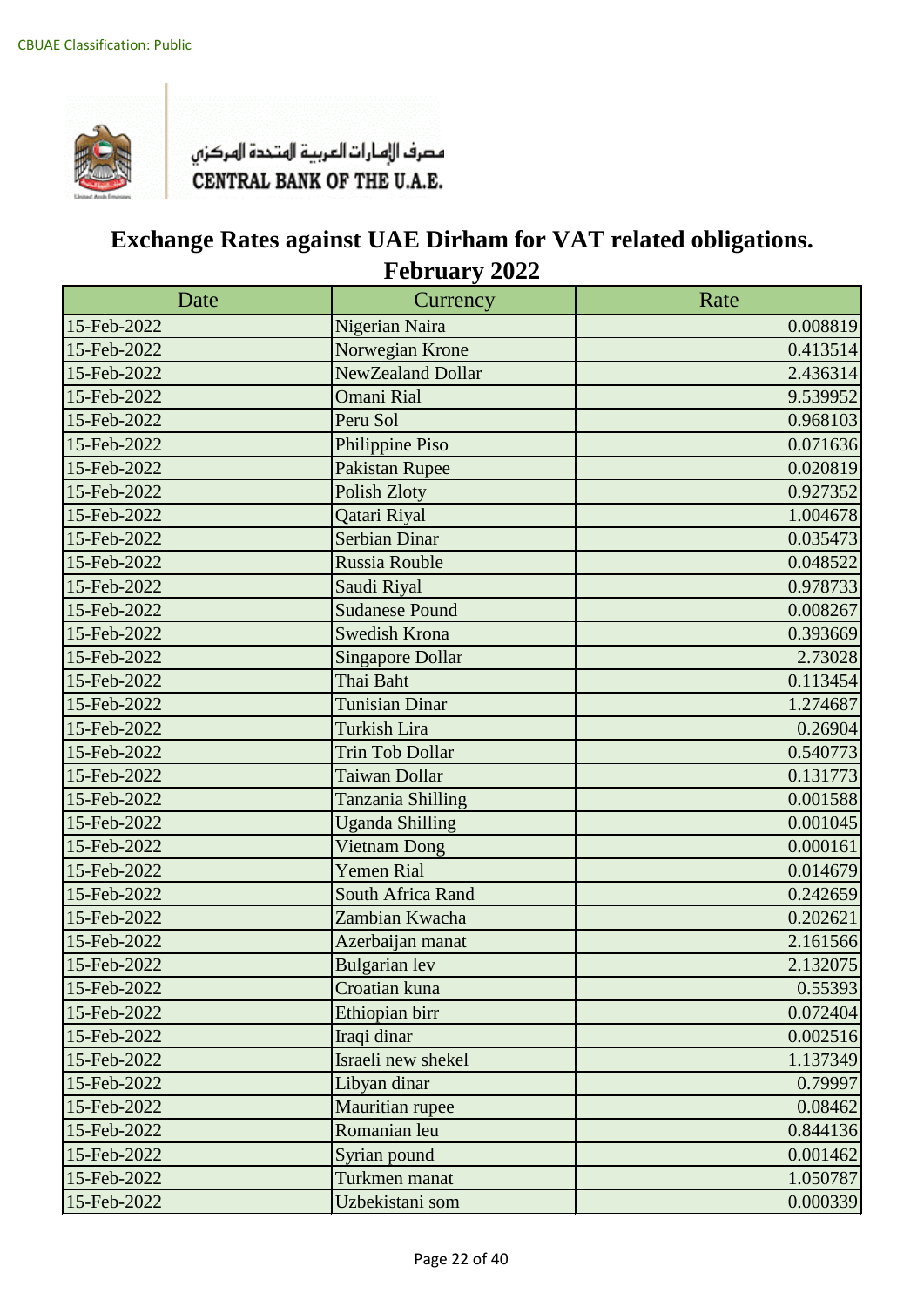

| Date        | Currency                 | Rate      |
|-------------|--------------------------|-----------|
| 16-Feb-2022 | <b>US Dollar</b>         | 3.6725    |
| 16-Feb-2022 | <b>Argentine Peso</b>    | 0.034459  |
| 16-Feb-2022 | <b>Australian Dollar</b> | 2.630731  |
| 16-Feb-2022 | <b>Bangladesh Taka</b>   | 0.042713  |
| 16-Feb-2022 | Bahrani Dinar            | 9.741121  |
| 16-Feb-2022 | <b>Brunei Dollar</b>     | 2.731092  |
| 16-Feb-2022 | <b>Brazilian Real</b>    | 0.70973   |
| 16-Feb-2022 | <b>Botswana Pula</b>     | 0.318954  |
| 16-Feb-2022 | <b>Belarus Rouble</b>    | 1.435075  |
| 16-Feb-2022 | Canadian Dollar          | 2.895152  |
| 16-Feb-2022 | <b>Swiss Franc</b>       | 3.973707  |
| 16-Feb-2022 | <b>Chilean Peso</b>      | 0.0046    |
| 16-Feb-2022 | Chinese Yuan - Offshore  | 0.579414  |
| 16-Feb-2022 | <b>Chinese Yuan</b>      | 0.579405  |
| 16-Feb-2022 | <b>Colombian Peso</b>    | 0.000926  |
| 16-Feb-2022 | Czech Koruna             | 0.171156  |
| 16-Feb-2022 | Danish Krone             | 0.56067   |
| 16-Feb-2022 | <b>Algerian Dinar</b>    | 0.026185  |
| 16-Feb-2022 | <b>Egypt Pound</b>       | 0.233768  |
| 16-Feb-2022 | Euro                     | 4.172347  |
| 16-Feb-2022 | <b>GB</b> Pound          | 4.975613  |
| 16-Feb-2022 | Hongkong Dollar          | 0.470755  |
| 16-Feb-2022 | Hungarian Forint         | 0.011729  |
| 16-Feb-2022 | Indonesia Rupiah         | 0.000258  |
| 16-Feb-2022 | <b>Indian Rupee</b>      | 0.048888  |
| 16-Feb-2022 | <b>Iceland Krona</b>     | 0.029505  |
| 16-Feb-2022 | Jordan Dinar             | 5.179831  |
| 16-Feb-2022 | Japanese Yen             | 0.03181   |
| 16-Feb-2022 | Kenya Shilling           | 0.032328  |
| 16-Feb-2022 | Korean Won               | 0.003066  |
| 16-Feb-2022 | Kuwaiti Dinar            | 12.136885 |
| 16-Feb-2022 | Kazakhstan Tenge         | 0.008582  |
| 16-Feb-2022 | Lebanon Pound            | 0.002429  |
| 16-Feb-2022 | Sri Lanka Rupee          | 0.018162  |
| 16-Feb-2022 | Moroccan Dirham          | 0.391901  |
| 16-Feb-2022 | Macedonia Denar          | 0.067708  |
| 16-Feb-2022 | <b>Mexican Peso</b>      | 0.180228  |
| 16-Feb-2022 | Malaysia Ringgit         | 0.877476  |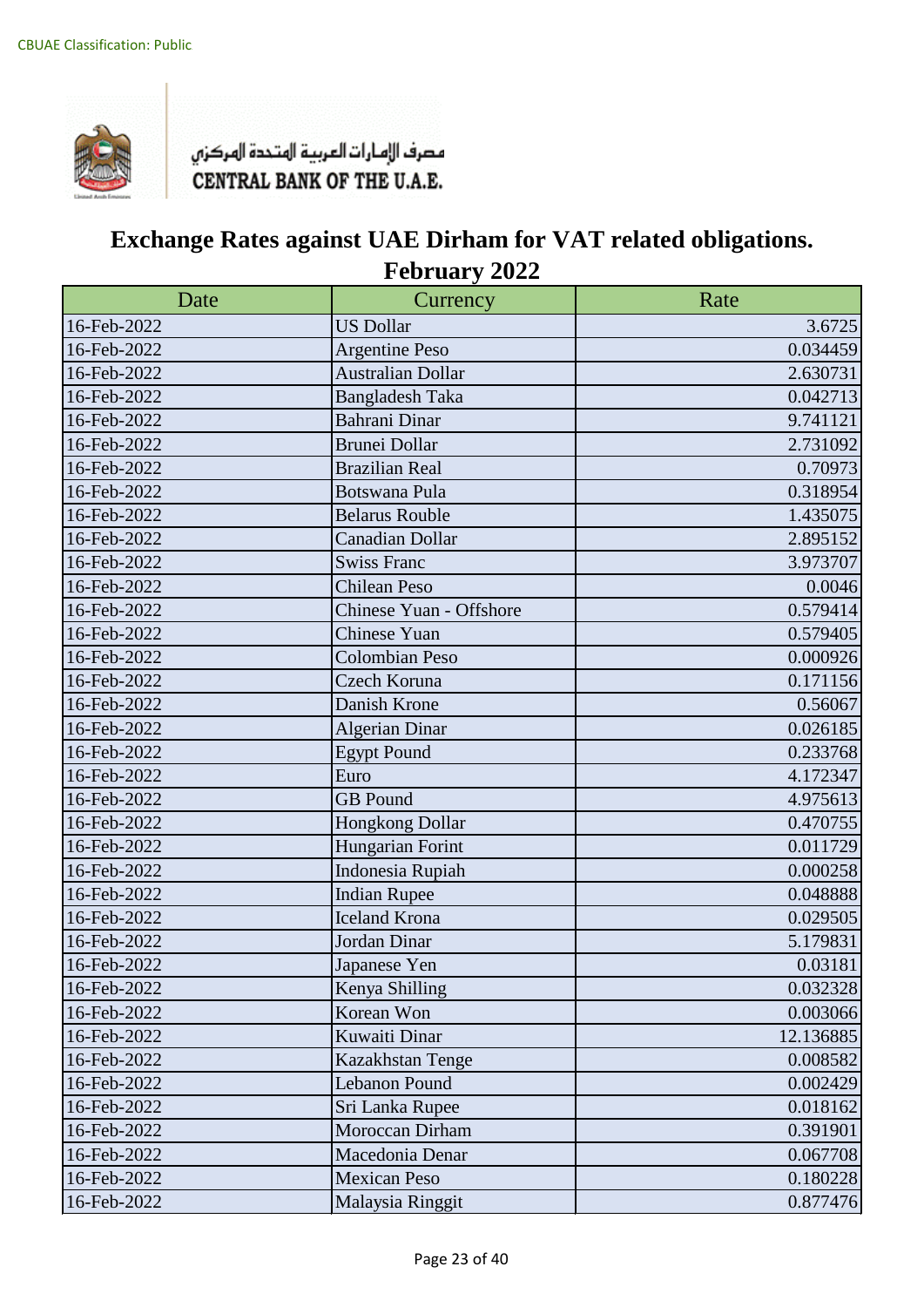

| Date        | Currency                | Rate     |
|-------------|-------------------------|----------|
| 16-Feb-2022 | Nigerian Naira          | 0.008832 |
| 16-Feb-2022 | Norwegian Krone         | 0.412362 |
| 16-Feb-2022 | NewZealand Dollar       | 2.437284 |
| 16-Feb-2022 | Omani Rial              | 9.551365 |
| 16-Feb-2022 | Peru Sol                | 0.966625 |
| 16-Feb-2022 | Philippine Piso         | 0.071479 |
| 16-Feb-2022 | Pakistan Rupee          | 0.020837 |
| 16-Feb-2022 | Polish Zloty            | 0.927212 |
| 16-Feb-2022 | Qatari Riyal            | 1.008651 |
| 16-Feb-2022 | Serbian Dinar           | 0.035473 |
| 16-Feb-2022 | Russia Rouble           | 0.048725 |
| 16-Feb-2022 | Saudi Riyal             | 0.978707 |
| 16-Feb-2022 | <b>Sudanese Pound</b>   | 0.008267 |
| 16-Feb-2022 | Swedish Krona           | 0.395177 |
| 16-Feb-2022 | <b>Singapore Dollar</b> | 2.730889 |
| 16-Feb-2022 | Thai Baht               | 0.113594 |
| 16-Feb-2022 | <b>Tunisian Dinar</b>   | 1.277969 |
| 16-Feb-2022 | Turkish Lira            | 0.269688 |
| 16-Feb-2022 | Trin Tob Dollar         | 0.541132 |
| 16-Feb-2022 | Taiwan Dollar           | 0.131782 |
| 16-Feb-2022 | Tanzania Shilling       | 0.001588 |
| 16-Feb-2022 | <b>Uganda Shilling</b>  | 0.001044 |
| 16-Feb-2022 | Vietnam Dong            | 0.000161 |
| 16-Feb-2022 | <b>Yemen Rial</b>       | 0.014676 |
| 16-Feb-2022 | South Africa Rand       | 0.242767 |
| 16-Feb-2022 | Zambian Kwacha          | 0.20661  |
| 16-Feb-2022 | Azerbaijan manat        | 2.161566 |
| 16-Feb-2022 | <b>Bulgarian</b> lev    | 2.132818 |
| 16-Feb-2022 | Croatian kuna           | 0.55403  |
| 16-Feb-2022 | Ethiopian birr          | 0.072365 |
| 16-Feb-2022 | Iraqi dinar             | 0.002516 |
| 16-Feb-2022 | Israeli new shekel      | 1.150388 |
| 16-Feb-2022 | Libyan dinar            | 0.799377 |
| 16-Feb-2022 | Mauritian rupee         | 0.083656 |
| 16-Feb-2022 | Romanian leu            | 0.844039 |
| 16-Feb-2022 | Syrian pound            | 0.001462 |
| 16-Feb-2022 | Turkmen manat           | 1.050787 |
| 16-Feb-2022 | Uzbekistani som         | 0.000339 |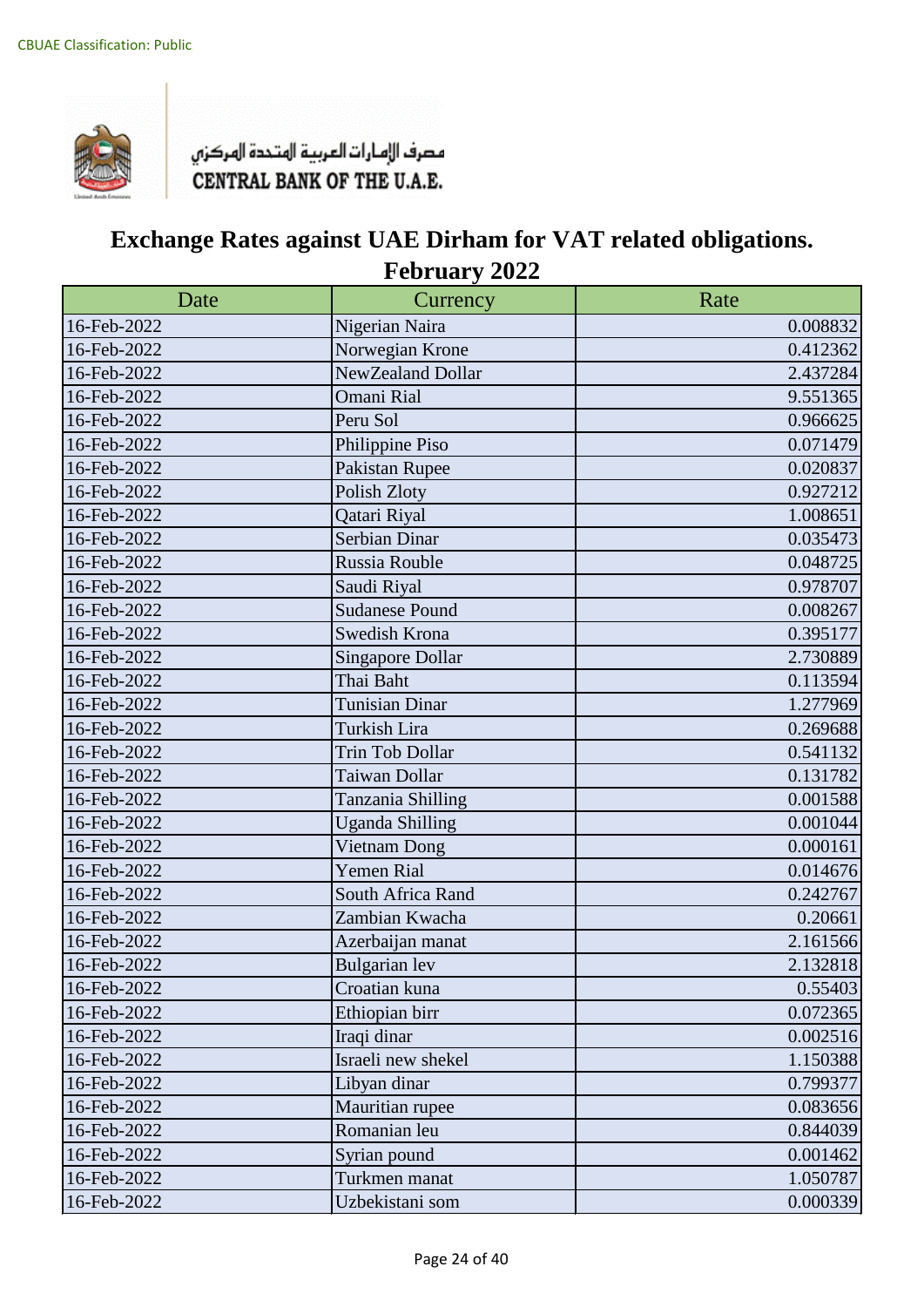

| Date        | Currency                 | Rate      |
|-------------|--------------------------|-----------|
| 17-Feb-2022 | <b>US Dollar</b>         | 3.6725    |
| 17-Feb-2022 | <b>Argentine Peso</b>    | 0.034425  |
| 17-Feb-2022 | <b>Australian Dollar</b> | 2.644941  |
| 17-Feb-2022 | <b>Bangladesh Taka</b>   | 0.042654  |
| 17-Feb-2022 | <b>Bahrani Dinar</b>     | 9.741121  |
| 17-Feb-2022 | <b>Brunei Dollar</b>     | 2.732515  |
| 17-Feb-2022 | <b>Brazilian Real</b>    | 0.714064  |
| 17-Feb-2022 | <b>Botswana Pula</b>     | 0.320975  |
| 17-Feb-2022 | <b>Belarus Rouble</b>    | 1.427322  |
| 17-Feb-2022 | <b>Canadian Dollar</b>   | 2.889912  |
| 17-Feb-2022 | <b>Swiss Franc</b>       | 3.991848  |
| 17-Feb-2022 | <b>Chilean Peso</b>      | 0.004603  |
| 17-Feb-2022 | Chinese Yuan - Offshore  | 0.579542  |
| 17-Feb-2022 | <b>Chinese Yuan</b>      | 0.579368  |
| 17-Feb-2022 | <b>Colombian Peso</b>    | 0.000929  |
| 17-Feb-2022 | <b>Czech Koruna</b>      | 0.171069  |
| 17-Feb-2022 | Danish Krone             | 0.560798  |
| 17-Feb-2022 | <b>Algerian Dinar</b>    | 0.026102  |
| 17-Feb-2022 | <b>Egypt Pound</b>       | 0.233768  |
| 17-Feb-2022 | Euro                     | 4.172821  |
| 17-Feb-2022 | <b>GB</b> Pound          | 5.002043  |
| 17-Feb-2022 | <b>Hongkong Dollar</b>   | 0.470815  |
| 17-Feb-2022 | <b>Hungarian Forint</b>  | 0.011698  |
| 17-Feb-2022 | <b>Indonesia Rupiah</b>  | 0.000256  |
| 17-Feb-2022 | <b>Indian Rupee</b>      | 0.048914  |
| 17-Feb-2022 | <b>Iceland Krona</b>     | 0.029467  |
| 17-Feb-2022 | Jordan Dinar             | 5.179831  |
| 17-Feb-2022 | Japanese Yen             | 0.031943  |
| 17-Feb-2022 | Kenya Shilling           | 0.032328  |
| 17-Feb-2022 | Korean Won               | 0.003066  |
| 17-Feb-2022 | Kuwaiti Dinar            | 12.144912 |
| 17-Feb-2022 | Kazakhstan Tenge         | 0.00856   |
| 17-Feb-2022 | <b>Lebanon Pound</b>     | 0.002429  |
| 17-Feb-2022 | Sri Lanka Rupee          | 0.018113  |
| 17-Feb-2022 | Moroccan Dirham          | 0.391437  |
| 17-Feb-2022 | Macedonia Denar          | 0.067721  |
| 17-Feb-2022 | <b>Mexican Peso</b>      | 0.181282  |
| 17-Feb-2022 | Malaysia Ringgit         | 0.877015  |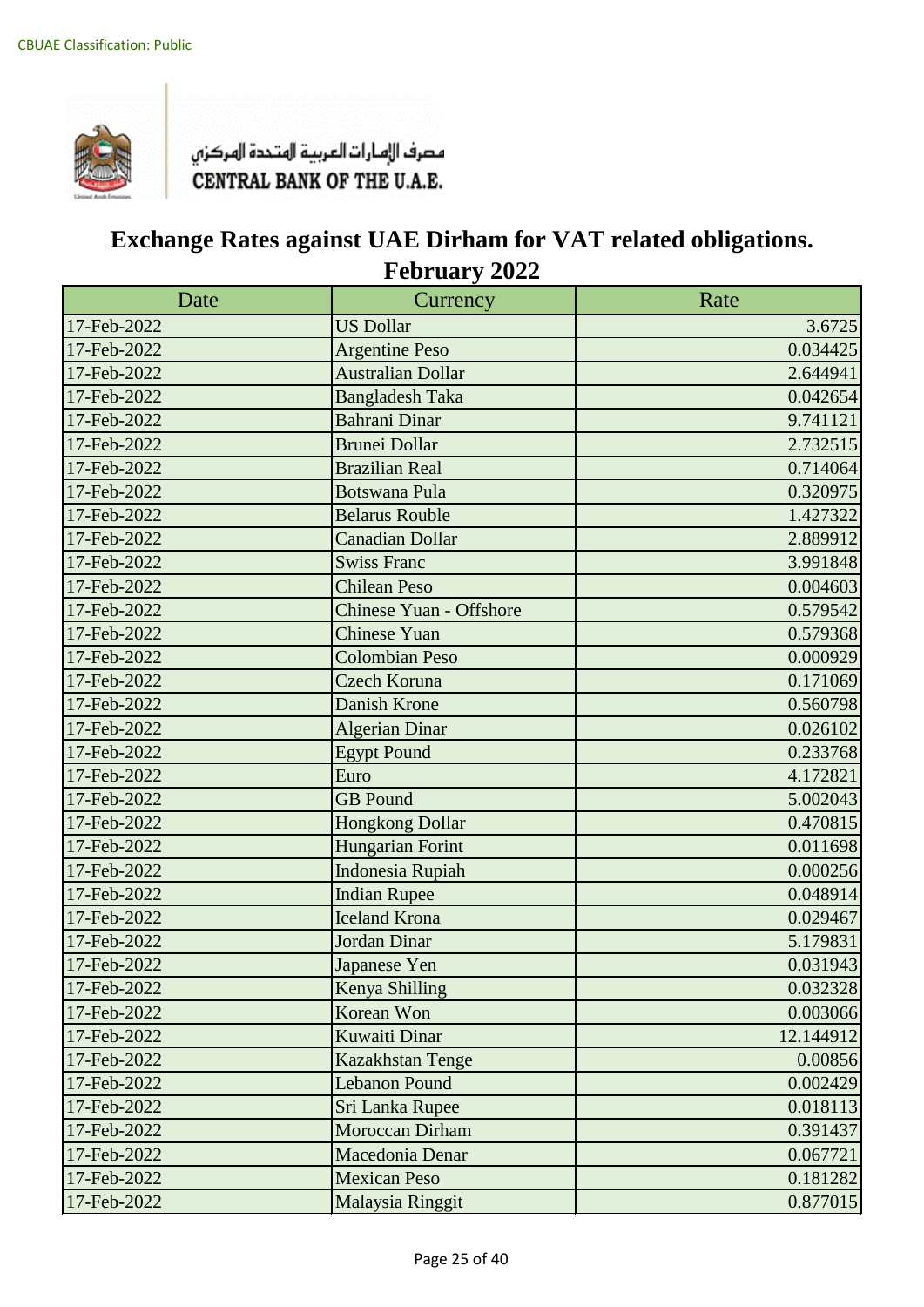

| Date        | Currency                | Rate     |
|-------------|-------------------------|----------|
| 17-Feb-2022 | Nigerian Naira          | 0.008832 |
| 17-Feb-2022 | Norwegian Krone         | 0.412057 |
| 17-Feb-2022 | NewZealand Dollar       | 2.464104 |
| 17-Feb-2022 | <b>Omani Rial</b>       | 9.551365 |
| 17-Feb-2022 | Peru Sol                | 0.979856 |
| 17-Feb-2022 | Philippine Piso         | 0.071558 |
| 17-Feb-2022 | <b>Pakistan Rupee</b>   | 0.020855 |
| 17-Feb-2022 | <b>Polish Zloty</b>     | 0.924085 |
| 17-Feb-2022 | Qatari Riyal            | 1.004074 |
| 17-Feb-2022 | <b>Serbian Dinar</b>    | 0.035493 |
| 17-Feb-2022 | Russia Rouble           | 0.048207 |
| 17-Feb-2022 | Saudi Riyal             | 0.978707 |
| 17-Feb-2022 | <b>Sudanese Pound</b>   | 0.008267 |
| 17-Feb-2022 | <b>Swedish Krona</b>    | 0.393062 |
| 17-Feb-2022 | <b>Singapore Dollar</b> | 2.732515 |
| 17-Feb-2022 | Thai Baht               | 0.114266 |
| 17-Feb-2022 | <b>Tunisian Dinar</b>   | 1.278147 |
| 17-Feb-2022 | <b>Turkish Lira</b>     | 0.269664 |
| 17-Feb-2022 | <b>Trin Tob Dollar</b>  | 0.542114 |
| 17-Feb-2022 | Taiwan Dollar           | 0.131768 |
| 17-Feb-2022 | Tanzania Shilling       | 0.001587 |
| 17-Feb-2022 | <b>Uganda Shilling</b>  | 0.001046 |
| 17-Feb-2022 | <b>Vietnam Dong</b>     | 0.000161 |
| 17-Feb-2022 | <b>Yemen Rial</b>       | 0.014676 |
| 17-Feb-2022 | South Africa Rand       | 0.245665 |
| 17-Feb-2022 | Zambian Kwacha          | 0.210157 |
| 17-Feb-2022 | Azerbaijan manat        | 2.161566 |
| 17-Feb-2022 | <b>Bulgarian</b> lev    | 2.134058 |
| 17-Feb-2022 | Croatian kuna           | 0.55408  |
| 17-Feb-2022 | Ethiopian birr          | 0.072319 |
| 17-Feb-2022 | Iraqi dinar             | 0.002516 |
| 17-Feb-2022 | Israeli new shekel      | 1.149956 |
| 17-Feb-2022 | Libyan dinar            | 0.80051  |
| 17-Feb-2022 | Mauritian rupee         | 0.08511  |
| 17-Feb-2022 | Romanian leu            | 0.844233 |
| 17-Feb-2022 | Syrian pound            | 0.001462 |
| 17-Feb-2022 | Turkmen manat           | 1.050787 |
| 17-Feb-2022 | Uzbekistani som         | 0.000339 |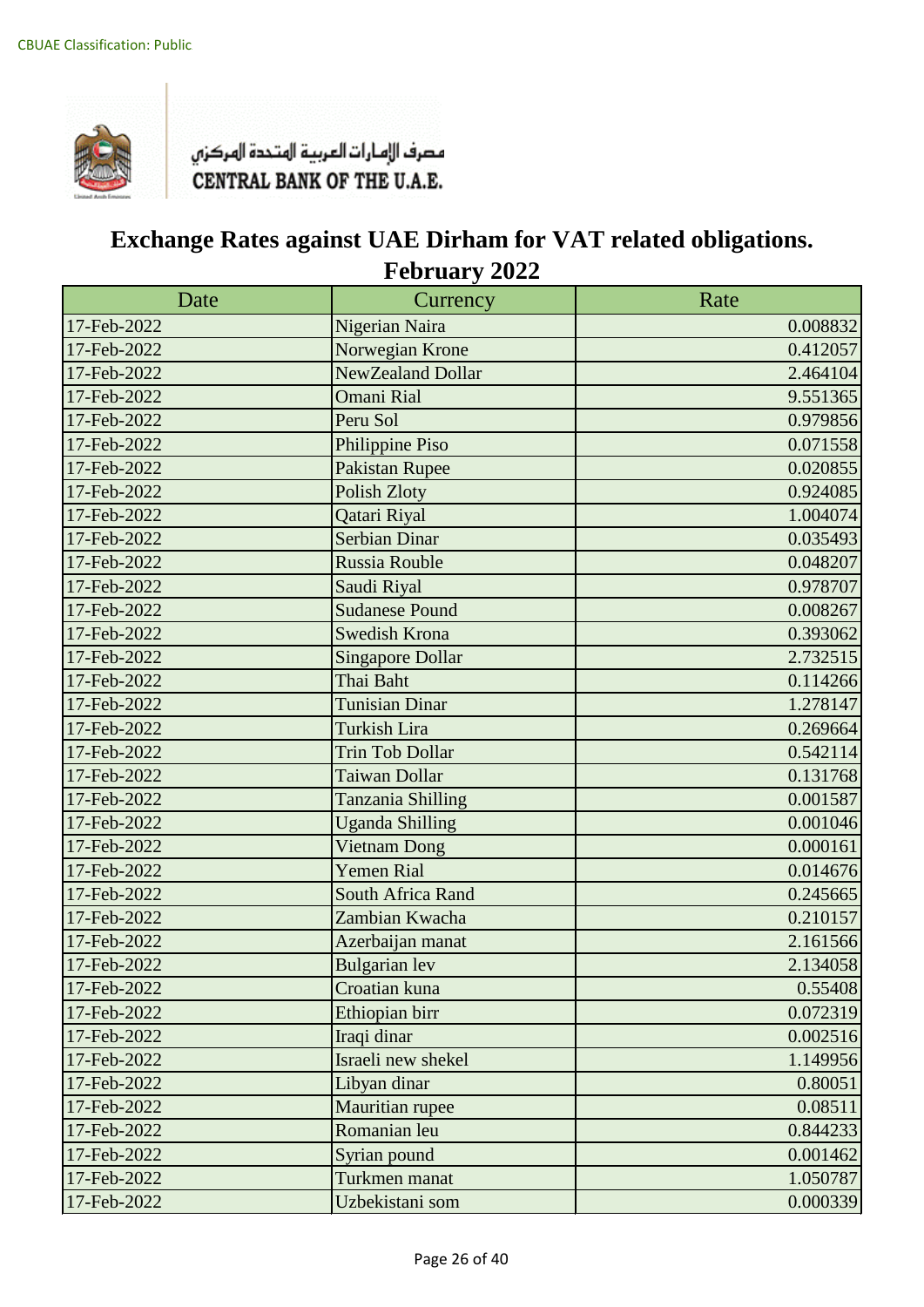

| Date        | Currency                 | Rate      |
|-------------|--------------------------|-----------|
| 18-Feb-2022 | <b>US Dollar</b>         | 3.6725    |
| 18-Feb-2022 | <b>Argentine Peso</b>    | 0.034395  |
| 18-Feb-2022 | <b>Australian Dollar</b> | 2.646847  |
| 18-Feb-2022 | <b>Bangladesh Taka</b>   | 0.042649  |
| 18-Feb-2022 | Bahrani Dinar            | 9.740863  |
| 18-Feb-2022 | <b>Brunei Dollar</b>     | 2.732515  |
| 18-Feb-2022 | <b>Brazilian Real</b>    | 0.714842  |
| 18-Feb-2022 | <b>Botswana Pula</b>     | 0.319874  |
| 18-Feb-2022 | <b>Belarus Rouble</b>    | 1.430213  |
| 18-Feb-2022 | Canadian Dollar          | 2.889684  |
| 18-Feb-2022 | <b>Swiss Franc</b>       | 3.989246  |
| 18-Feb-2022 | <b>Chilean Peso</b>      | 0.004641  |
| 18-Feb-2022 | Chinese Yuan - Offshore  | 0.58077   |
| 18-Feb-2022 | Chinese Yuan             | 0.580531  |
| 18-Feb-2022 | <b>Colombian Peso</b>    | 0.000935  |
| 18-Feb-2022 | Czech Koruna             | 0.171276  |
| 18-Feb-2022 | Danish Krone             | 0.560473  |
| 18-Feb-2022 | <b>Algerian Dinar</b>    | 0.026093  |
| 18-Feb-2022 | <b>Egypt Pound</b>       | 0.233323  |
| 18-Feb-2022 | Euro                     | 4.168558  |
| 18-Feb-2022 | <b>GB</b> Pound          | 4.997959  |
| 18-Feb-2022 | Hongkong Dollar          | 0.470845  |
| 18-Feb-2022 | Hungarian Forint         | 0.011674  |
| 18-Feb-2022 | Indonesia Rupiah         | 0.000256  |
| 18-Feb-2022 | <b>Indian Rupee</b>      | 0.049241  |
| 18-Feb-2022 | <b>Iceland Krona</b>     | 0.029598  |
| 18-Feb-2022 | Jordan Dinar             | 5.179831  |
| 18-Feb-2022 | Japanese Yen             | 0.031913  |
| 18-Feb-2022 | Kenya Shilling           | 0.0323    |
| 18-Feb-2022 | Korean Won               | 0.003071  |
| 18-Feb-2022 | Kuwaiti Dinar            | 12.144511 |
| 18-Feb-2022 | Kazakhstan Tenge         | 0.008572  |
| 18-Feb-2022 | <b>Lebanon Pound</b>     | 0.002429  |
| 18-Feb-2022 | Sri Lanka Rupee          | 0.018136  |
| 18-Feb-2022 | Moroccan Dirham          | 0.389139  |
| 18-Feb-2022 | Macedonia Denar          | 0.067646  |
| 18-Feb-2022 | <b>Mexican Peso</b>      | 0.181077  |
| 18-Feb-2022 | Malaysia Ringgit         | 0.877329  |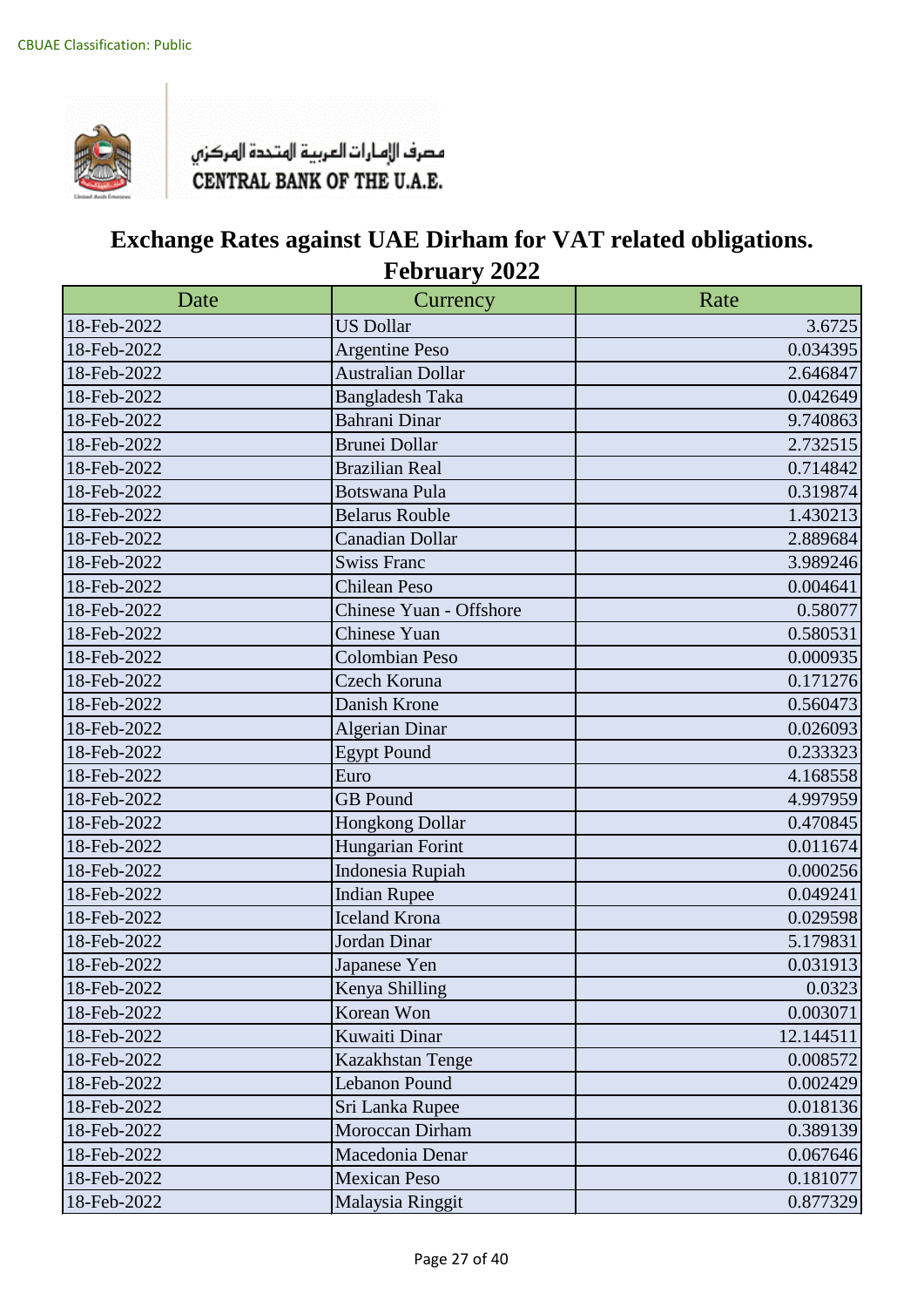

| Date        | Currency                | Rate     |
|-------------|-------------------------|----------|
| 18-Feb-2022 | Nigerian Naira          | 0.008831 |
| 18-Feb-2022 | Norwegian Krone         | 0.410431 |
| 18-Feb-2022 | NewZealand Dollar       | 2.466089 |
| 18-Feb-2022 | Omani Rial              | 9.539952 |
| 18-Feb-2022 | Peru Sol                | 0.983978 |
| 18-Feb-2022 | Philippine Piso         | 0.071391 |
| 18-Feb-2022 | Pakistan Rupee          | 0.020831 |
| 18-Feb-2022 | Polish Zloty            | 0.921373 |
| 18-Feb-2022 | Qatari Riyal            | 1.008651 |
| 18-Feb-2022 | Serbian Dinar           | 0.035439 |
| 18-Feb-2022 | Russia Rouble           | 0.04817  |
| 18-Feb-2022 | Saudi Riyal             | 0.978733 |
| 18-Feb-2022 | <b>Sudanese Pound</b>   | 0.00826  |
| 18-Feb-2022 | Swedish Krona           | 0.393597 |
| 18-Feb-2022 | <b>Singapore Dollar</b> | 2.732312 |
| 18-Feb-2022 | Thai Baht               | 0.114337 |
| 18-Feb-2022 | Tunisian Dinar          | 1.277214 |
| 18-Feb-2022 | Turkish Lira            | 0.269444 |
| 18-Feb-2022 | Trin Tob Dollar         | 0.540917 |
| 18-Feb-2022 | Taiwan Dollar           | 0.131834 |
| 18-Feb-2022 | Tanzania Shilling       | 0.001587 |
| 18-Feb-2022 | <b>Uganda Shilling</b>  | 0.001047 |
| 18-Feb-2022 | Vietnam Dong            | 0.000161 |
| 18-Feb-2022 | Yemen Rial              | 0.014675 |
| 18-Feb-2022 | South Africa Rand       | 0.243712 |
| 18-Feb-2022 | Zambian Kwacha          | 0.210157 |
| 18-Feb-2022 | Azerbaijan manat        | 2.161566 |
| 18-Feb-2022 | <b>Bulgarian</b> lev    | 2.130591 |
| 18-Feb-2022 | Croatian kuna           | 0.552962 |
| 18-Feb-2022 | Ethiopian birr          | 0.07228  |
| 18-Feb-2022 | Iraqi dinar             | 0.002516 |
| 18-Feb-2022 | Israeli new shekel      | 1.148518 |
| 18-Feb-2022 | Libyan dinar            | 0.80051  |
| 18-Feb-2022 | Mauritian rupee         | 0.083751 |
| 18-Feb-2022 | Romanian leu            | 0.842645 |
| 18-Feb-2022 | Syrian pound            | 0.001462 |
| 18-Feb-2022 | Turkmen manat           | 1.050787 |
| 18-Feb-2022 | Uzbekistani som         | 0.000339 |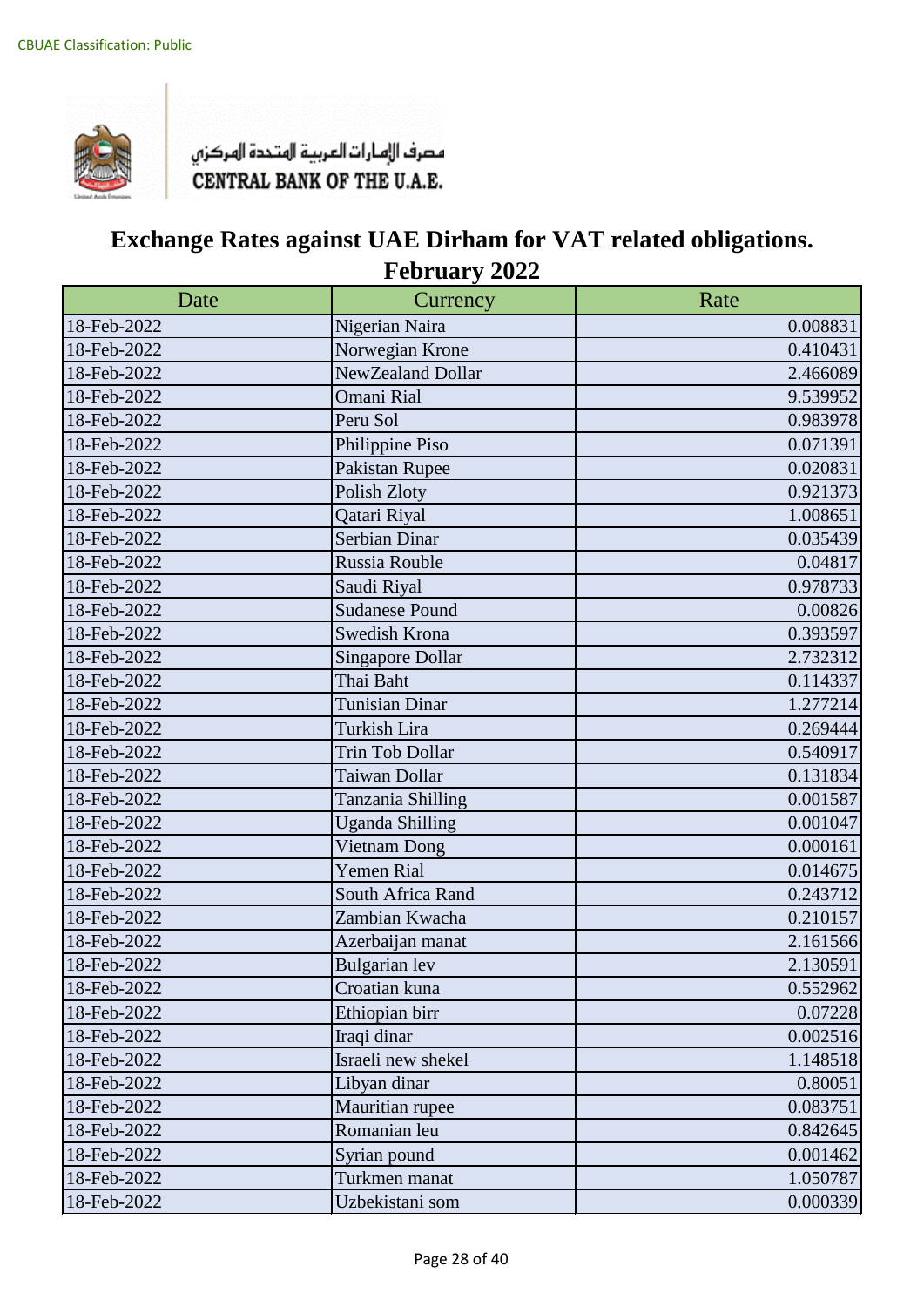

| Date        | Currency                       | Rate     |
|-------------|--------------------------------|----------|
| 21-Feb-2022 | <b>US Dollar</b>               | 3.6725   |
| 21-Feb-2022 | <b>Argentine Peso</b>          | 0.034297 |
| 21-Feb-2022 | <b>Australian Dollar</b>       | 2.646275 |
| 21-Feb-2022 | <b>Bangladesh Taka</b>         | 0.042713 |
| 21-Feb-2022 | <b>Bahrani Dinar</b>           | 9.741379 |
| 21-Feb-2022 | <b>Brunei Dollar</b>           | 2.727036 |
| 21-Feb-2022 | <b>Brazilian Real</b>          | 0.719379 |
| 21-Feb-2022 | <b>Botswana Pula</b>           | 0.318954 |
| 21-Feb-2022 | <b>Belarus Rouble</b>          | 1.411414 |
| 21-Feb-2022 | Canadian Dollar                | 2.882201 |
| 21-Feb-2022 | <b>Swiss Franc</b>             | 4.003598 |
| 21-Feb-2022 | <b>Chilean Peso</b>            | 0.004607 |
| 21-Feb-2022 | <b>Chinese Yuan - Offshore</b> | 0.580596 |
| 21-Feb-2022 | <b>Chinese Yuan</b>            | 0.579615 |
| 21-Feb-2022 | <b>Colombian Peso</b>          | 0.000934 |
| 21-Feb-2022 | <b>Czech Koruna</b>            | 0.170735 |
| 21-Feb-2022 | <b>Danish Krone</b>            | 0.559184 |
| 21-Feb-2022 | <b>Algerian Dinar</b>          | 0.026157 |
| 21-Feb-2022 | <b>Egypt Pound</b>             | 0.233471 |
| 21-Feb-2022 | Euro                           | 4.159588 |
| 21-Feb-2022 | <b>GB</b> Pound                | 4.995239 |
| 21-Feb-2022 | <b>Hongkong Dollar</b>         | 0.470797 |
| 21-Feb-2022 | <b>Hungarian Forint</b>        | 0.011654 |
| 21-Feb-2022 | <b>Indonesia Rupiah</b>        | 0.000256 |
| 21-Feb-2022 | <b>Indian Rupee</b>            | 0.049167 |
| 21-Feb-2022 | <b>Iceland Krona</b>           | 0.029418 |
| 21-Feb-2022 | Jordan Dinar                   | 5.179831 |
| 21-Feb-2022 | Japanese Yen                   | 0.031971 |
| 21-Feb-2022 | Kenya Shilling                 | 0.0323   |
| 21-Feb-2022 | Korean Won                     | 0.003078 |
| 21-Feb-2022 | Kuwaiti Dinar                  | 12.1417  |
| 21-Feb-2022 | Kazakhstan Tenge               | 0.008592 |
| 21-Feb-2022 | <b>Lebanon Pound</b>           | 0.002429 |
| 21-Feb-2022 | Sri Lanka Rupee                | 0.018136 |
| 21-Feb-2022 | Moroccan Dirham                | 0.388596 |
| 21-Feb-2022 | Macedonia Denar                | 0.067509 |
| 21-Feb-2022 | <b>Mexican Peso</b>            | 0.180947 |
| 21-Feb-2022 | Malaysia Ringgit               | 0.878694 |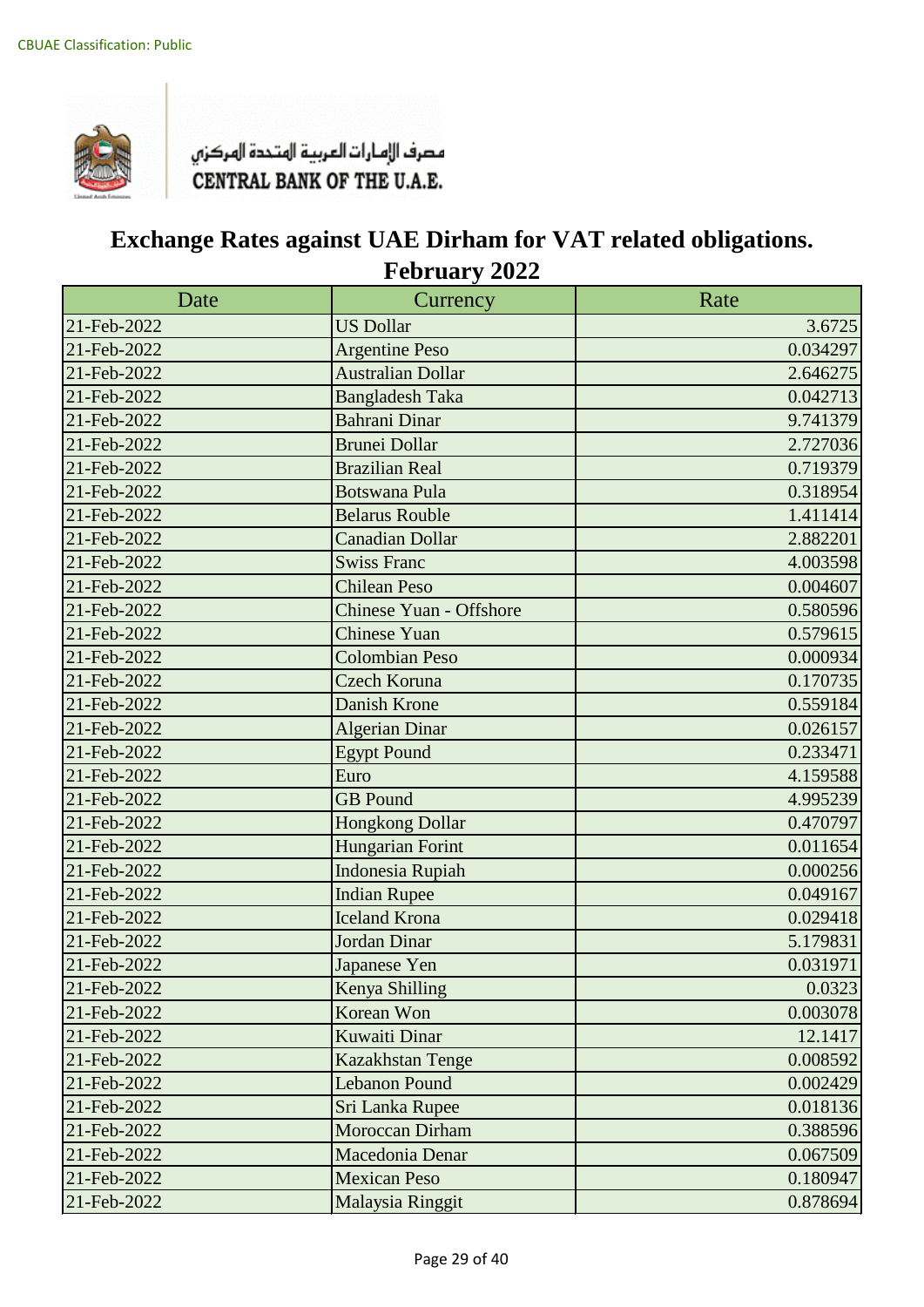

| Date        | Currency                | Rate     |
|-------------|-------------------------|----------|
| 21-Feb-2022 | Nigerian Naira          | 0.008831 |
| 21-Feb-2022 | Norwegian Krone         | 0.408782 |
| 21-Feb-2022 | NewZealand Dollar       | 2.46642  |
| 21-Feb-2022 | <b>Omani Rial</b>       | 9.539457 |
| 21-Feb-2022 | Peru Sol                | 0.983293 |
| 21-Feb-2022 | Philippine Piso         | 0.071436 |
| 21-Feb-2022 | <b>Pakistan Rupee</b>   | 0.020831 |
| 21-Feb-2022 | <b>Polish Zloty</b>     | 0.917391 |
| 21-Feb-2022 | Qatari Riyal            | 1.005696 |
| 21-Feb-2022 | <b>Serbian Dinar</b>    | 0.035377 |
| 21-Feb-2022 | Russia Rouble           | 0.046396 |
| 21-Feb-2022 | Saudi Riyal             | 0.978811 |
| 21-Feb-2022 | <b>Sudanese Pound</b>   | 0.008259 |
| 21-Feb-2022 | Swedish Krona           | 0.390571 |
| 21-Feb-2022 | <b>Singapore Dollar</b> | 2.727036 |
| 21-Feb-2022 | Thai Baht               | 0.113805 |
| 21-Feb-2022 | <b>Tunisian Dinar</b>   | 1.275927 |
| 21-Feb-2022 | <b>Turkish Lira</b>     | 0.269156 |
| 21-Feb-2022 | <b>Trin Tob Dollar</b>  | 0.540917 |
| 21-Feb-2022 | <b>Taiwan Dollar</b>    | 0.131896 |
| 21-Feb-2022 | Tanzania Shilling       | 0.001587 |
| 21-Feb-2022 | <b>Uganda Shilling</b>  | 0.001045 |
| 21-Feb-2022 | <b>Vietnam Dong</b>     | 0.000161 |
| 21-Feb-2022 | <b>Yemen Rial</b>       | 0.014675 |
| 21-Feb-2022 | South Africa Rand       | 0.242435 |
| 21-Feb-2022 | Zambian Kwacha          | 0.208962 |
| 21-Feb-2022 | Azerbaijan manat        | 2.161566 |
| 21-Feb-2022 | <b>Bulgarian</b> lev    | 2.127136 |
| 21-Feb-2022 | Croatian kuna           | 0.552032 |
| 21-Feb-2022 | Ethiopian birr          | 0.072234 |
| 21-Feb-2022 | Iraqi dinar             | 0.002516 |
| 21-Feb-2022 | Israeli new shekel      | 1.140528 |
| 21-Feb-2022 | Libyan dinar            | 0.800336 |
| 21-Feb-2022 | Mauritian rupee         | 0.083943 |
| 21-Feb-2022 | Romanian leu            | 0.841332 |
| 21-Feb-2022 | Syrian pound            | 0.001462 |
| 21-Feb-2022 | Turkmen manat           | 1.050787 |
| 21-Feb-2022 | Uzbekistani som         | 0.000339 |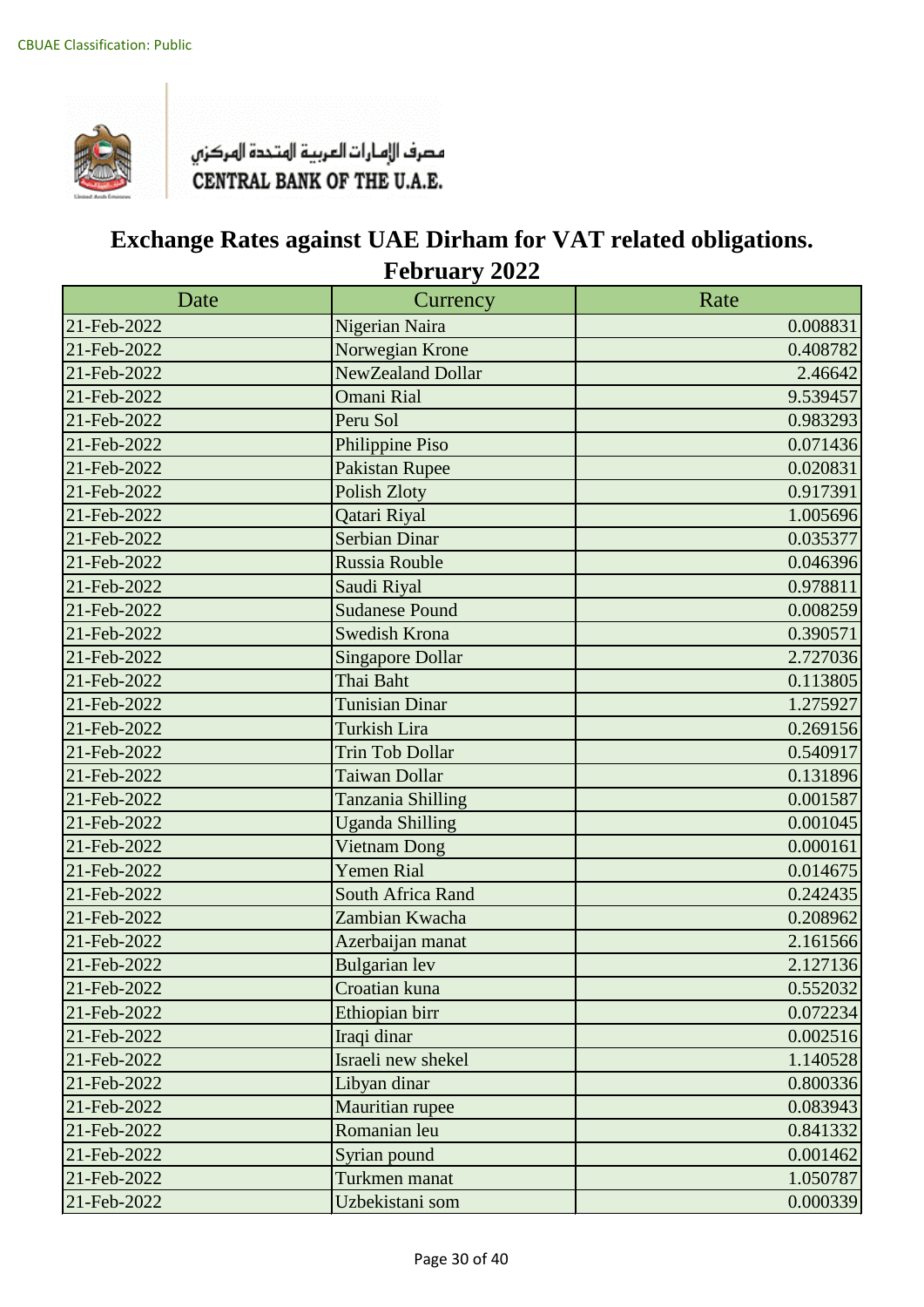

| Date        | Currency                 | Rate      |
|-------------|--------------------------|-----------|
| 22-Feb-2022 | <b>US Dollar</b>         | 3.6725    |
| 22-Feb-2022 | <b>Argentine Peso</b>    | 0.034274  |
| 22-Feb-2022 | <b>Australian Dollar</b> | 2.64952   |
| 22-Feb-2022 | <b>Bangladesh Taka</b>   | 0.042689  |
| 22-Feb-2022 | Bahrani Dinar            | 9.741896  |
| 22-Feb-2022 | <b>Brunei Dollar</b>     | 2.729469  |
| 22-Feb-2022 | <b>Brazilian Real</b>    | 0.725891  |
| 22-Feb-2022 | <b>Botswana Pula</b>     | 0.318954  |
| 22-Feb-2022 | <b>Belarus Rouble</b>    | 1.388574  |
| 22-Feb-2022 | Canadian Dollar          | 2.885371  |
| 22-Feb-2022 | <b>Swiss Franc</b>       | 3.992716  |
| 22-Feb-2022 | <b>Chilean Peso</b>      | 0.004605  |
| 22-Feb-2022 | Chinese Yuan - Offshore  | 0.580945  |
| 22-Feb-2022 | <b>Chinese Yuan</b>      | 0.580431  |
| 22-Feb-2022 | <b>Colombian Peso</b>    | 0.000933  |
| 22-Feb-2022 | Czech Koruna             | 0.170102  |
| 22-Feb-2022 | Danish Krone             | 0.559824  |
| 22-Feb-2022 | <b>Algerian Dinar</b>    | 0.026102  |
| 22-Feb-2022 | <b>Egypt Pound</b>       | 0.233768  |
| 22-Feb-2022 | Euro                     | 4.164777  |
| 22-Feb-2022 | <b>GB</b> Pound          | 4.974939  |
| 22-Feb-2022 | <b>Hongkong Dollar</b>   | 0.470658  |
| 22-Feb-2022 | Hungarian Forint         | 0.011705  |
| 22-Feb-2022 | Indonesia Rupiah         | 0.000256  |
| 22-Feb-2022 | <b>Indian Rupee</b>      | 0.049145  |
| 22-Feb-2022 | Iceland Krona            | 0.029493  |
| 22-Feb-2022 | Jordan Dinar             | 5.179831  |
| 22-Feb-2022 | Japanese Yen             | 0.031901  |
| 22-Feb-2022 | Kenya Shilling           | 0.0323    |
| 22-Feb-2022 | Korean Won               | 0.003079  |
| 22-Feb-2022 | Kuwaiti Dinar            | 12.137286 |
| 22-Feb-2022 | Kazakhstan Tenge         | 0.008399  |
| 22-Feb-2022 | Lebanon Pound            | 0.002429  |
| 22-Feb-2022 | Sri Lanka Rupee          | 0.018113  |
| 22-Feb-2022 | Moroccan Dirham          | 0.389511  |
| 22-Feb-2022 | Macedonia Denar          | 0.067584  |
| 22-Feb-2022 | <b>Mexican Peso</b>      | 0.180796  |
| 22-Feb-2022 | Malaysia Ringgit         | 0.877434  |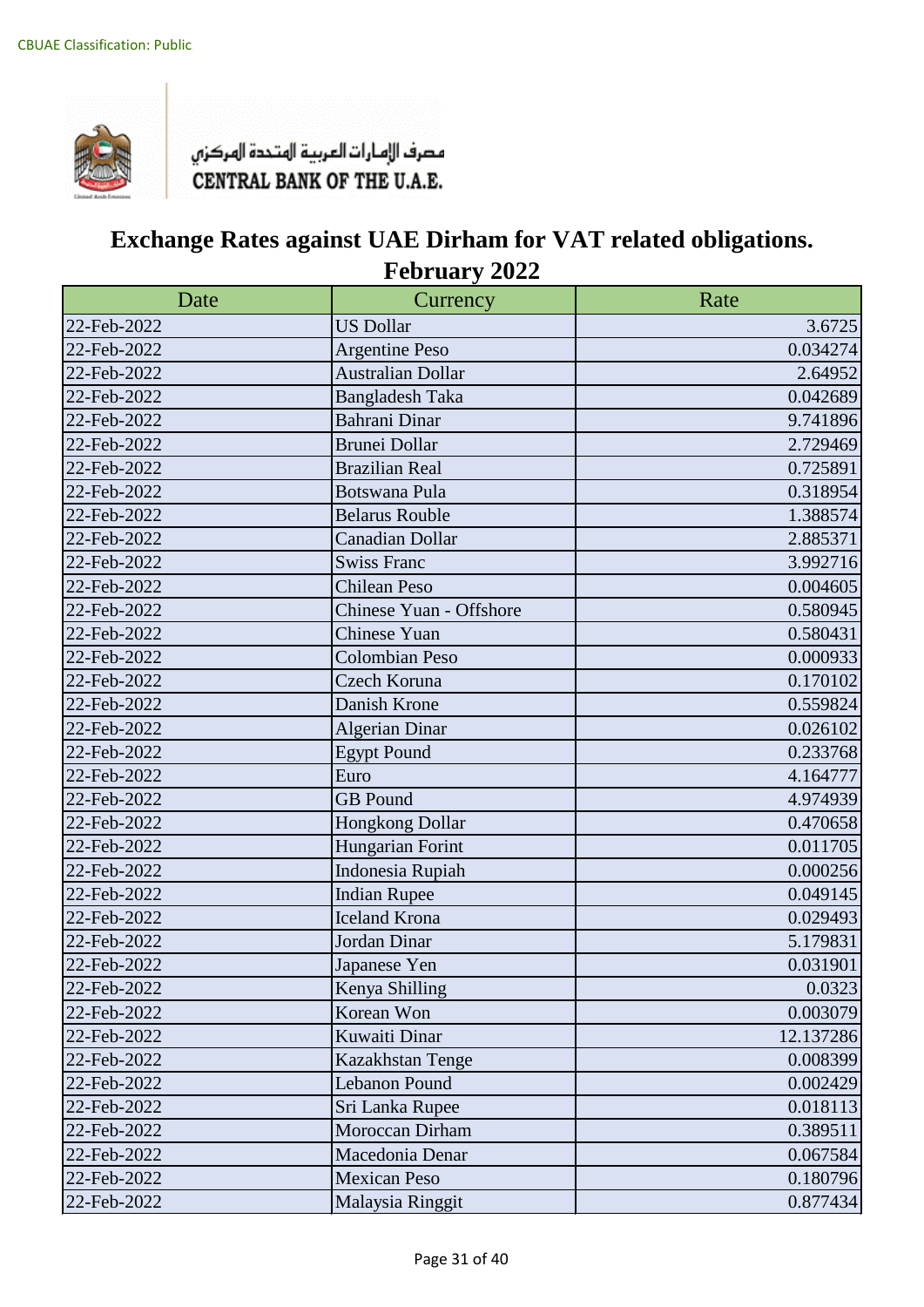

| Date        | Currency                | Rate     |
|-------------|-------------------------|----------|
| 22-Feb-2022 | Nigerian Naira          | 0.00883  |
| 22-Feb-2022 | Norwegian Krone         | 0.412705 |
| 22-Feb-2022 | NewZealand Dollar       | 2.474897 |
| 22-Feb-2022 | Omani Rial              | 9.539704 |
| 22-Feb-2022 | Peru Sol                | 0.975224 |
| 22-Feb-2022 | Philippine Piso         | 0.071578 |
| 22-Feb-2022 | Pakistan Rupee          | 0.020807 |
| 22-Feb-2022 | Polish Zloty            | 0.916796 |
| 22-Feb-2022 | Qatari Riyal            | 1.008651 |
| 22-Feb-2022 | Serbian Dinar           | 0.035411 |
| 22-Feb-2022 | Russia Rouble           | 0.046357 |
| 22-Feb-2022 | Saudi Riyal             | 0.978837 |
| 22-Feb-2022 | <b>Sudanese Pound</b>   | 0.00826  |
| 22-Feb-2022 | Swedish Krona           | 0.393408 |
| 22-Feb-2022 | <b>Singapore Dollar</b> | 2.729266 |
| 22-Feb-2022 | Thai Baht               | 0.113419 |
| 22-Feb-2022 | <b>Tunisian Dinar</b>   | 1.27677  |
| 22-Feb-2022 | Turkish Lira            | 0.264967 |
| 22-Feb-2022 | <b>Trin Tob Dollar</b>  | 0.540917 |
| 22-Feb-2022 | Taiwan Dollar           | 0.131801 |
| 22-Feb-2022 | Tanzania Shilling       | 0.001587 |
| 22-Feb-2022 | <b>Uganda Shilling</b>  | 0.001044 |
| 22-Feb-2022 | Vietnam Dong            | 0.000161 |
| 22-Feb-2022 | <b>Yemen Rial</b>       | 0.014675 |
| 22-Feb-2022 | South Africa Rand       | 0.242531 |
| 22-Feb-2022 | Zambian Kwacha          | 0.208805 |
| 22-Feb-2022 | Azerbaijan manat        | 2.161566 |
| 22-Feb-2022 | Bulgarian lev           | 2.129479 |
| 22-Feb-2022 | Croatian kuna           | 0.552522 |
| 22-Feb-2022 | Ethiopian birr          | 0.072194 |
| 22-Feb-2022 | Iraqi dinar             | 0.002516 |
| 22-Feb-2022 | Israeli new shekel      | 1.135942 |
| 22-Feb-2022 | Libyan dinar            | 0.800004 |
| 22-Feb-2022 | Mauritian rupee         | 0.083751 |
| 22-Feb-2022 | Romanian leu            | 0.841988 |
| 22-Feb-2022 | Syrian pound            | 0.001462 |
| 22-Feb-2022 | Turkmen manat           | 1.050787 |
| 22-Feb-2022 | Uzbekistani som         | 0.000338 |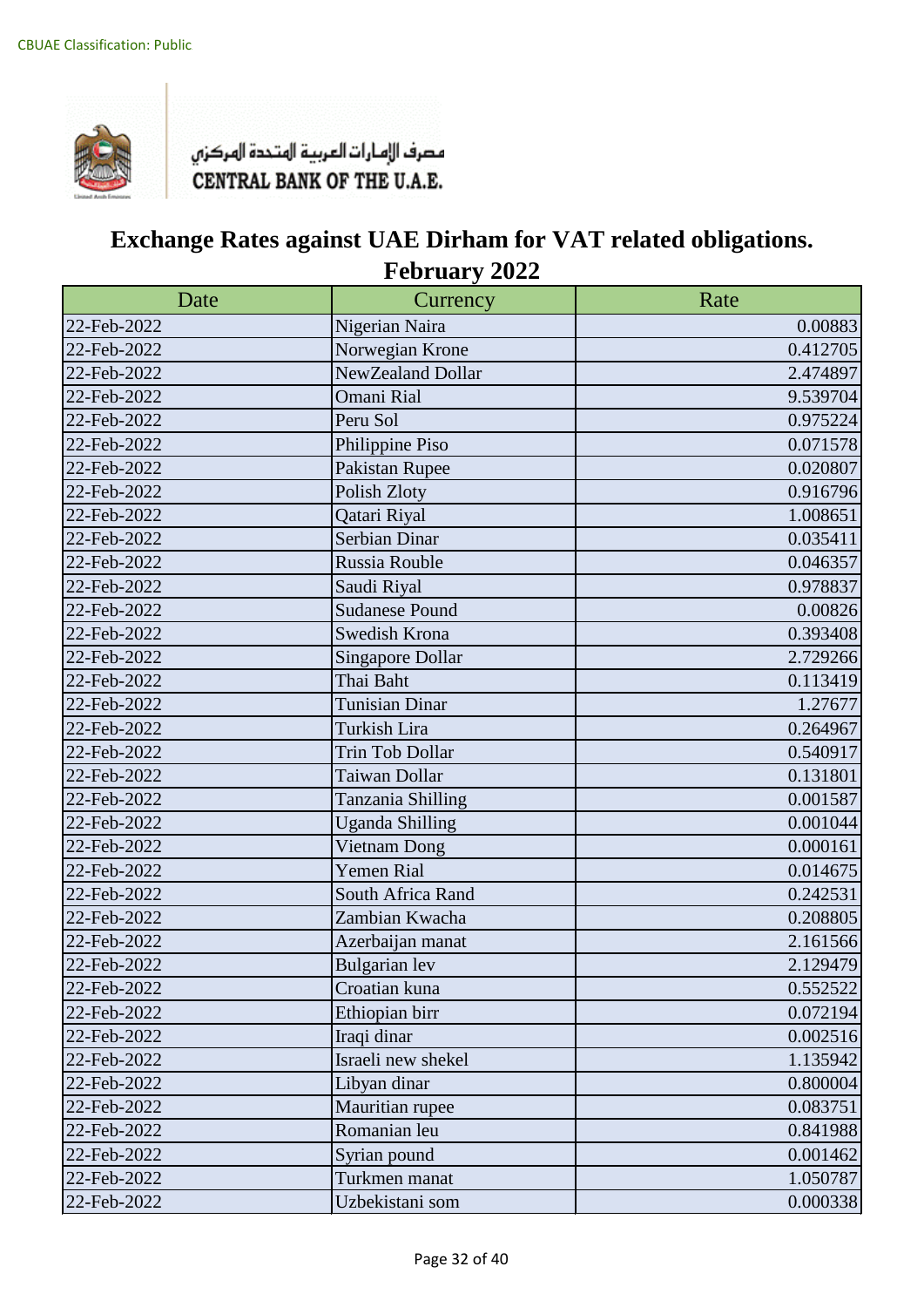

| Date        | Currency                       | Rate      |
|-------------|--------------------------------|-----------|
| 23-Feb-2022 | <b>US Dollar</b>               | 3.6725    |
| 23-Feb-2022 | <b>Argentine Peso</b>          | 0.034231  |
| 23-Feb-2022 | <b>Australian Dollar</b>       | 2.6748    |
| 23-Feb-2022 | <b>Bangladesh Taka</b>         | 0.042654  |
| 23-Feb-2022 | <b>Bahrani Dinar</b>           | 9.741638  |
| 23-Feb-2022 | <b>Brunei Dollar</b>           | 2.732312  |
| 23-Feb-2022 | <b>Brazilian Real</b>          | 0.7345    |
| 23-Feb-2022 | <b>Botswana Pula</b>           | 0.320055  |
| 23-Feb-2022 | <b>Belarus Rouble</b>          | 1.384961  |
| 23-Feb-2022 | <b>Canadian Dollar</b>         | 2.894924  |
| 23-Feb-2022 | <b>Swiss Franc</b>             | 3.998367  |
| 23-Feb-2022 | <b>Chilean Peso</b>            | 0.00468   |
| 23-Feb-2022 | <b>Chinese Yuan - Offshore</b> | 0.582105  |
| 23-Feb-2022 | <b>Chinese Yuan</b>            | 0.581561  |
| 23-Feb-2022 | <b>Colombian Peso</b>          | 0.000938  |
| 23-Feb-2022 | <b>Czech Koruna</b>            | 0.169992  |
| 23-Feb-2022 | Danish Krone                   | 0.560345  |
| 23-Feb-2022 | <b>Algerian Dinar</b>          | 0.026129  |
| 23-Feb-2022 | <b>Egypt Pound</b>             | 0.233768  |
| 23-Feb-2022 | Euro                           | 4.168085  |
| 23-Feb-2022 | <b>GB</b> Pound                | 4.996599  |
| 23-Feb-2022 | <b>Hongkong Dollar</b>         | 0.470568  |
| 23-Feb-2022 | Hungarian Forint               | 0.011647  |
| 23-Feb-2022 | <b>Indonesia Rupiah</b>        | 0.000256  |
| 23-Feb-2022 | <b>Indian Rupee</b>            | 0.049259  |
| 23-Feb-2022 | <b>Iceland Krona</b>           | 0.029522  |
| 23-Feb-2022 | Jordan Dinar                   | 5.179831  |
| 23-Feb-2022 | Japanese Yen                   | 0.031926  |
| 23-Feb-2022 | Kenya Shilling                 | 0.032272  |
| 23-Feb-2022 | Korean Won                     | 0.003086  |
| 23-Feb-2022 | <b>Kuwaiti Dinar</b>           | 12.142904 |
| 23-Feb-2022 | Kazakhstan Tenge               | 0.008389  |
| 23-Feb-2022 | <b>Lebanon Pound</b>           | 0.002426  |
| 23-Feb-2022 | Sri Lanka Rupee                | 0.018136  |
| 23-Feb-2022 | Moroccan Dirham                | 0.389924  |
| 23-Feb-2022 | Macedonia Denar                | 0.067646  |
| 23-Feb-2022 | <b>Mexican Peso</b>            | 0.182129  |
| 23-Feb-2022 | Malaysia Ringgit               | 0.877434  |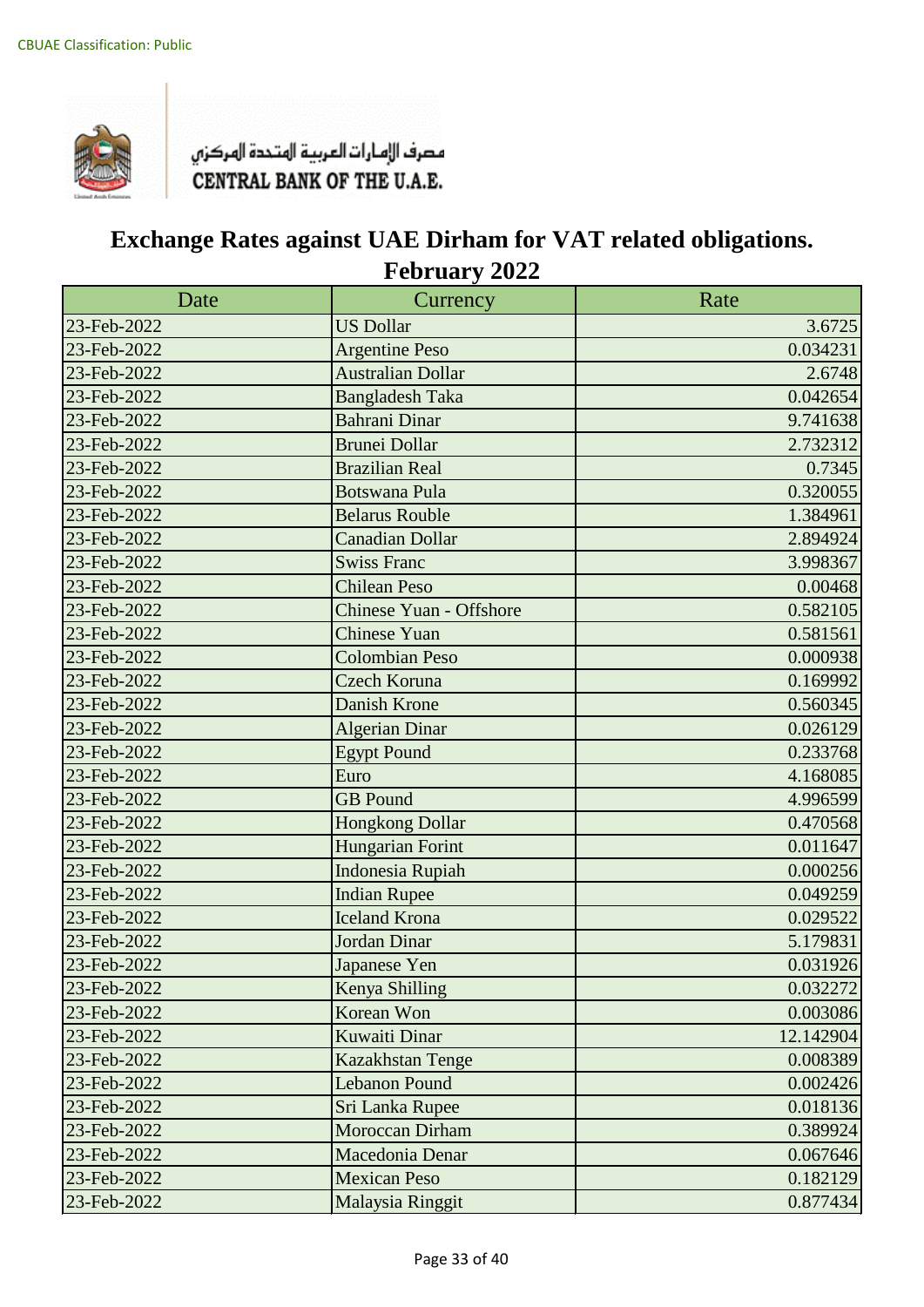

| Date        | Currency                | Rate     |
|-------------|-------------------------|----------|
| 23-Feb-2022 | Nigerian Naira          | 0.00883  |
| 23-Feb-2022 | Norwegian Krone         | 0.41562  |
| 23-Feb-2022 | NewZealand Dollar       | 2.49983  |
| 23-Feb-2022 | <b>Omani Rial</b>       | 9.539209 |
| 23-Feb-2022 | Peru Sol                | 0.984901 |
| 23-Feb-2022 | Philippine Piso         | 0.071897 |
| 23-Feb-2022 | <b>Pakistan Rupee</b>   | 0.020807 |
| 23-Feb-2022 | Polish Zloty            | 0.915402 |
| 23-Feb-2022 | Qatari Riyal            | 1.003032 |
| 23-Feb-2022 | <b>Serbian Dinar</b>    | 0.035445 |
| 23-Feb-2022 | Russia Rouble           | 0.045884 |
| 23-Feb-2022 | Saudi Riyal             | 0.978811 |
| 23-Feb-2022 | <b>Sudanese Pound</b>   | 0.008257 |
| 23-Feb-2022 | Swedish Krona           | 0.3946   |
| 23-Feb-2022 | <b>Singapore Dollar</b> | 2.732515 |
| 23-Feb-2022 | Thai Baht               | 0.11377  |
| 23-Feb-2022 | <b>Tunisian Dinar</b>   | 1.274466 |
| 23-Feb-2022 | <b>Turkish Lira</b>     | 0.265283 |
| 23-Feb-2022 | <b>Trin Tob Dollar</b>  | 0.540606 |
| 23-Feb-2022 | <b>Taiwan Dollar</b>    | 0.131735 |
| 23-Feb-2022 | Tanzania Shilling       | 0.001587 |
| 23-Feb-2022 | <b>Uganda Shilling</b>  | 0.001045 |
| 23-Feb-2022 | <b>Vietnam Dong</b>     | 0.000161 |
| 23-Feb-2022 | <b>Yemen Rial</b>       | 0.014681 |
| 23-Feb-2022 | South Africa Rand       | 0.244688 |
| 23-Feb-2022 | Zambian Kwacha          | 0.207981 |
| 23-Feb-2022 | Azerbaijan manat        | 2.161566 |
| 23-Feb-2022 | <b>Bulgarian</b> lev    | 2.131333 |
| 23-Feb-2022 | Croatian kuna           | 0.553087 |
| 23-Feb-2022 | Ethiopian birr          | 0.071661 |
| 23-Feb-2022 | Iraqi dinar             | 0.002516 |
| 23-Feb-2022 | Israeli new shekel      | 1.141769 |
| 23-Feb-2022 | Libyan dinar            | 0.799952 |
| 23-Feb-2022 | Mauritian rupee         | 0.083466 |
| 23-Feb-2022 | Romanian leu            | 0.842722 |
| 23-Feb-2022 | Syrian pound            | 0.001462 |
| 23-Feb-2022 | Turkmen manat           | 1.050787 |
| 23-Feb-2022 | Uzbekistani som         | 0.000338 |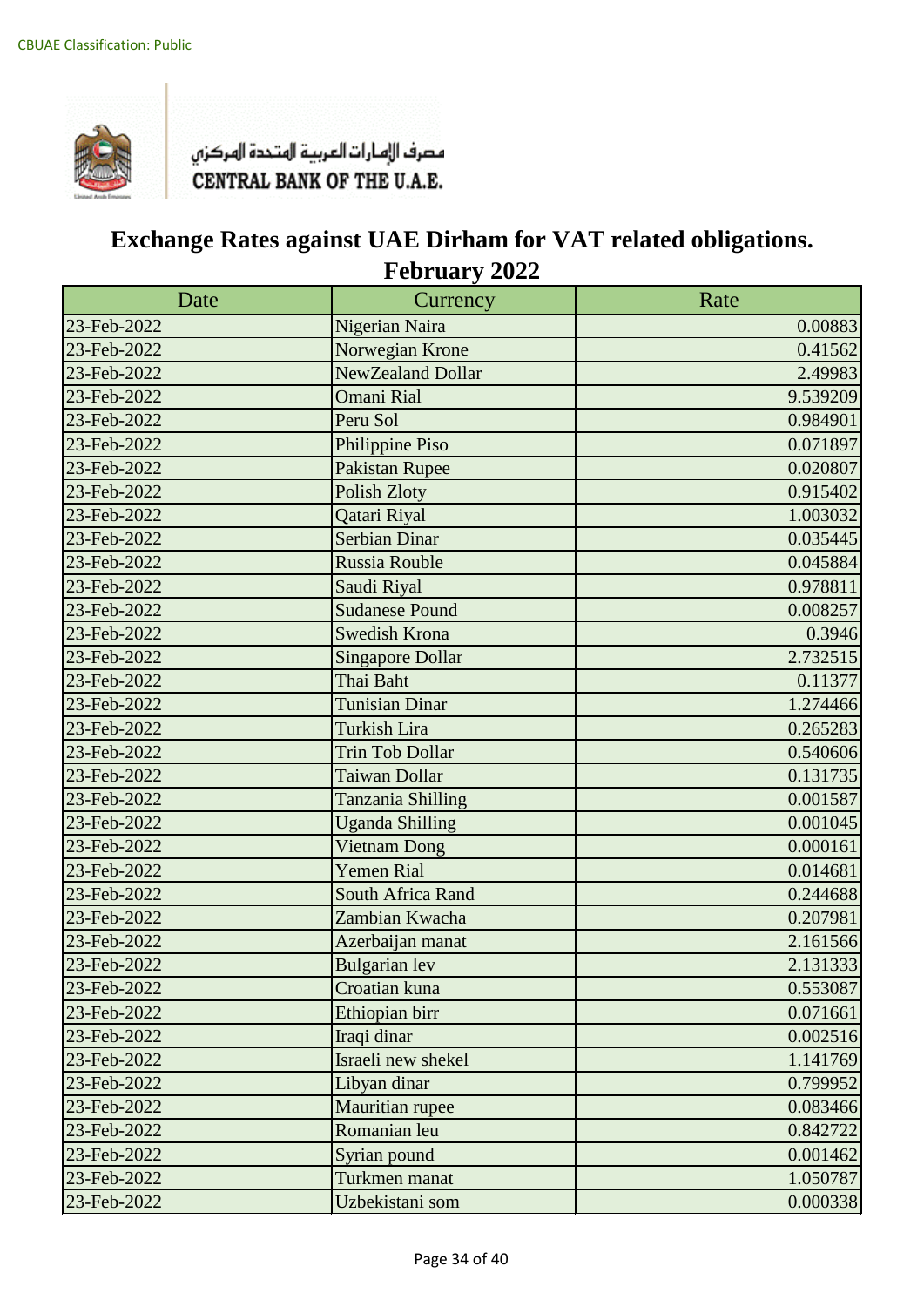

| Date        | Currency                 | Rate      |
|-------------|--------------------------|-----------|
| 24-Feb-2022 | <b>US Dollar</b>         | 3.6725    |
| 24-Feb-2022 | <b>Argentine Peso</b>    | 0.034188  |
| 24-Feb-2022 | <b>Australian Dollar</b> | 2.626591  |
| 24-Feb-2022 | <b>Bangladesh Taka</b>   | 0.042713  |
| 24-Feb-2022 | Bahrani Dinar            | 9.741379  |
| 24-Feb-2022 | <b>Brunei Dollar</b>     | 2.706936  |
| 24-Feb-2022 | <b>Brazilian Real</b>    | 0.719773  |
| 24-Feb-2022 | <b>Botswana Pula</b>     | 0.315282  |
| 24-Feb-2022 | <b>Belarus Rouble</b>    | 1.323901  |
| 24-Feb-2022 | Canadian Dollar          | 2.864218  |
| 24-Feb-2022 | <b>Swiss Franc</b>       | 3.97715   |
| 24-Feb-2022 | <b>Chilean Peso</b>      | 0.004537  |
| 24-Feb-2022 | Chinese Yuan - Offshore  | 0.580265  |
| 24-Feb-2022 | <b>Chinese Yuan</b>      | 0.580375  |
| 24-Feb-2022 | <b>Colombian Peso</b>    | 0.000929  |
| 24-Feb-2022 | Czech Koruna             | 0.163629  |
| 24-Feb-2022 | Danish Krone             | 0.550872  |
| 24-Feb-2022 | <b>Algerian Dinar</b>    | 0.026002  |
| 24-Feb-2022 | <b>Egypt Pound</b>       | 0.233175  |
| 24-Feb-2022 | Euro                     | 4.098772  |
| 24-Feb-2022 | <b>GB</b> Pound          | 4.90648   |
| 24-Feb-2022 | <b>Hongkong Dollar</b>   | 0.470243  |
| 24-Feb-2022 | Hungarian Forint         | 0.011087  |
| 24-Feb-2022 | Indonesia Rupiah         | 0.000255  |
| 24-Feb-2022 | <b>Indian Rupee</b>      | 0.048598  |
| 24-Feb-2022 | Iceland Krona            | 0.028917  |
| 24-Feb-2022 | Jordan Dinar             | 5.179831  |
| 24-Feb-2022 | Japanese Yen             | 0.031949  |
| 24-Feb-2022 | Kenya Shilling           | 0.032257  |
| 24-Feb-2022 | Korean Won               | 0.003037  |
| 24-Feb-2022 | Kuwaiti Dinar            | 12.118862 |
| 24-Feb-2022 | Kazakhstan Tenge         | 0.007837  |
| 24-Feb-2022 | Lebanon Pound            | 0.002429  |
| 24-Feb-2022 | Sri Lanka Rupee          | 0.018136  |
| 24-Feb-2022 | Moroccan Dirham          | 0.386909  |
| 24-Feb-2022 | Macedonia Denar          | 0.066531  |
| 24-Feb-2022 | <b>Mexican Peso</b>      | 0.178735  |
| 24-Feb-2022 | Malaysia Ringgit         | 0.874197  |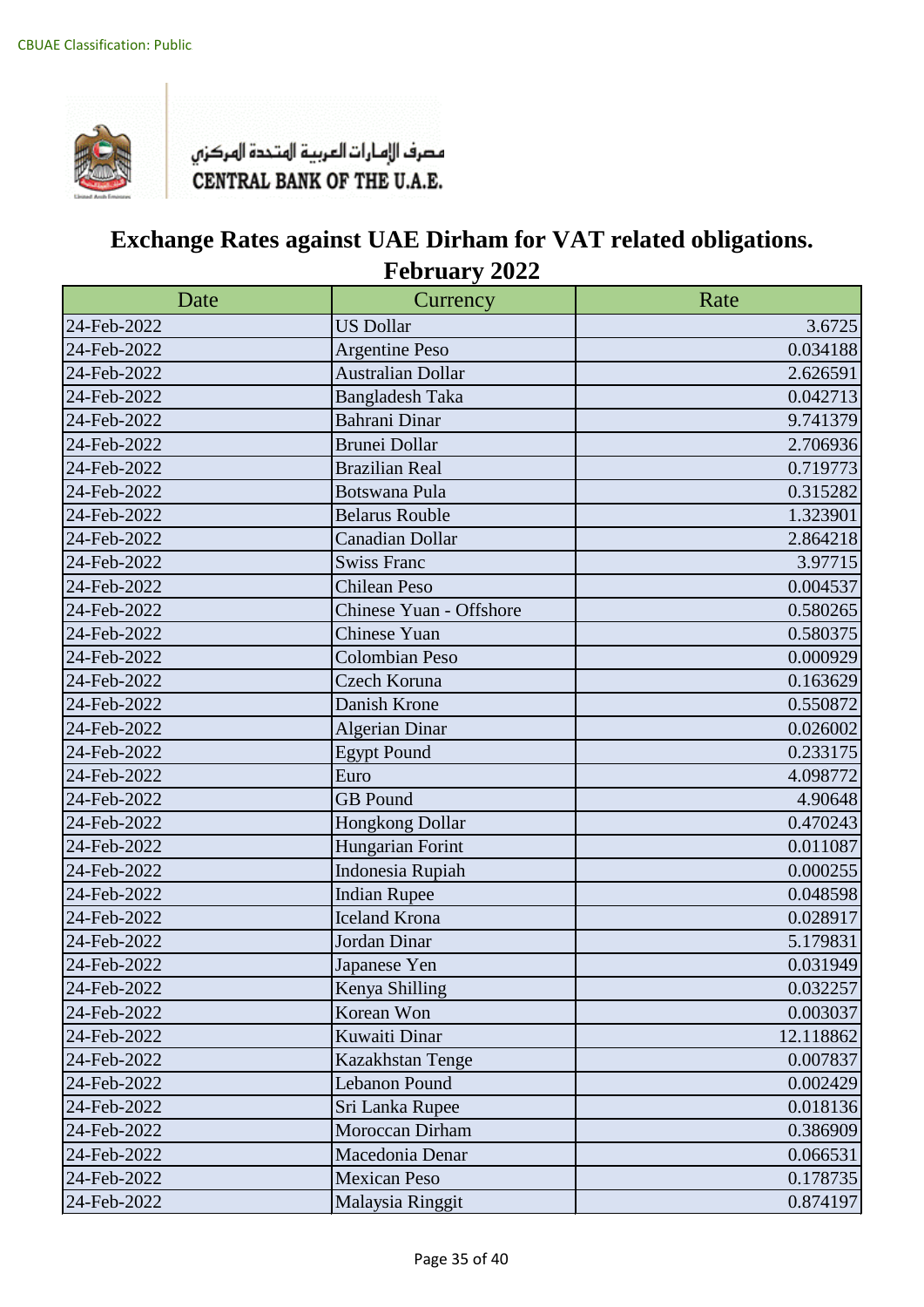

| Date        | Currency                | Rate     |
|-------------|-------------------------|----------|
| 24-Feb-2022 | Nigerian Naira          | 0.00883  |
| 24-Feb-2022 | Norwegian Krone         | 0.406502 |
| 24-Feb-2022 | NewZealand Dollar       | 2.453732 |
| 24-Feb-2022 | Omani Rial              | 9.538961 |
| 24-Feb-2022 | Peru Sol                | 0.982845 |
| 24-Feb-2022 | Philippine Piso         | 0.071297 |
| 24-Feb-2022 | Pakistan Rupee          | 0.020778 |
| 24-Feb-2022 | Polish Zloty            | 0.875071 |
| 24-Feb-2022 | Qatari Riyal            | 1.002594 |
| 24-Feb-2022 | Serbian Dinar           | 0.034843 |
| 24-Feb-2022 | Russia Rouble           | 0.043251 |
| 24-Feb-2022 | Saudi Riyal             | 0.978863 |
| 24-Feb-2022 | <b>Sudanese Pound</b>   | 0.008258 |
| 24-Feb-2022 | Swedish Krona           | 0.382118 |
| 24-Feb-2022 | <b>Singapore Dollar</b> | 2.706537 |
| 24-Feb-2022 | Thai Baht               | 0.112137 |
| 24-Feb-2022 | <b>Tunisian Dinar</b>   | 1.265681 |
| 24-Feb-2022 | Turkish Lira            | 0.2574   |
| 24-Feb-2022 | <b>Trin Tob Dollar</b>  | 0.540272 |
| 24-Feb-2022 | Taiwan Dollar           | 0.130675 |
| 24-Feb-2022 | Tanzania Shilling       | 0.001587 |
| 24-Feb-2022 | <b>Uganda Shilling</b>  | 0.00104  |
| 24-Feb-2022 | Vietnam Dong            | 0.000161 |
| 24-Feb-2022 | Yemen Rial              | 0.014676 |
| 24-Feb-2022 | South Africa Rand       | 0.238885 |
| 24-Feb-2022 | Zambian Kwacha          | 0.207427 |
| 24-Feb-2022 | Azerbaijan manat        | 2.161566 |
| 24-Feb-2022 | <b>Bulgarian</b> lev    | 2.096056 |
| 24-Feb-2022 | Croatian kuna           | 0.542868 |
| 24-Feb-2022 | Ethiopian birr          | 0.071653 |
| 24-Feb-2022 | Iraqi dinar             | 0.002515 |
| 24-Feb-2022 | Israeli new shekel      | 1.121374 |
| 24-Feb-2022 | Libyan dinar            | 0.798734 |
| 24-Feb-2022 | Mauritian rupee         | 0.083277 |
| 24-Feb-2022 | Romanian leu            | 0.828184 |
| 24-Feb-2022 | Syrian pound            | 0.001462 |
| 24-Feb-2022 | Turkmen manat           | 1.050787 |
| 24-Feb-2022 | Uzbekistani som         | 0.000338 |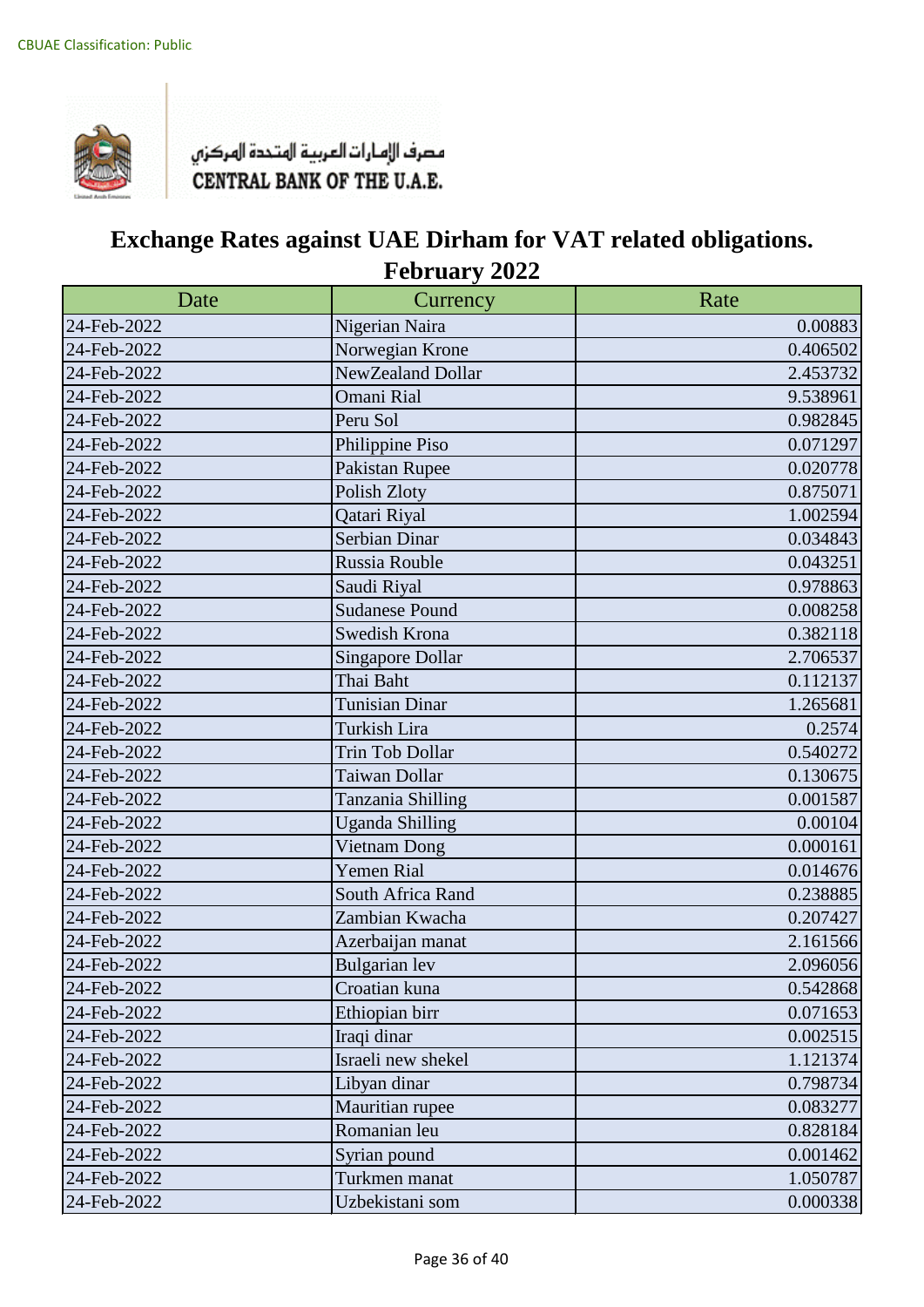

| Date        | Currency                 | Rate      |
|-------------|--------------------------|-----------|
| 25-Feb-2022 | <b>US Dollar</b>         | 3.6725    |
| 25-Feb-2022 | <b>Argentine Peso</b>    | 0.03418   |
| 25-Feb-2022 | <b>Australian Dollar</b> | 2.655075  |
| 25-Feb-2022 | <b>Bangladesh Taka</b>   | 0.042713  |
| 25-Feb-2022 | <b>Bahrani Dinar</b>     | 9.740863  |
| 25-Feb-2022 | <b>Brunei Dollar</b>     | 2.714138  |
| 25-Feb-2022 | <b>Brazilian Real</b>    | 0.717285  |
| 25-Feb-2022 | <b>Botswana Pula</b>     | 0.317853  |
| 25-Feb-2022 | <b>Belarus Rouble</b>    | 1.331726  |
| 25-Feb-2022 | <b>Canadian Dollar</b>   | 2.879037  |
| 25-Feb-2022 | <b>Swiss Franc</b>       | 3.961277  |
| 25-Feb-2022 | <b>Chilean Peso</b>      | 0.004544  |
| 25-Feb-2022 | Chinese Yuan - Offshore  | 0.581865  |
| 25-Feb-2022 | <b>Chinese Yuan</b>      | 0.581589  |
| 25-Feb-2022 | <b>Colombian Peso</b>    | 0.000939  |
| 25-Feb-2022 | <b>Czech Koruna</b>      | 0.167053  |
| 25-Feb-2022 | Danish Krone             | 0.554616  |
| 25-Feb-2022 | <b>Algerian Dinar</b>    | 0.026001  |
| 25-Feb-2022 | <b>Egypt Pound</b>       | 0.233175  |
| 25-Feb-2022 | Euro                     | 4.126868  |
| 25-Feb-2022 | <b>GB</b> Pound          | 4.920284  |
| 25-Feb-2022 | <b>Hongkong Dollar</b>   | 0.470321  |
| 25-Feb-2022 | Hungarian Forint         | 0.01128   |
| 25-Feb-2022 | <b>Indonesia Rupiah</b>  | 0.000256  |
| 25-Feb-2022 | <b>Indian Rupee</b>      | 0.048866  |
| 25-Feb-2022 | <b>Iceland Krona</b>     | 0.029352  |
| 25-Feb-2022 | Jordan Dinar             | 5.179831  |
| 25-Feb-2022 | Japanese Yen             | 0.031786  |
| 25-Feb-2022 | Kenya Shilling           | 0.032257  |
| 25-Feb-2022 | Korean Won               | 0.00306   |
| 25-Feb-2022 | <b>Kuwaiti Dinar</b>     | 12.122863 |
| 25-Feb-2022 | Kazakhstan Tenge         | 0.007982  |
| 25-Feb-2022 | <b>Lebanon Pound</b>     | 0.002429  |
| 25-Feb-2022 | Sri Lanka Rupee          | 0.018136  |
| 25-Feb-2022 | Moroccan Dirham          | 0.386954  |
| 25-Feb-2022 | Macedonia Denar          | 0.066968  |
| 25-Feb-2022 | <b>Mexican Peso</b>      | 0.179883  |
| 25-Feb-2022 | Malaysia Ringgit         | 0.874405  |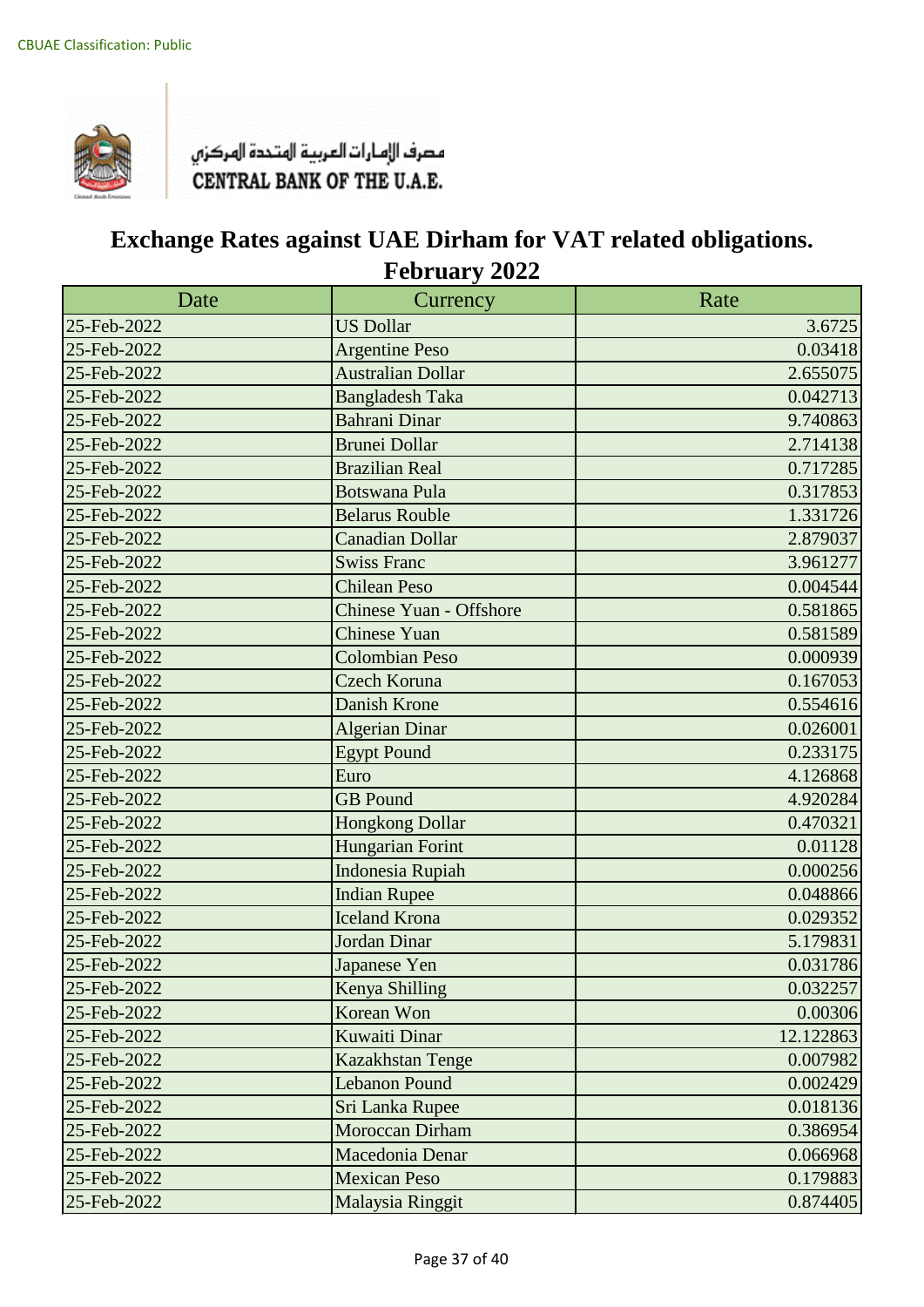

| Date        | Currency                | Rate     |
|-------------|-------------------------|----------|
| 25-Feb-2022 | Nigerian Naira          | 0.00883  |
| 25-Feb-2022 | Norwegian Krone         | 0.413915 |
| 25-Feb-2022 | NewZealand Dollar       | 2.477067 |
| 25-Feb-2022 | <b>Omani Rial</b>       | 9.538466 |
| 25-Feb-2022 | Peru Sol                | 0.966753 |
| 25-Feb-2022 | Philippine Piso         | 0.071575 |
| 25-Feb-2022 | <b>Pakistan Rupee</b>   | 0.020702 |
| 25-Feb-2022 | <b>Polish Zloty</b>     | 0.89238  |
| 25-Feb-2022 | Qatari Riyal            | 1.002594 |
| 25-Feb-2022 | <b>Serbian Dinar</b>    | 0.035076 |
| 25-Feb-2022 | <b>Russia Rouble</b>    | 0.044638 |
| 25-Feb-2022 | Saudi Riyal             | 0.97889  |
| 25-Feb-2022 | <b>Sudanese Pound</b>   | 0.008258 |
| 25-Feb-2022 | <b>Swedish Krona</b>    | 0.390119 |
| 25-Feb-2022 | <b>Singapore Dollar</b> | 2.714339 |
| 25-Feb-2022 | Thai Baht               | 0.113139 |
| 25-Feb-2022 | <b>Tunisian Dinar</b>   | 1.265158 |
| 25-Feb-2022 | <b>Turkish Lira</b>     | 0.265479 |
| 25-Feb-2022 | <b>Trin Tob Dollar</b>  | 0.541052 |
| 25-Feb-2022 | Taiwan Dollar           | 0.131269 |
| 25-Feb-2022 | Tanzania Shilling       | 0.001586 |
| 25-Feb-2022 | <b>Uganda Shilling</b>  | 0.001035 |
| 25-Feb-2022 | <b>Vietnam Dong</b>     | 0.000161 |
| 25-Feb-2022 | <b>Yemen Rial</b>       | 0.014675 |
| 25-Feb-2022 | South Africa Rand       | 0.24238  |
| 25-Feb-2022 | Zambian Kwacha          | 0.207018 |
| 25-Feb-2022 | Azerbaijan manat        | 2.161566 |
| 25-Feb-2022 | <b>Bulgarian</b> lev    | 2.109178 |
| 25-Feb-2022 | Croatian kuna           | 0.546389 |
| 25-Feb-2022 | Ethiopian birr          | 0.071648 |
| 25-Feb-2022 | Iraqi dinar             | 0.002517 |
| 25-Feb-2022 | Israeli new shekel      | 1.134153 |
| 25-Feb-2022 | Libyan dinar            | 0.798734 |
| 25-Feb-2022 | Mauritian rupee         | 0.083466 |
| 25-Feb-2022 | Romanian leu            | 0.83356  |
| 25-Feb-2022 | Syrian pound            | 0.001462 |
| 25-Feb-2022 | Turkmen manat           | 1.050787 |
| 25-Feb-2022 | Uzbekistani som         | 0.000338 |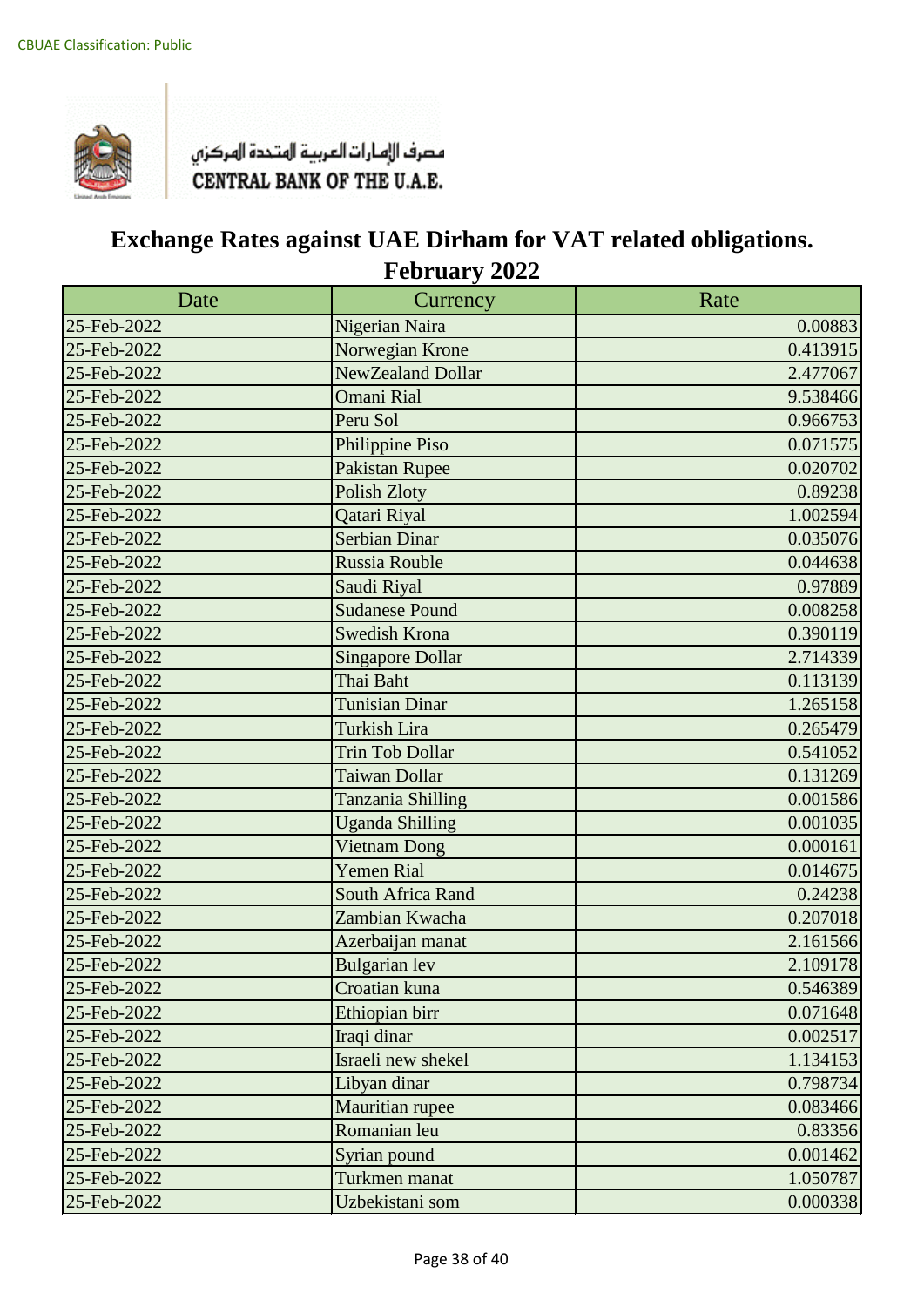

| Date        | Currency                 | Rate      |
|-------------|--------------------------|-----------|
| 28-Feb-2022 | <b>US Dollar</b>         | 3.6725    |
| 28-Feb-2022 | <b>Argentine Peso</b>    | 0.034195  |
| 28-Feb-2022 | <b>Australian Dollar</b> | 2.655651  |
| 28-Feb-2022 | <b>Bangladesh Taka</b>   | 0.042689  |
| 28-Feb-2022 | Bahrani Dinar            | 9.741638  |
| 28-Feb-2022 | <b>Brunei Dollar</b>     | 2.704942  |
| 28-Feb-2022 | <b>Brazilian Real</b>    | 0.711215  |
| 28-Feb-2022 | <b>Botswana Pula</b>     | 0.314917  |
| 28-Feb-2022 | <b>Belarus Rouble</b>    | 1.17992   |
| 28-Feb-2022 | Canadian Dollar          | 2.884464  |
| 28-Feb-2022 | <b>Swiss Franc</b>       | 3.996626  |
| 28-Feb-2022 | <b>Chilean Peso</b>      | 0.004596  |
| 28-Feb-2022 | Chinese Yuan - Offshore  | 0.581414  |
| 28-Feb-2022 | <b>Chinese Yuan</b>      | 0.581994  |
| 28-Feb-2022 | <b>Colombian Peso</b>    | 0.000938  |
| 28-Feb-2022 | Czech Koruna             | 0.164472  |
| 28-Feb-2022 | Danish Krone             | 0.553412  |
| 28-Feb-2022 | <b>Algerian Dinar</b>    | 0.025984  |
| 28-Feb-2022 | <b>Egypt Pound</b>       | 0.233768  |
| 28-Feb-2022 | Euro                     | 4.118076  |
| 28-Feb-2022 | <b>GB</b> Pound          | 4.924903  |
| 28-Feb-2022 | <b>Hongkong Dollar</b>   | 0.469954  |
| 28-Feb-2022 | Hungarian Forint         | 0.011079  |
| 28-Feb-2022 | Indonesia Rupiah         | 0.000256  |
| 28-Feb-2022 | <b>Indian Rupee</b>      | 0.048644  |
| 28-Feb-2022 | Iceland Krona            | 0.029004  |
| 28-Feb-2022 | Jordan Dinar             | 5.179831  |
| 28-Feb-2022 | Japanese Yen             | 0.031841  |
| 28-Feb-2022 | Kenya Shilling           | 0.032257  |
| 28-Feb-2022 | Korean Won               | 0.00305   |
| 28-Feb-2022 | Kuwaiti Dinar            | 12.118462 |
| 28-Feb-2022 | Kazakhstan Tenge         | 0.007493  |
| 28-Feb-2022 | Lebanon Pound            | 0.002429  |
| 28-Feb-2022 | Sri Lanka Rupee          | 0.018181  |
| 28-Feb-2022 | Moroccan Dirham          | 0.384269  |
| 28-Feb-2022 | Macedonia Denar          | 0.066821  |
| 28-Feb-2022 | <b>Mexican Peso</b>      | 0.180038  |
| 28-Feb-2022 | Malaysia Ringgit         | 0.874717  |